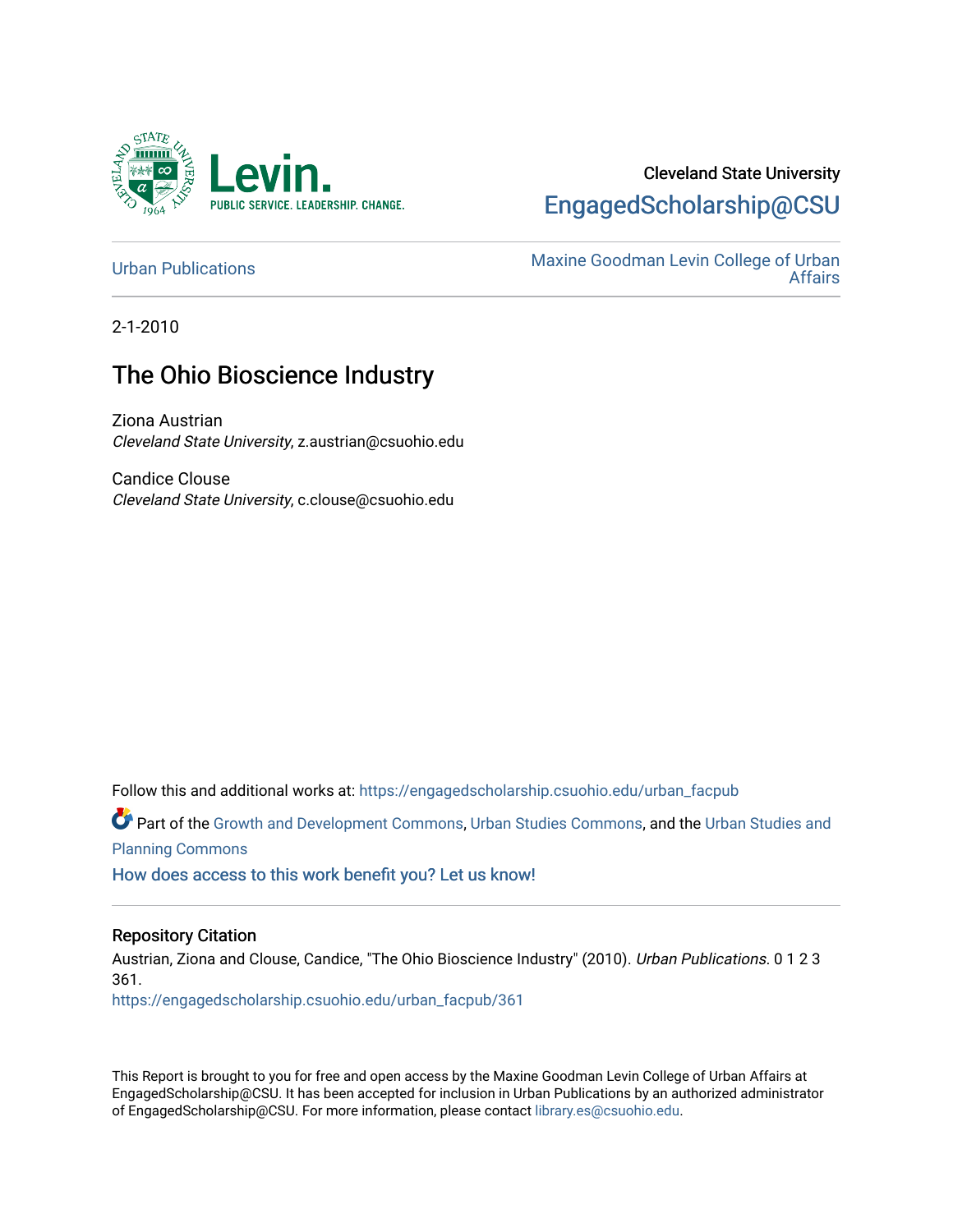

Prepared for:

**BIOOHIO** 

Prepared by:

Ziona Austrian, Ph.D. Candice Clouse, MS

February 2010

# THE OHIO **BIOSCIENCE** INDUSTRY

Center for Economic Development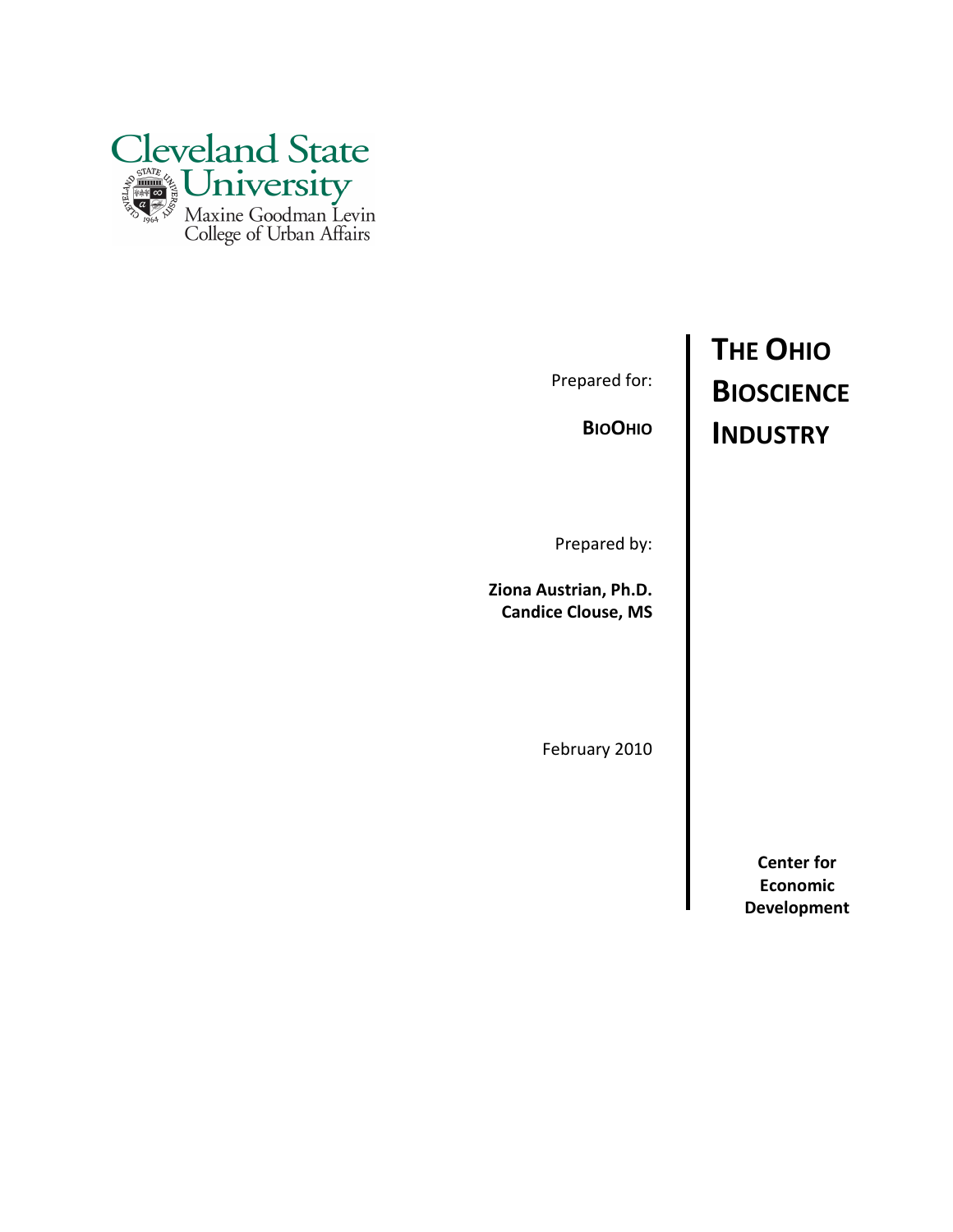# **TABLE OF CONTENTS**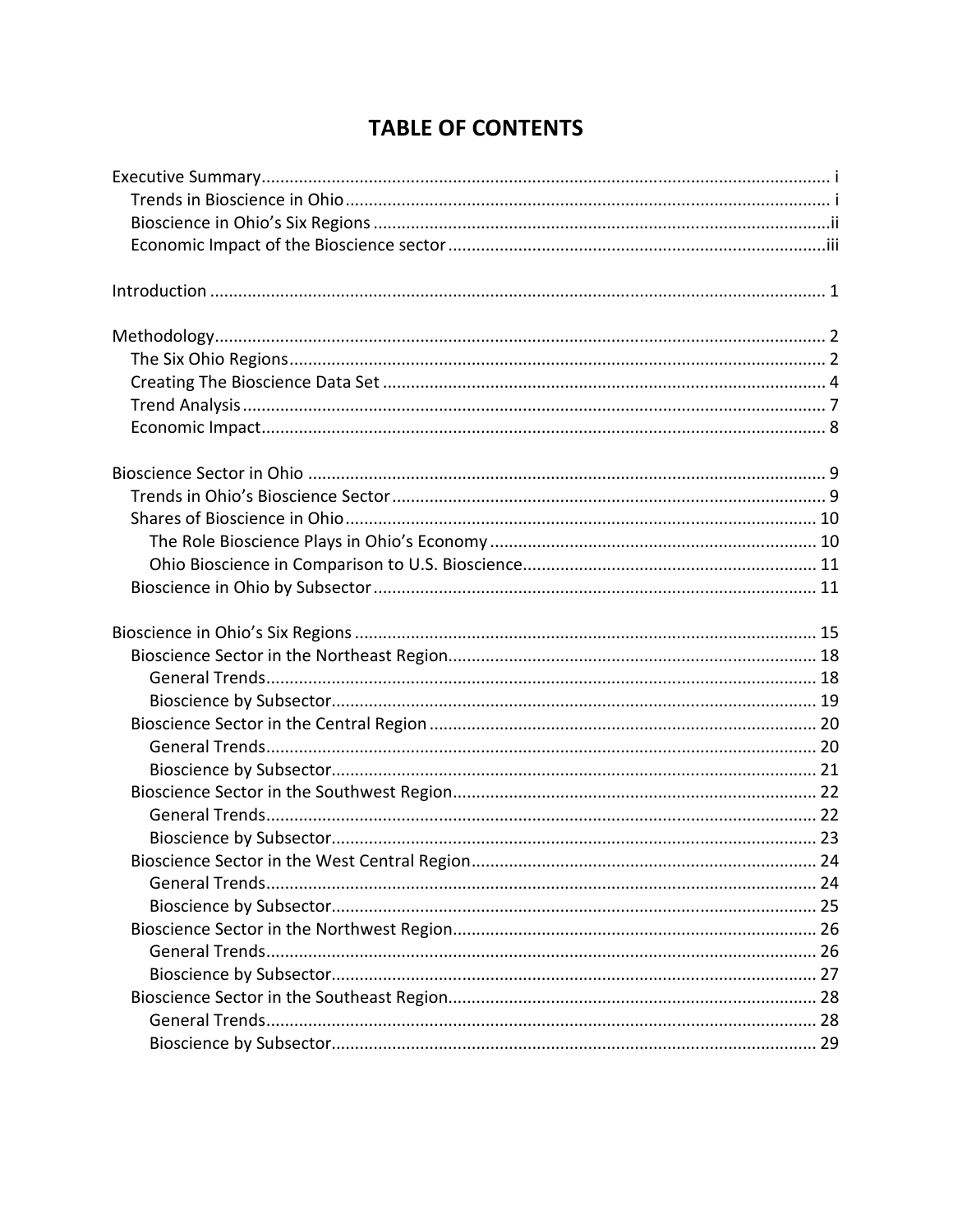| Economic Impact of Bioscience in the West Central, Northwest, and Southeast Ohio |  |
|----------------------------------------------------------------------------------|--|
|                                                                                  |  |
|                                                                                  |  |
|                                                                                  |  |
| Appendix A: Description of Examination of Large Bioscience Companies 44          |  |
| Appendix B: Economic Impact of Bioscience in Ohio & Six Regions, 2008 45         |  |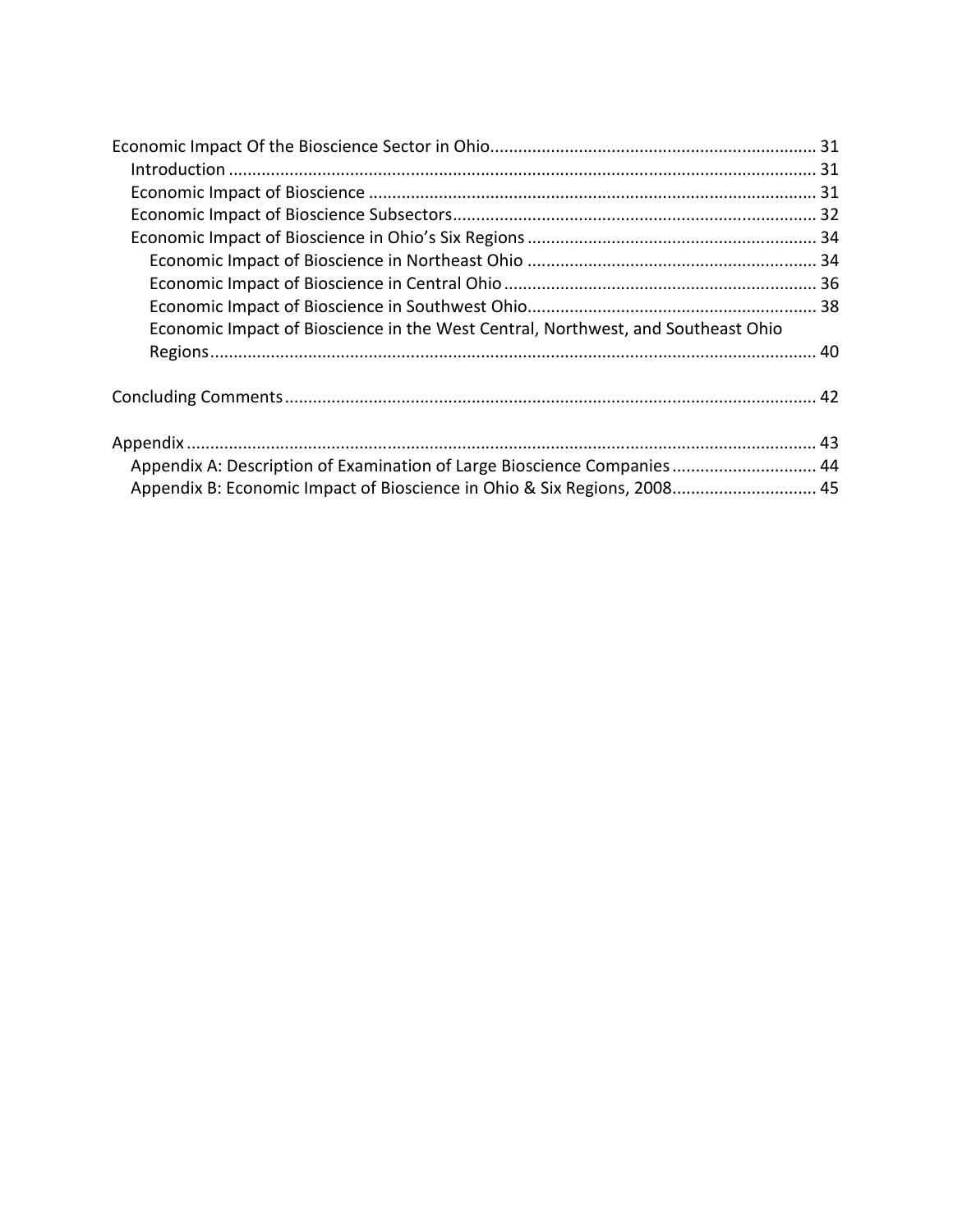# LIST OF TABLES

| Table 1: NAICS Codes Associated with each Subsector of the Bioscience Industry 5      |  |
|---------------------------------------------------------------------------------------|--|
| Table 2: Share of Ohio Bioscience Sector in the Total Ohio Economy, 2008  10          |  |
| Table 3: Ohio Bioscience as Shares of Bioscience in the U.S.: 2000, 2004 & 2008  11   |  |
|                                                                                       |  |
|                                                                                       |  |
| Table 6: Bioscience Employment, Payroll, and Wages by Subsector, 2008  14             |  |
|                                                                                       |  |
|                                                                                       |  |
| Table 9: Employment, Payroll, Average Wage & Establishments                           |  |
|                                                                                       |  |
| Table 10: Employment, Payroll, Average Wage & Establishments                          |  |
|                                                                                       |  |
| Table 11: Employment, Payroll, Average Wage & Establishments                          |  |
|                                                                                       |  |
| Table 12: Employment, Payroll, Average Wage & Establishments                          |  |
|                                                                                       |  |
| Table 13: Employment, Payroll, Average Wage & Establishments                          |  |
|                                                                                       |  |
| Table 14: Employment, Payroll, Average Wage & Establishments                          |  |
|                                                                                       |  |
| Table 15: Economic Impact of Bioscience in Ohio                                       |  |
|                                                                                       |  |
|                                                                                       |  |
|                                                                                       |  |
| Table 18: Economic Impact of Bioscience in the Northeast Region                       |  |
|                                                                                       |  |
| Table 19: Economic Impact of Bioscience by Subsector in the Northeast Region, 2008 35 |  |
| Table 20: Economic Impact of Bioscience in the Central Region                         |  |
|                                                                                       |  |
| Table 21: Economic Impact of Bioscience by Subsector in the Central Region, 2008 37   |  |
| Table 22: Economic Impact of Bioscience in the Southwest Region                       |  |
|                                                                                       |  |
| Table 23: Economic Impact of Bioscience by Subsector in the Southwest Region, 2008 39 |  |
| Table 24: Economic Impact of Bioscience by Subsector in the West Central 2008  40     |  |
| Table 25: Economic Impact of Bioscience by Subsector in the Northwest Region, 2008 40 |  |
| Table 26: Economic Impact of Bioscience by Subsector in the Southeast Region, 2008 41 |  |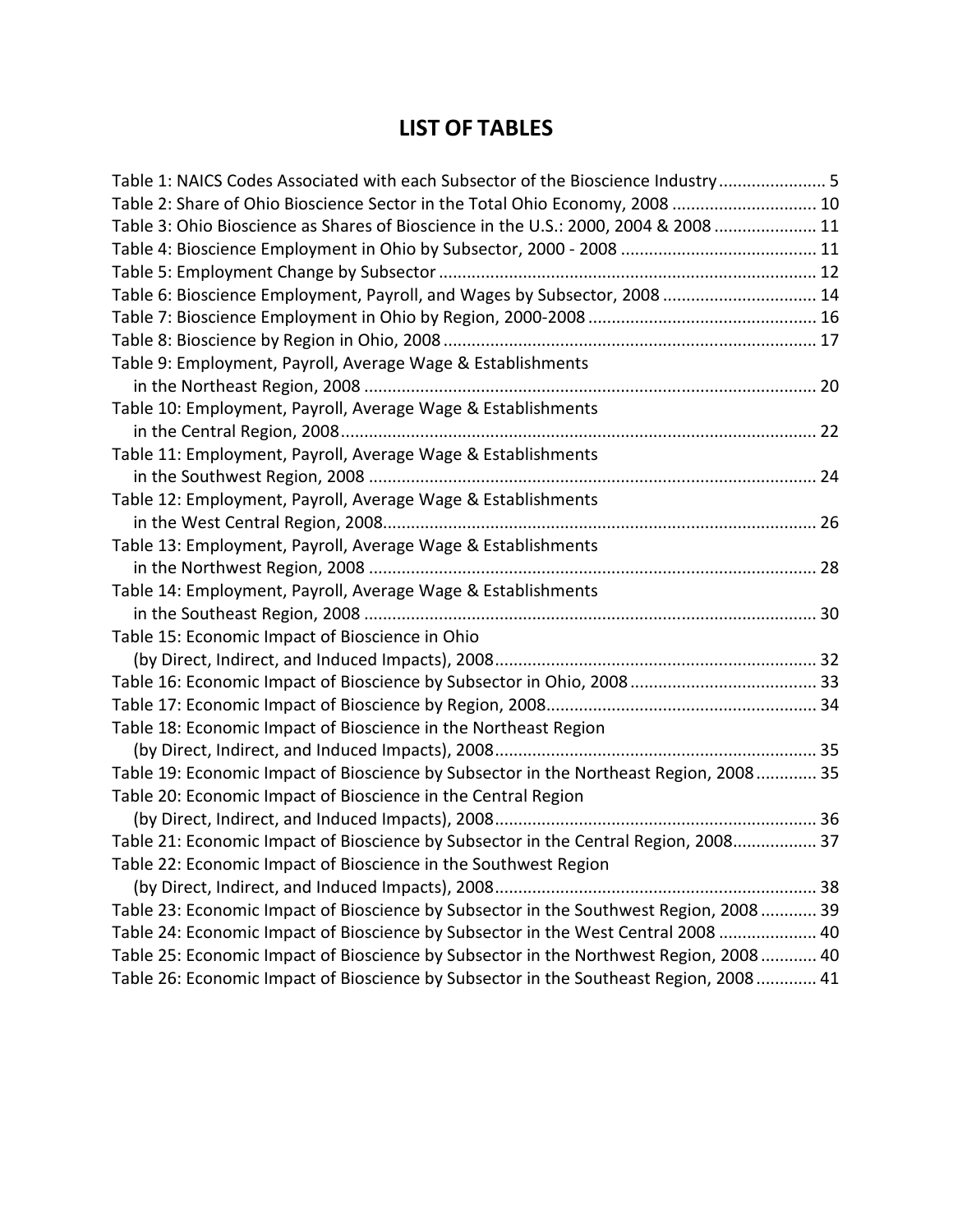# LIST OF APPENDIX TABLES

| Appendix Table B-2: Economic Impact of Bioscience in the Northeast Region, 2008  47    |  |
|----------------------------------------------------------------------------------------|--|
| Appendix Table B-3: Economic Impact of Bioscience in the Central Region, 2008 48       |  |
| Appendix Table B-4: Economic Impact of Bioscience in the Southwest Region, 2008  49    |  |
| Appendix Table B-5: Economic Impact of Bioscience in the West Central Region, 2008  50 |  |
| Appendix Table B-6: Economic Impact of Bioscience in the Northwest Region, 2008  51    |  |
| Appendix Table B-7: Economic Impact of Bioscience in the Southeast Region, 2008  52    |  |

# LIST OF FIGURES

| Figure 2: Bioscience Employment and Total Employment in Ohio, 2000 - 2008  9      |  |
|-----------------------------------------------------------------------------------|--|
|                                                                                   |  |
|                                                                                   |  |
|                                                                                   |  |
|                                                                                   |  |
| Figure 7: Percentage Change in Employment, Payroll, Average Wages                 |  |
|                                                                                   |  |
| Figure 8: Percentage Change in Employment, Payroll, Average Wages                 |  |
|                                                                                   |  |
| Figure 9: Percentage Change in Employment, Payroll, Average Wages                 |  |
|                                                                                   |  |
| Figure 10: Percentage Change in Employment, Payroll, Average Wages                |  |
|                                                                                   |  |
| Figure 11: Percentage Change in Employment, Payroll, Average Wages                |  |
|                                                                                   |  |
| Figure 12: Percentage Change in Employment, Payroll, Average Wages                |  |
|                                                                                   |  |
| Figure 13: Percentage of Economic Impact by Bioscience Subsector in Ohio, 2008 33 |  |
| Figure 14: Percentage of Economic Impact by Bioscience Subsector                  |  |
|                                                                                   |  |
| Figure 15: Percentage of Economic Impact by Bioscience Subsector                  |  |
|                                                                                   |  |
| Figure 16: Percentage of Economic Impact by Bioscience Subsector                  |  |
|                                                                                   |  |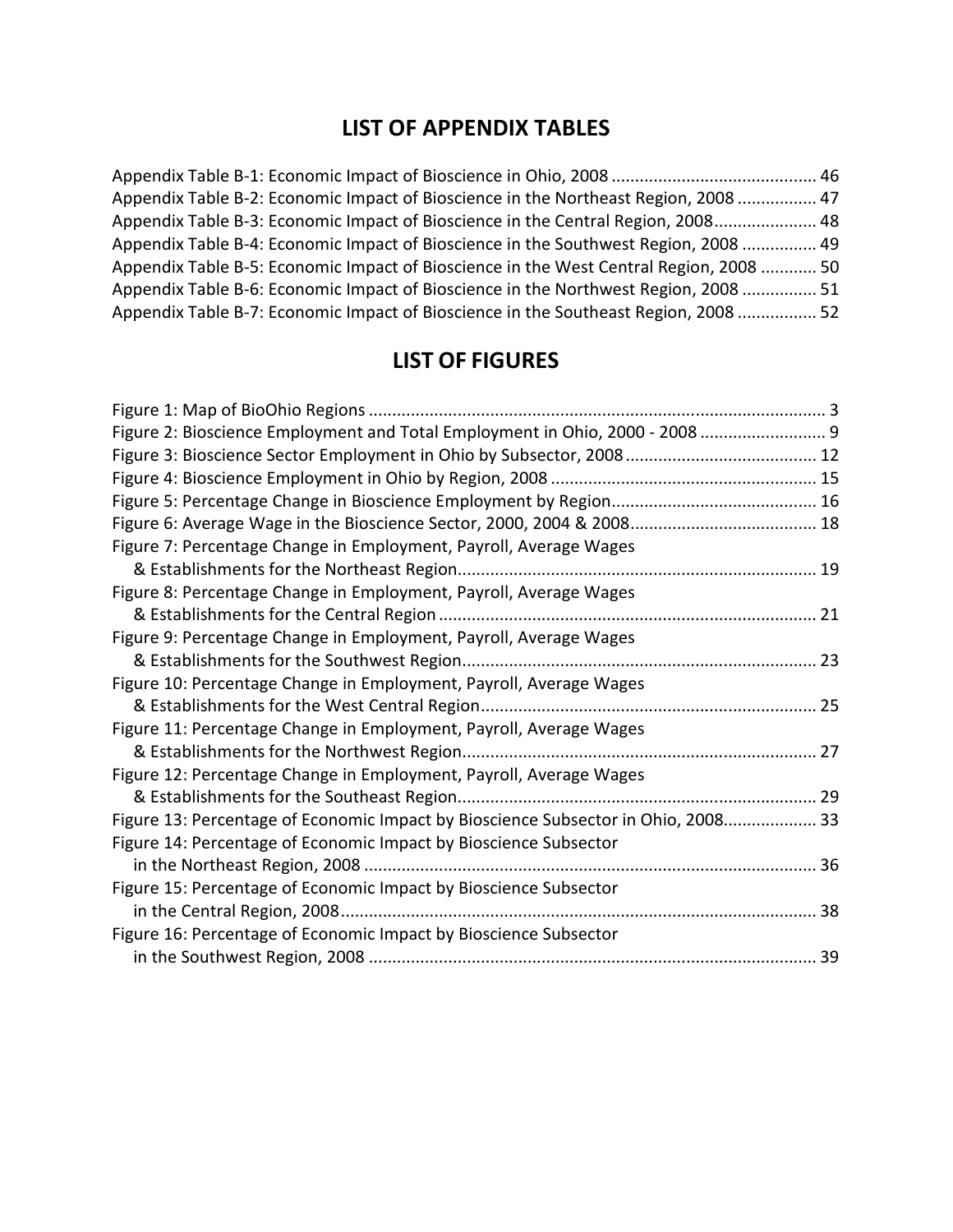# EXECUTIVE SUMMARY

This report summarizes findings from research on the bioscience sector in Ohio and each of the state's six regions. It describes trends in the bioscience sector and each of its six subsectors (listed alphabetically): Agricultural Biotechnology, Medical Device & Equipment Manufacturers, Medical Laboratories & Diagnostic Imaging Centers, Pharmaceuticals & Therapeutics, Research & Development, and Testing Laboratories. Trends are analyzed between the years 2000 and 2008 with more detail provided for the post-2004 period. Trends in the bioscience sector are analyzed using four measures: employment, payroll, average wages, and number of establishments.

In addition to industry trends, the study also estimates the economic impact of the commercial bioscience sector in 2008. Economic impact of the bioscience sector and each of its six subsectors is measured for Ohio and each of the six regions. Economic impact is measured in terms of employment, output, value added, labor income, and taxes.

# TRENDS IN BIOSCIENCE IN OHIO

Total employment in Ohio's bioscience sector in 2008 was 55,465. Employment increased continuously since 2000. Since the year 2000, the bioscience sector in Ohio added over 8,400 jobs, a 17.9% increase. Bioscience employment grew by 2.8% between 2007 and 2008, adding 1,520 jobs. Moreover, the growth in the bioscience sector occurred while the overall economy declined.

The bioscience sector in Ohio had a payroll totaling \$3.9 billion in 2008, an increase of \$895 million or nearly 30% since 2000 (measured in 2008 dollars). Bioscience payroll grew by \$109.8 million (2.9%) from 2007 to 2008. There were 1,628 bioscience establishments in Ohio in 2008, a number that grew by 400 since the year 2000.

Bioscience sector jobs paid an average wage of \$70,232 in 2008 for all bioscience industries and all occupations, not just for scientists and top managers. The average wage in the bioscience sector rose from \$63,755 in 2000, after adjustment for inflation.

As a result of growing bioscience employment and declining total employment, the share of bioscience employment in Ohio increased from 0.9% in 2000 to 1.1% in 2008. While the bioscience sector is still a relatively small employer in Ohio, its share of state employment (1.1%) is higher than the sector's share of national employment (0.9%). In terms of payroll, the bioscience share increased from 1.4% in 2000 to 1.8% in 2008; the share of bioscience payroll in total payroll nationally was only 1.6%. Moreover, the share of Ohio's bioscience in the national bioscience sector also rose over this period.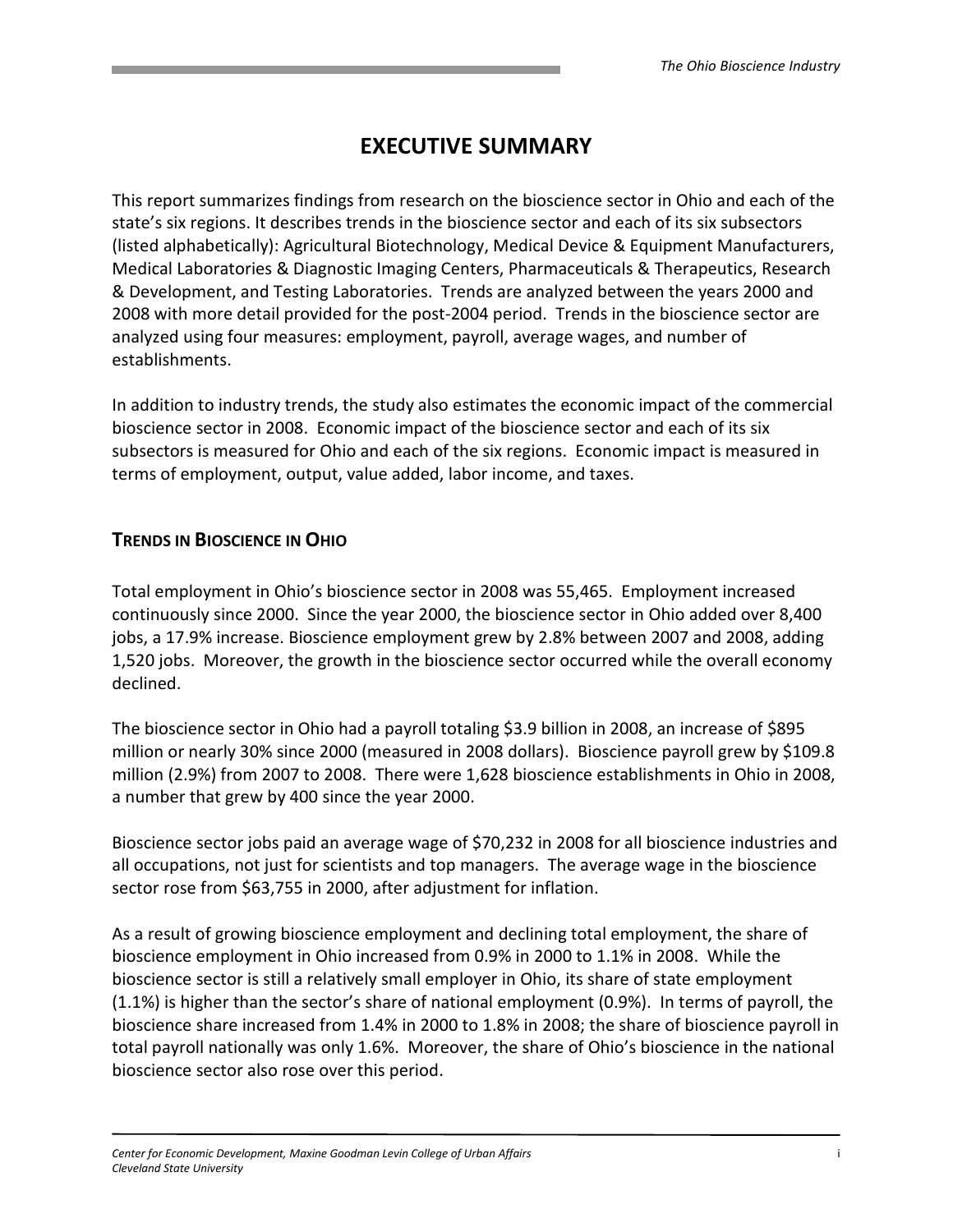The bioscience sector consists of six subsectors. The Medical Device & Equipment Manufacturers subsector accounted for 31% (17,180 employees) of total bioscience employment in 2008, followed by Pharmaceuticals & Therapeutics (17%; 9,447 employees) and Agricultural Biotechnology (17%; 9,415 employees). The three subsectors that gained the most in employment from 2000 to 2008 were Pharmaceuticals & Therapeutics, Medical Laboratories & Diagnostic Imaging Centers, and Research & Development. These three subsectors combined accounted for 95% of new bioscience jobs gained between 2000 and 2008.

The Medical Device & Equipment Manufacturers sector also had the largest payroll (\$1.1 billion) in 2008. The Agricultural Biotechnology and Pharmaceuticals & Therapeutics sectors followed with \$797 million and \$761 million payrolls, respectively. Payrolls increased for all sectors from 2000 to 2008. From 2007 to 2008, the largest increase in payroll was in the Medical Device & Equipment Manufacturers sector.

The Research & Development subsector paid the highest average wage (\$87,051) in 2008. Agricultural Biotechnology and Pharmaceuticals & Therapeutics also had high average wages of over \$80,000. The Medical Device & Equipment Manufacturers subsector, the subsector with the largest number of employees, paid a lower average wage of \$65,312; this wage, however, is still considerably higher than the average wage in Ohio when all industries are taken into account (\$41,513).

Nearly 55% of all bioscience establishments are in two subsectors—Medical Laboratories & Diagnostic Imaging Centers (565) and Medical Device & Equipment Manufacturers (325). The number of establishments increased in all subsectors between 2000 and 2008, except in Testing Laboratories.

# BIOSCIENCE IN OHIO'S SIX REGIONS

Bioscience employment was highest in the Northeast and Central regions of Ohio which, when combined, accounted for 61% of bioscience employment in Ohio in 2008. The Southeast region (mostly Appalachian region) had the lowest bioscience employment with 3% of the total. All regions experienced employment growth from 2000 to 2008 and five of the six continued to grow during the last year with only the Northeast Ohio region remaining flat. Bioscience employment in the Central region added the most jobs and grew at the fastest rate (44%) during the entire study period. Between 2007 and 2008, the Southeast region grew at the fastest rate among all regions.

The Northeast region also led the state in annual payroll (\$1.3 billion) followed by the Central region (\$1.1 billion) and the Southwest region (\$0.94 billion). Since 2000, the Central region's payroll has grown at the very high rate of 63%, more than twice the rate of the bioscience sector in Ohio.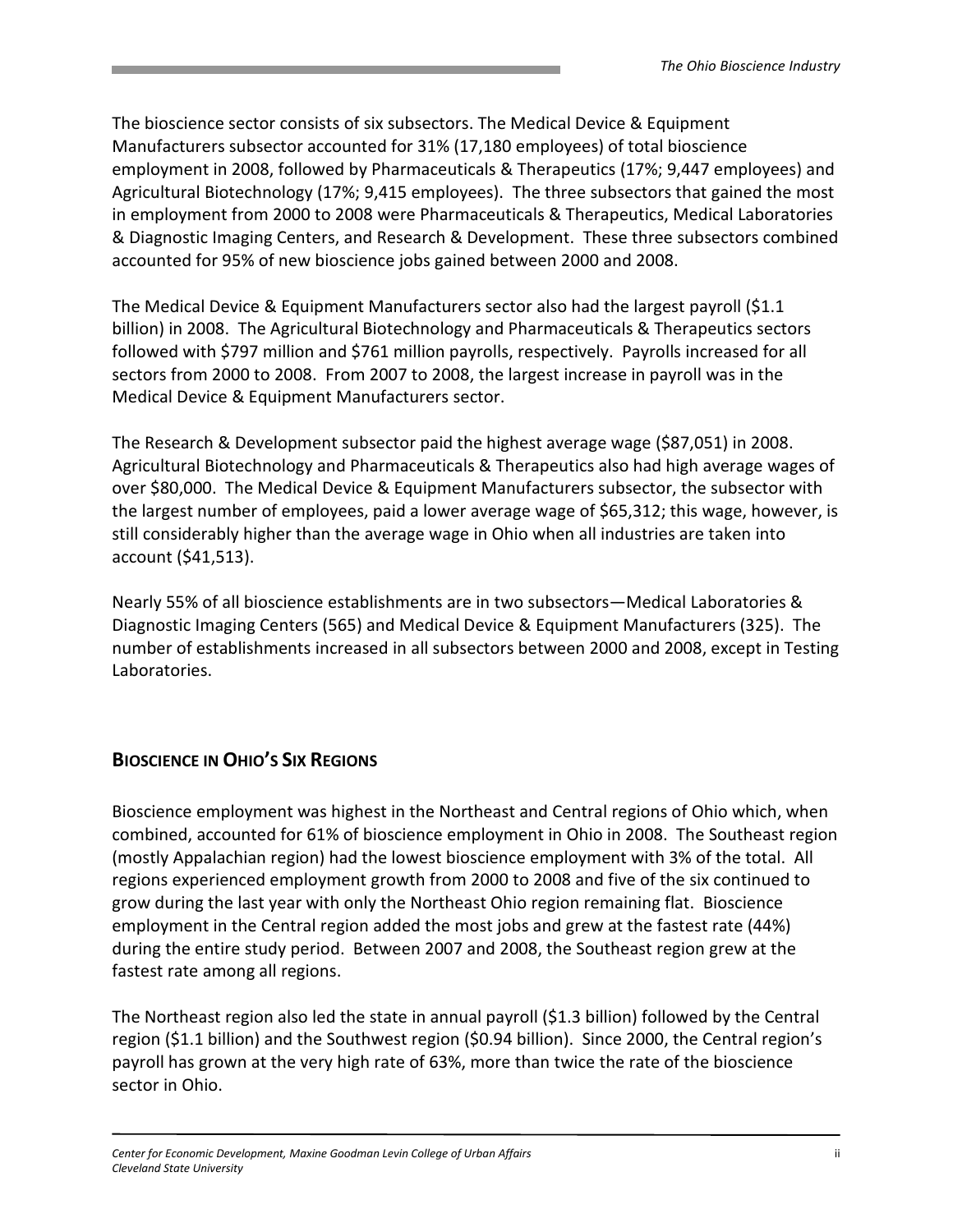The average wage in bioscience in 2008 was highest in the Southwest region (nearly \$82,000) followed by the Central (\$73,700) and Northeast regions (\$67,400). From 2000 to 2008, the average wage grew in all regions, with the Northwest and Southeast regions growing at the fastest rates.

The Northeast region led the state in number of bioscience establishments with 39.5% of all bioscience establishments. The Central and Southwest regions followed with about 16% of bioscience establishments each. Since 2000, all regions have grown in the total number of bioscience establishments.

This report describes the important bioscience subsectors in each region. Medical Device & Equipment Manufacturers, the largest sector in Ohio in terms of employment and payroll, is the largest sector in both the Northeast and Southwest Ohio regions. The largest subsector in employment and payroll in Central Ohio is Pharmaceuticals & Therapeutics although it is the second-largest subsector in terms of employment and the third-largest in terms of payroll statewide. The Research & Development subsector, which ranked fourth in the state in both employment and payroll, was ranked second in the Central region and third in Southwest Ohio; it was the smallest subsector in Northeast Ohio.

#### ECONOMIC IMPACT OF THE BIOSCIENCE SECTOR

The total economic impact including direct, indirect and induced impacts of the bioscience sector in Ohio in 2008 was:

- Employment impact 162,859 jobs
- Output impact \$46.7 billion
- Value-added impact \$15.2 billion
- Labor income impact \$9.5 billion
- Tax revenues \$3.4 billion

The Agricultural Biotechnology subsector, which consists of 10 manufacturing industries, had the most impact in terms of all five measures of impact, followed by Medical Device & Equipment Manufacturers and Pharmaceuticals &Therapeutics.

Analysis by region shows that bioscience in Northeast Ohio has the highest economic impact, followed by the Central and Southwest regions. Again these rankings hold when impact is estimated using the five different measures. In Northeast Ohio, the Agricultural Biotechnology subsector has the highest impact followed by Medical Device & Diagnostic Imaging. In the Southwest region, the Agricultural Biotechnology subsector also has the highest impact, but the second-highest impact is attributed to Pharmaceuticals & Therapeutics. In contrast to the two largest regions as defined by size, the Pharmaceuticals & Therapeutics subsector has the highest impact in the Central region and is followed by Agricultural Biotechnology.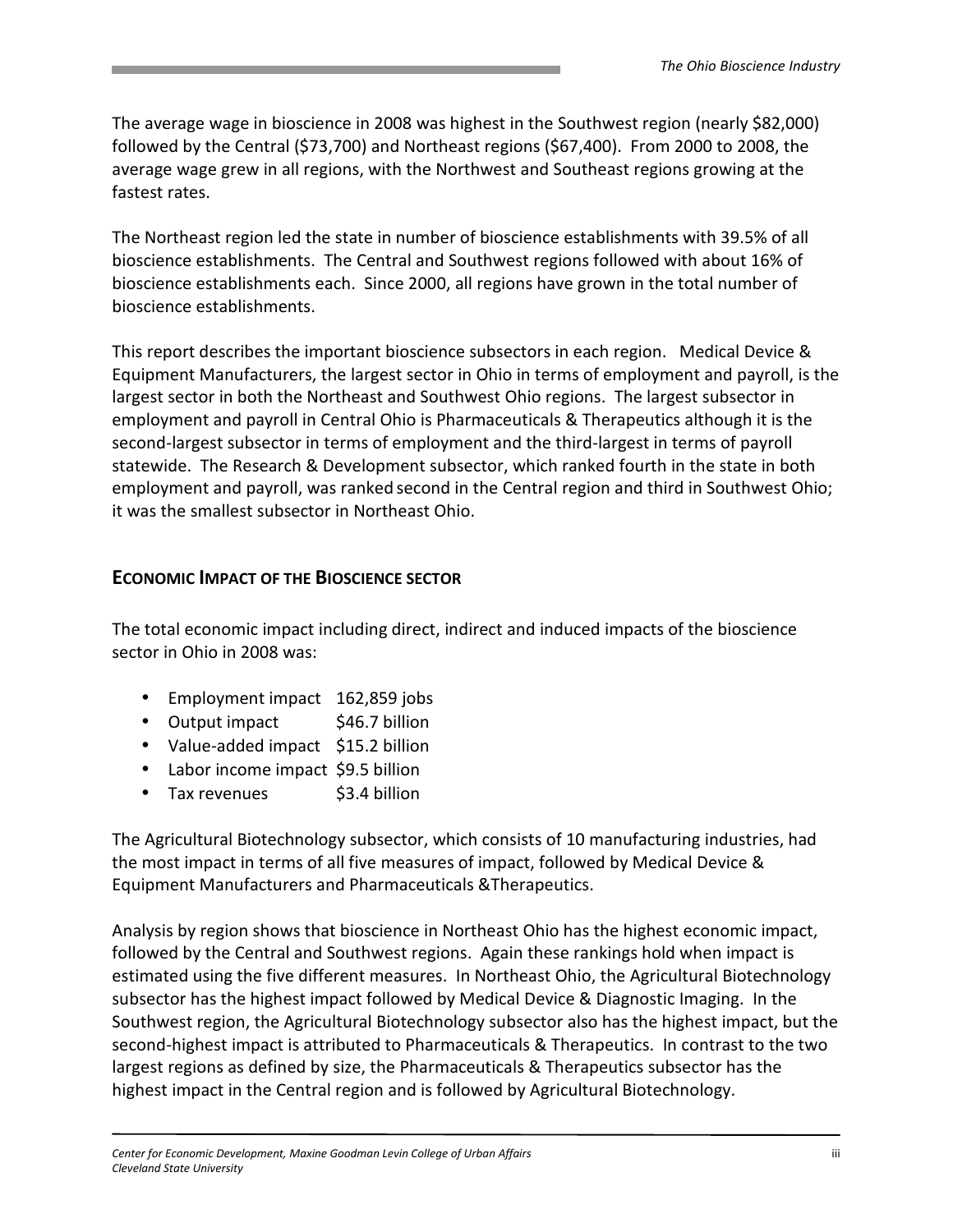# INTRODUCTION

This report summarizes findings from research on the bioscience sector in Ohio and the state's six regions. The study was conducted by the Center for Economic Development at Cleveland State University for BioOhio, an advocacy and economic development group for bioscience in Ohio. BioOhio's mission is "to accelerate bioscience discovery, innovation, and commercialization of global value, driving economic growth and improved quality of life in Ohio."<sup>1</sup> This research is in support of the *Ohio Bioscience Growth Report*, released annually by BioOhio.

The report describes trends in the bioscience sector and each of its six subsectors: Agricultural Biotechnology, Medical Device & Equipment Manufacturers, Medical Laboratories & Diagnostic Imaging Centers, Pharmaceuticals & Therapeutics, Research & Development, and Testing Laboratories. Trends are analyzed for the years 2000 to 2008 with more detailed information on the post-2004 period in order to document growth during the recovery from the recession of the early 2000s. This research captures only the beginning of the current recession and it excludes the deepest months of the recession. Trends in the bioscience sector are analyzed using four measures: employment, payroll, average wages, and number of establishments.

In addition to the industry trends, the study also estimates the economic impact of the bioscience sector in 2008. Economic impact is measured in terms of employment, output, value added, labor income and taxes. The economic impact of bioscience and each of its six subsectors is measured for Ohio and each of the six regions.

This report consists of six parts. The first part includes the executive summary and this introduction. The second part includes a methodology section that defines the six Ohio regions by county and the six bioscience subsectors by industry. It also explains how a database of bioscience companies in Ohio was created and the methodology underlying the trend and the impact analyses. The third part analyzes trends in the bioscience sector in Ohio from 2000 to 2008 and shows the share of bioscience in the total economy; it also analyzes trends in each of the bioscience subsectors. The fourth part analyzes trends in the bioscience sector in each of Ohio's six regions. The fifth part is focused on the economic impact analysis. In addition to analyzing the impact of the whole bioscience sector on Ohio, it analyzes the impact of each bioscience subsector on each region. The report ends with concluding comments.

<u>.</u>

 $1$  http://bioohio.com/about/ as of February 24, 2010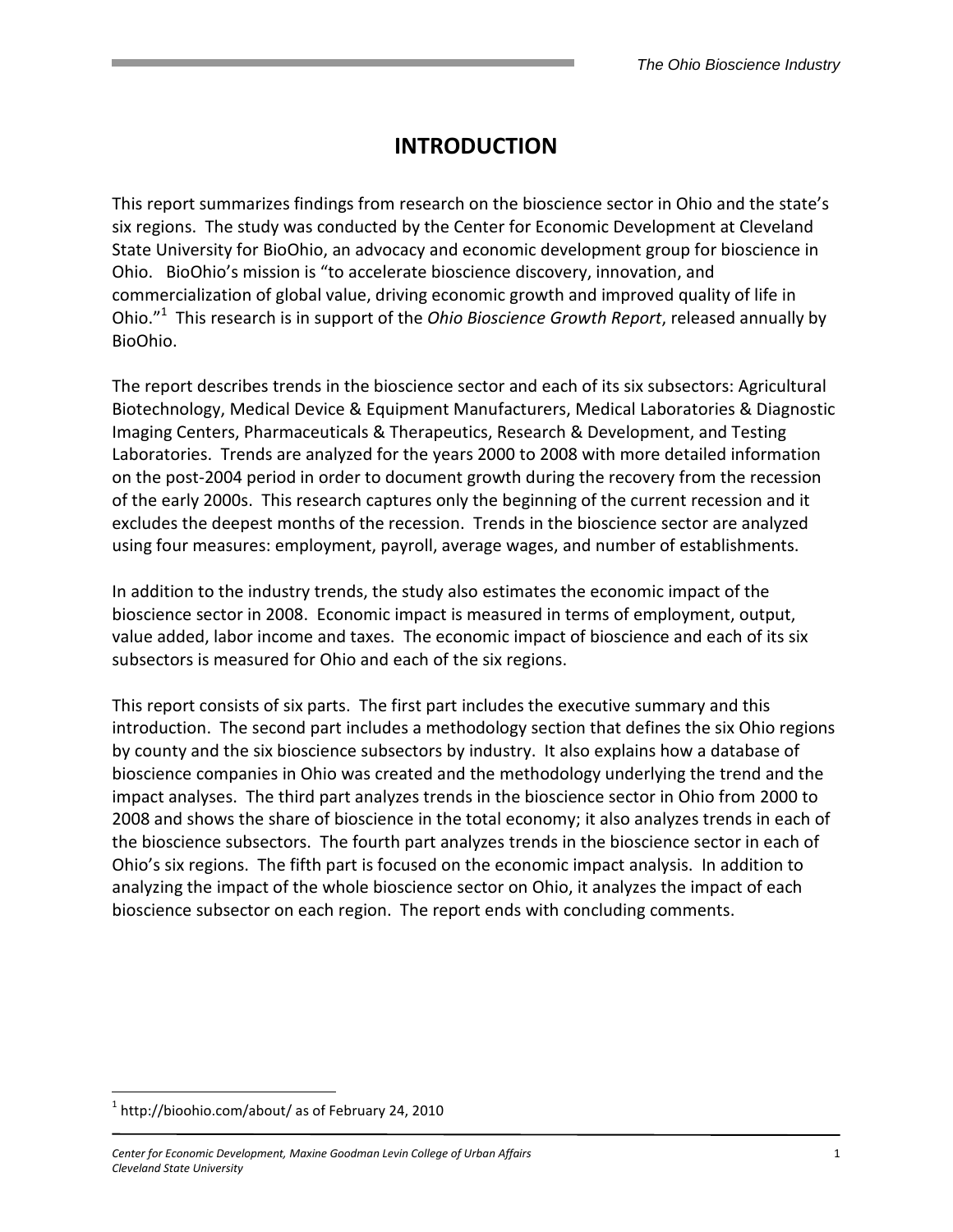# **METHODOLOGY**

# THE SIX OHIO REGIONS

This study analyzes the bioscience industry in Ohio and its six regions. The regions were defined for the Entrepreneurial Signature Program of the Ohio Department of Development. The Southwest region includes the greater Cincinnati area and consists of seven counties: Brown, Butler, Clermont, Clinton, Hamilton, Highland, and Warren. It includes the five Ohio counties in the Cincinnati-Middletown Metropolitan Statistical Area (MSA) and two non-metro counties.

The Northeast region includes 21 counties in the Greater Cleveland area: Ashland, Ashtabula, Carroll, Columbiana, Crawford, Cuyahoga, Erie, Geauga, Holmes, Huron, Lake, Lorain, Mahoning, Medina, Portage, Richland, Stark, Summit, Trumbull, Tuscarawas and Wayne. It includes six metropolitan areas: Cleveland-Elyria-Mentor MSA, Akron MSA, Youngstown-Warren-Boardman MSA (Ohio counties only), Canton-Massillon MSA, Mansfield MSA, and Sandusky MSA. Eight additional counties that are not part of the metropolitan areas are also included.

The Central region centers on Columbus and is comprised of 15 counties: Delaware, Fairfield, Fayette, Franklin, Hocking, Knox, Licking, Logan, Madison, Marion, Morrow, Perry, Pickaway, Ross, and Union. This region includes the entire Columbus MSA and seven non-metro counties.

The Northwest region is home to the cities of Toledo, Bowling Green, Findlay, and Lima. It contains 18 counties: Allen, Auglaize, Defiance, Fulton, Hancock, Hardin, Henry, Lucas, Mercer, Ottawa, Paulding, Putnam, Sandusky, Seneca, Van Wert, Williams, Wood, and Wyandot. The two MSAs in this region are Toledo and Lima and 13 counties are not part of the metropolitan areas.

The West Central region includes the cities of Dayton, Springfield, Troy, and Xenia. It encompasses eight counties: Champaign, Clark, Darke, Greene, Miami, Montgomery, Preble, and Shelby. This region includes the Dayton MSA, the Springfield MSA, and three non-metro counties.

The Southeast region includes the cities of Marietta, Athens, Portsmouth, and Zanesville. It contains 19 counties: Adams, Athens, Belmont, Coshocton, Gallia, Guernsey, Harrison, Jackson, Jefferson, Lawrence, Meigs, Monroe, Morgan, Muskingum, Noble, Pike, Scioto, Vinton, and Washington. This region contains one Ohio county of the Weirton-Steubenville MSA, as well as one Ohio county in each of the three West Virginia MSAs: Wheeling, Huntington-Ashland, and Parkersburg-Marietta-Vienna. The majority of counties in this region are non-metro counties.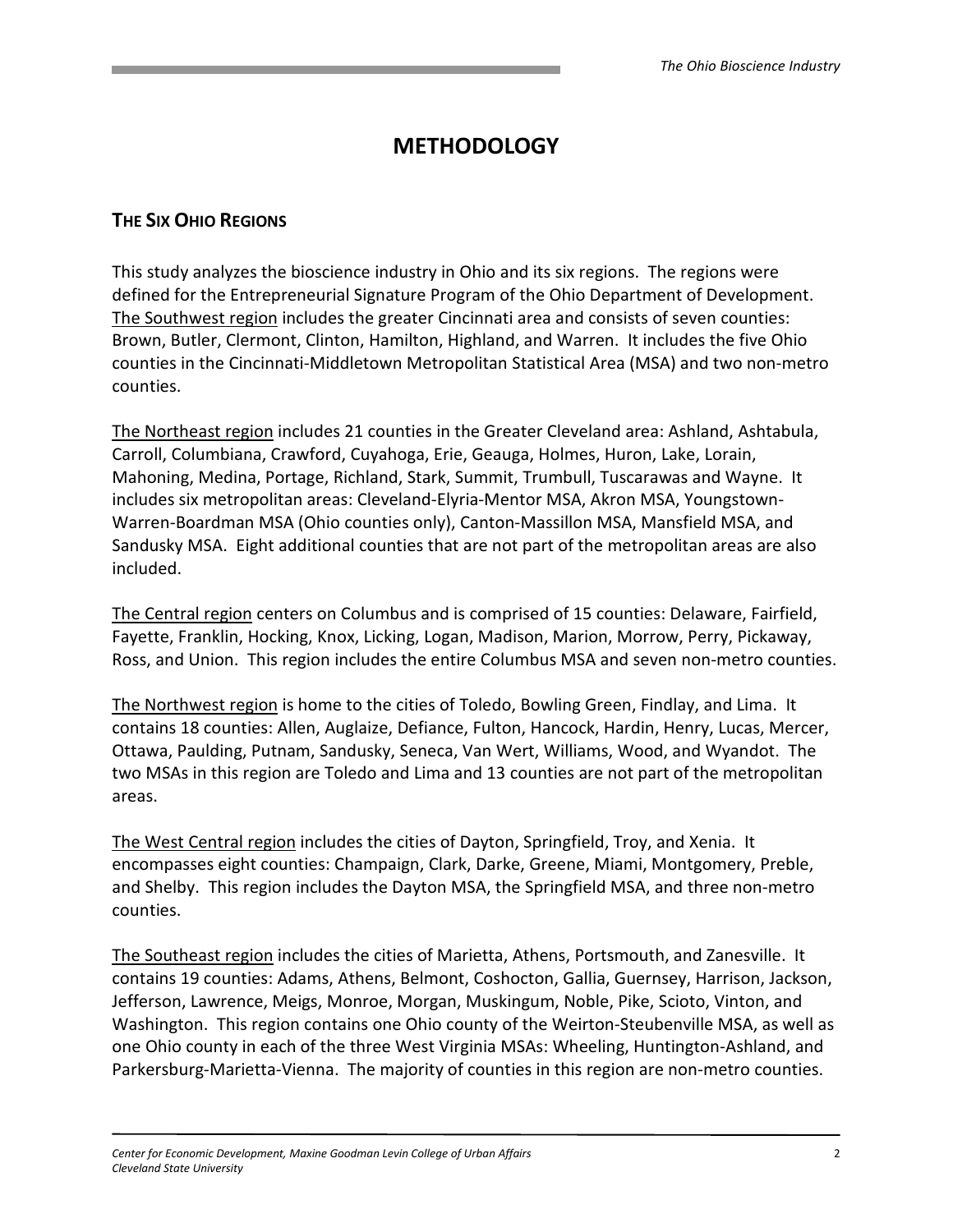

Figure 1: Map of BioOhio Regions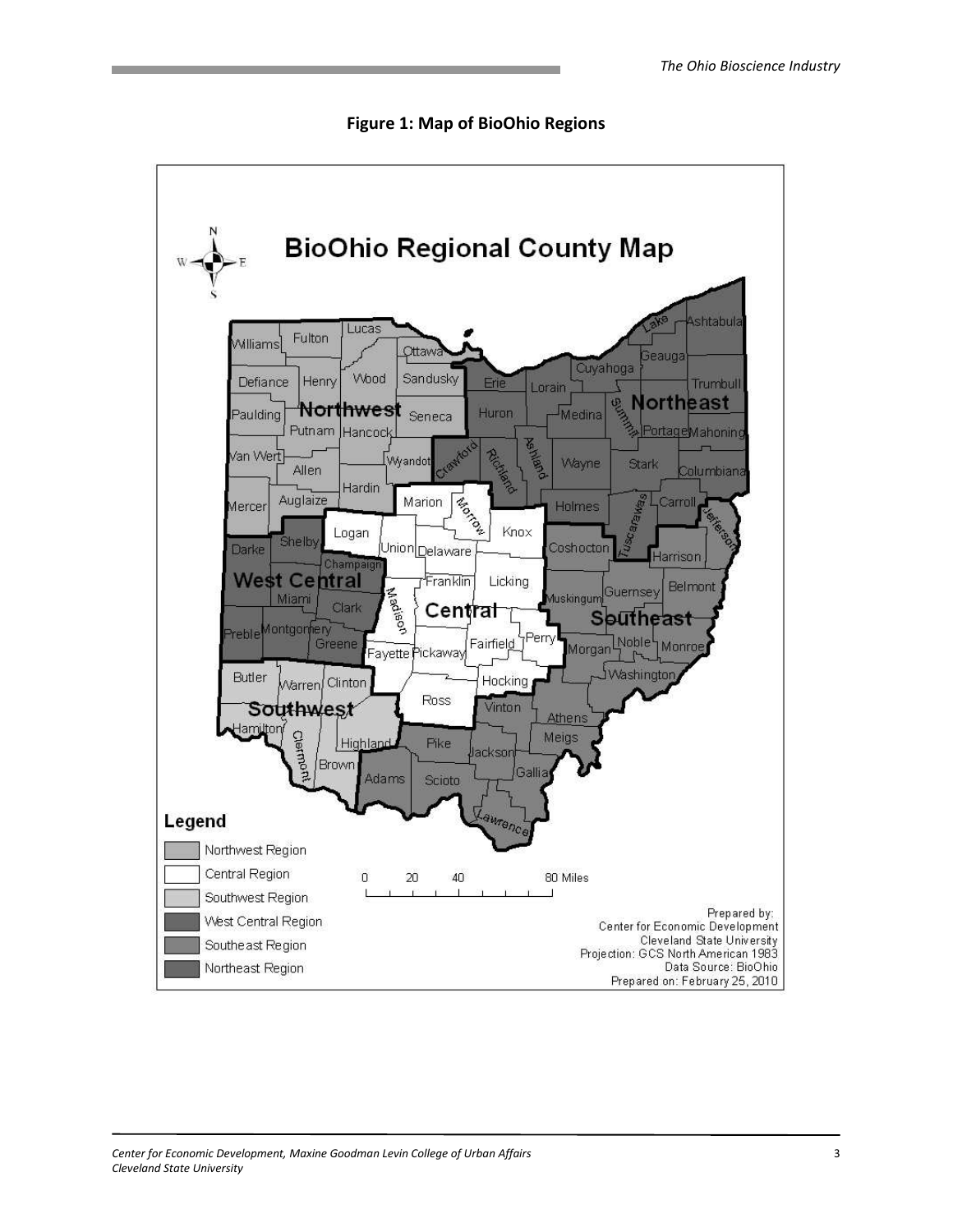# CREATING THE BIOSCIENCE DATA SET

The study analyzes trends and economic impact of the bioscience sector in Ohio and its six regions. The study describes the bioscience sector in Ohio using the industry definition adopted by BioOhio in their two previous BioOhio Growth Reports.<sup>2</sup> Since combinations of industries are involved in the bioscience and healthcare continuum, BioOhio adopted the bioscience definition established in "Technology, Talent and Capital: State Bioscience Initiatives, 2008," Which was prepared for the Biotechnology Industry Organization (BIO) by Battelle Technology Partnership Practice and SSTI. This definition includes six subsectors which are outlined in detail in Table 1: Pharmaceuticals & Therapeutics, Agricultural Biotechnology, Medical Device & Equipment Manufacturers, Testing Laboratories, Research & Development and Medical Laboratories & Diagnostic Imaging Centers.<sup>3</sup>

<u>.</u>

<sup>&</sup>lt;sup>2</sup> Ohio Bioscience Growth Report, December 2007 and BioOhio and Ohio Bioscience Growth Report 2007-08, BioOhio

 $3$  Previous BioOhio Growth Reports also included a "miscellaneous" category with NAICS codes that were used to include ten or fewer specific companies; this category is excluded from this report.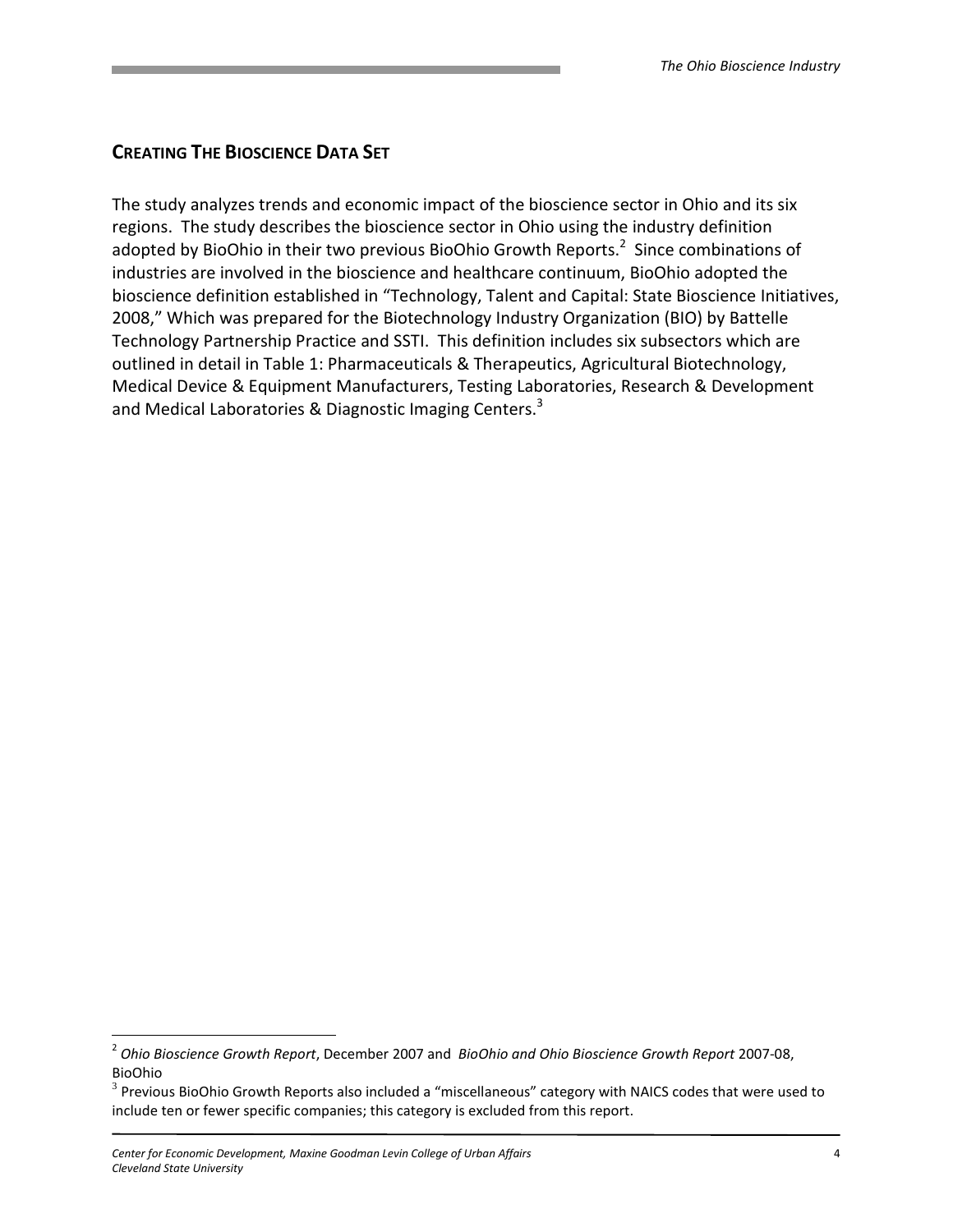|                                      | <b>Pharmaceuticals &amp; Therapeutics</b>                            |
|--------------------------------------|----------------------------------------------------------------------|
| 325411                               | Medicinal and Botanical Manufacturing                                |
| 325412                               | <b>Pharmaceutical Preparation Manufacturing</b>                      |
| 325413                               | In-Vitro Diagnostic Substance Manufacturing                          |
| 325414                               | Biological Product (except Diagnostic) Manufacturing                 |
| <b>Agricultural Biotechnology</b>    |                                                                      |
| 311221                               | Wet Corn Milling                                                     |
| 311222                               | Soybean Processing                                                   |
| 311223                               | <b>Other Oilseed Processing</b>                                      |
| 325193                               | <b>Ethyl Alcohol Manufacturing</b>                                   |
| 325199                               | All Other Basic Organic Chemical Manufacturing                       |
| 325221                               | <b>Cellulosic Organic Fiber Manufacturing</b>                        |
| 325311                               | Nitrogenous Fertilizer Manufacturing                                 |
| 325312                               | Phosphatic Fertilizer Manufacturing                                  |
| 325314                               | Fertilizer (Mixing Only) Manufacturing                               |
| 325320                               | Pesticide and Other Agricultural Chemical Manufacturing              |
|                                      | <b>Medical Device &amp; Equipment Manufacturers</b>                  |
| 333314                               | Optical instrument & lens manufacturing                              |
| 334510                               | Electromedical and Electrotherapeutic Apparatus Manufacturing        |
| 334516                               | Analytical Laboratory Instrument Manufacturing                       |
| 334517                               | <b>Irradiation Apparatus Manufacturing</b>                           |
| 339111 *                             | Medical Equipment and Supplies Manufacturing                         |
| 339112                               | Surgical and Medical Instrument Manufacturing                        |
| 339113                               | Surgical Appliance and Supplies Manufacturing                        |
| 339114                               | Dental Equipment and Supplies Manufacturing                          |
| 339115                               | <b>Ophthalmic Goods Manufacturing</b>                                |
| <b>Research &amp; Development **</b> |                                                                      |
| 541711                               | Research and Development in Biotechnology                            |
| 541712 ***                           | Research & Development in the Physical, Engineering, & Life Sciences |
| <b>Testing Laboratories</b>          |                                                                      |
| 339116                               | Dental Laboratories                                                  |
| 541380 ****                          | <b>Testing Laboratories</b>                                          |
|                                      | <b>Medical Laboratories &amp; Diagnostic Imaging Centers</b>         |
| 621511                               | <b>Medical Laboratories</b>                                          |
| 621512                               | <b>Diagnostic Imaging Centers</b>                                    |

#### Table 1: NAICS Codes Associated with each Subsector of the Bioscience Industry

\* 339111 is a 2002 NAICS Code and the code does not exist in the 2007 NAICS structure.

\*\* In the original study, a portion of the 5-digit NAICS Code 54171 was used to classify the industries in "Research and Development in the Physical, Engineering, and Life Sciences" which are bioscience companies. For the purposes of this study, the entire 6-digit code 541711 "Research and Development in Biotechnology" was included as well as a portion of 541712 that captures the Life Sciences in "Research and Development in the Physical, Engineering, and Life Sciences."

\*\*\* The NAICS code 541712 "Research & Development in the Physical, Engineering, & Life Sciences" uses the following ratios to capture the life sciences: Establishments share = 39.7%; Employment & Wages share = 13.9%. The Center examined firms in this NAICS code with over 50 employees to determine if they are working in the biosciences.

\*\*\*\* The NAICS code 541380 "Testing Laboratories" uses the following ratios to capture testing laboratories associated with bioscience: Establishments share = 8.38%; Employment & Wages share = 3.99%. The Center examined firms in this NAICS code with over 50 employees to determine if they are working in the biosciences.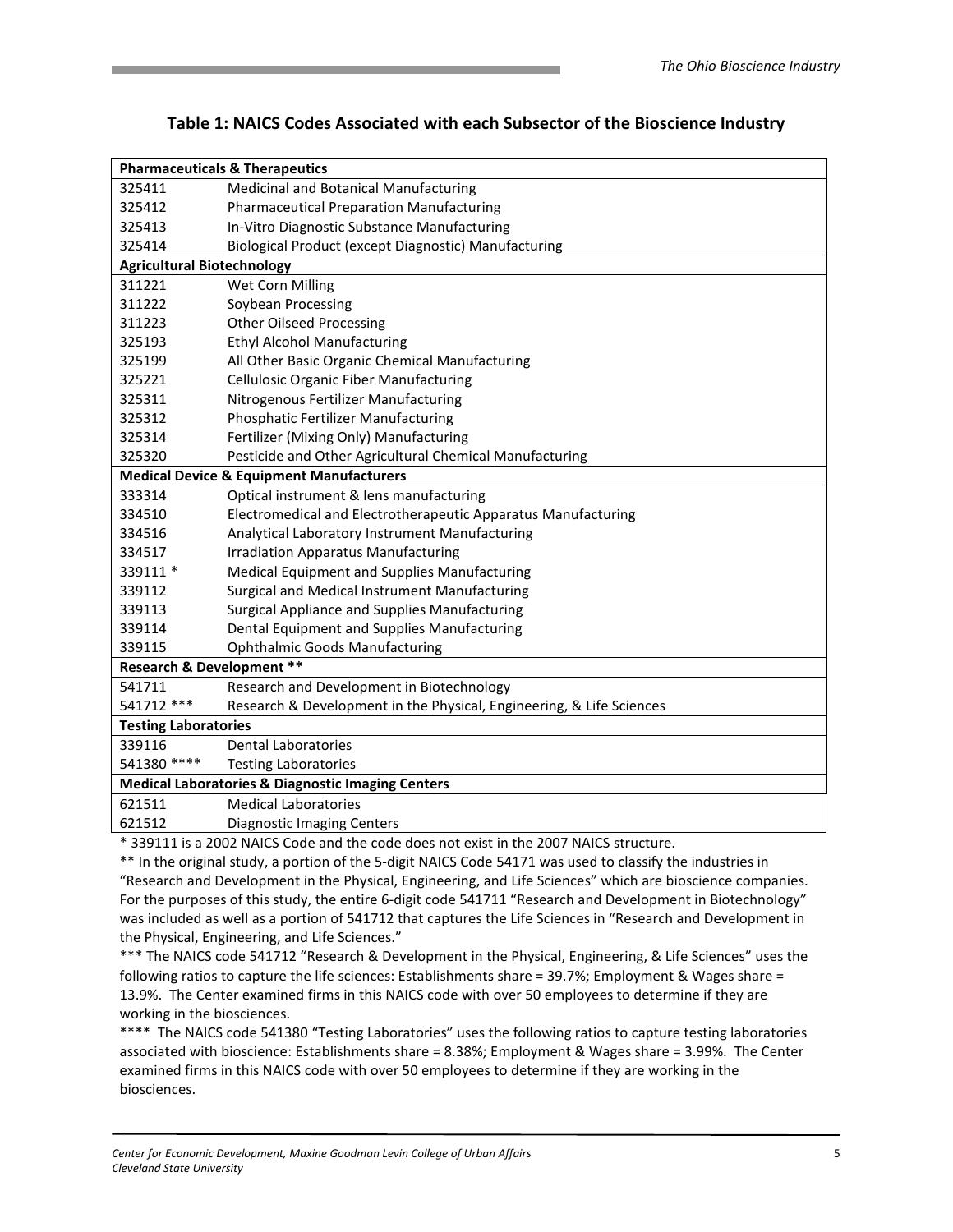To conduct the trend analysis and estimate the economic impact of the bioscience sector in Ohio, a data set of bioscience companies in Ohio was created using two sources: the Quarterly Census of Employment and Wages (QCEW) database and a comprehensive list received from BioOhio.

The QCEW (also known as the ES202 data) is managed, maintained, and edited by the Center for Economic Development at Cleveland State University's Levin College of Urban Affairs. The QCEW data has confidentiality restrictions that protect companies' information. The QCEW includes information on most companies with paid employees (by site location) in Ohio with information on company name, address, city, county, industry classification codes (NAICS), employment, and wages. It includes data from 2000 through 2008. Company data from the QCEW database is aggregated by industry and region.

The list received from BioOhio in June 2009 included 1,752 establishments that BioOhio identified as participating in the bioscience industry in Ohio.

The data set for bioscience in Ohio used in this study was assembled through the following steps:

- Included all companies in the QCEW that have a BIO-centric NAICS code. Companies and establishments were included even if they were not on the list received from BioOhio.
- Assigned an industry code (NAICS) to every company in the BioOhio list using as many as four sources: QCEW database, Hoover's, LexisNexis and the Dun and Bradstreet list as provided by BioOhio.
- Organized the BioOhio list into four categories:
	- o Companies that had a NAICS code in QCEW that is part of the bioscience definition were automatically included in the bioscience data set.
	- o Companies that were not in the QCEW database were excluded from the bioscience data set.
	- o Companies that had a bioscience NAICS code in one or more of the three other sources (Hoover's, LexisNexis and/or Dun and Bradstreet) were added to the bioscience data set.
	- o Companies to which none of the four sources assigned a bioscience definition NAICS code were excluded from the bioscience data set.
- Assigned a secondary "Bio" NAICS code to companies in the QCEW database in cases where their main NAICS was non-bio. These companies were listed in the BioOhio list and were assigned a bio-centric NAICS by at least one source.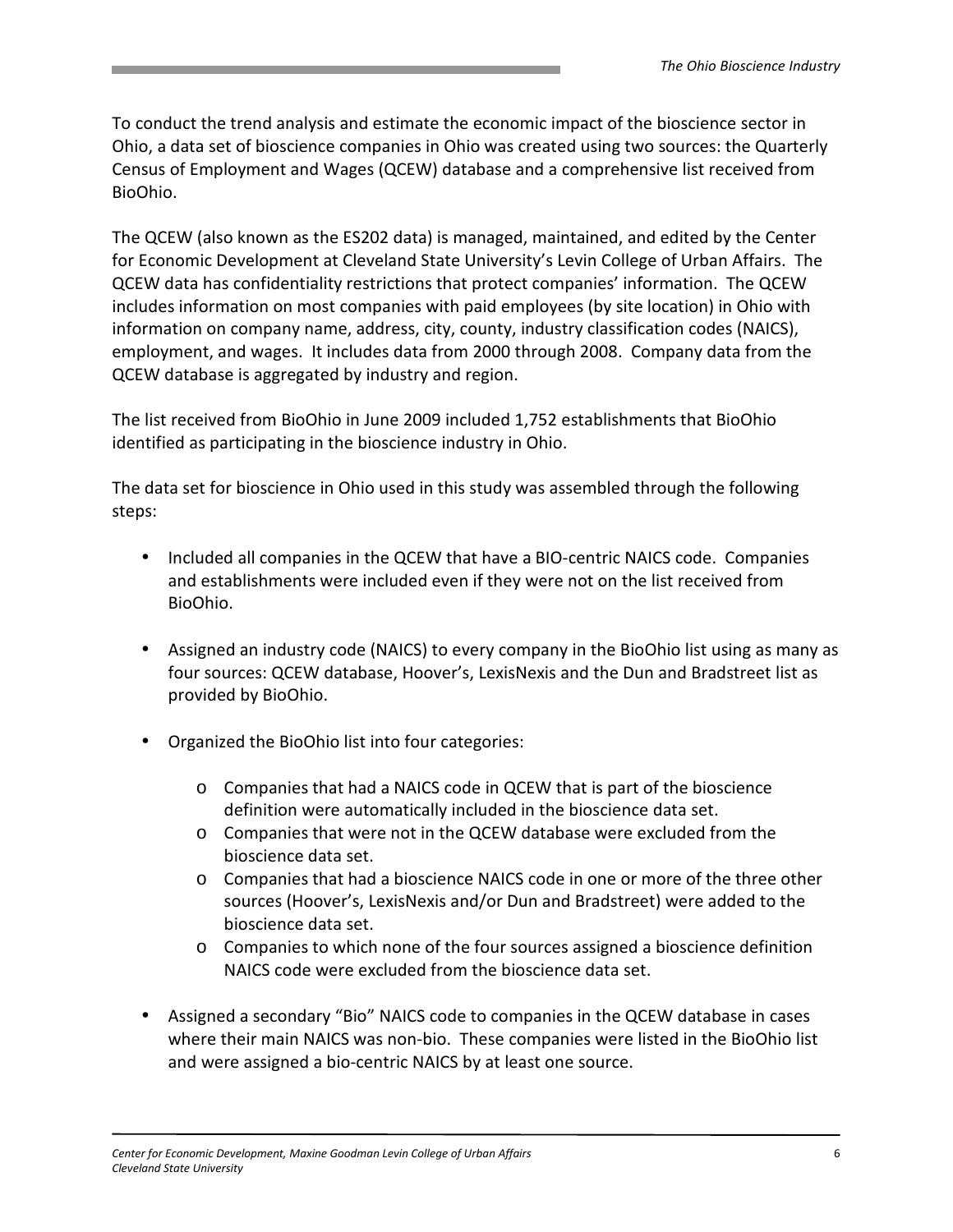- Examined companies with over 50 employees associated with the bioscience industry with NAICS codes 541712 (Research & Development in the Physical, Engineering, & Life Sciences) and 541380 (Testing Laboratories). This was done to ensure that the activity of each firm was in the bioscience industry because many companies in these two industries are not part of the bioscience sector; the companies working in the bioscience sector were added to the data set. In the previous studies, ratios were applied to employment payroll and number of establishments in theses two industries in order to capture the bioscience activity. The same ratios were applied here for companies in these two industries with less than 50 employees.
- Examined large companies (with at least 500 employees) associated with the bioscience industry across time and across all of their establishments to ensure that consistent information was included for the years 2000 through 2008 (See Appendix A).
- Assembled the bioscience data set from companies that had a bioscience NAICS code in the QCEW and companies from the BioOhio list that at least one other source identified with a bioscience NAICS code and which were found in the QCEW under another NAICS. Employment and wage data are assigned to individual companies from the QCEW data. Since data on individual companies are confidential, only aggregated data by industry and region are included in the report.

To summarize, the Center for Economic Development created a data set for bioscience which is based on confidential data from the QCEW database for the years 2000 through 2008. It includes all companies that have a bioscience NAICS in the QCEW database and those companies that are assigned a different NAICS in the QCEW, but were identified as bioscience companies by one of the other three sources used to assign NAICS to the database received from BioOhio. Employment and wage data on these companies include all the workers at each of the businesses identified, regardless of their occupation. Because of confidentiality restrictions, data about individual companies cannot be reported, but industry trends are described. Also due to confidentiality restrictions, detailed industry information for some smaller regions is suppressed.

# TREND ANALYSIS

The objective of this study is to examine the economic performance of the bioscience industry in Ohio over time. Trends in Ohio's six regions from 2000 through 2008 are compared to trends in Ohio and the United States, detailing two time periods, 2000 to 2004 and 2004 to 2008. When appropriate, analysis of the years from 2007 to 2008 is included.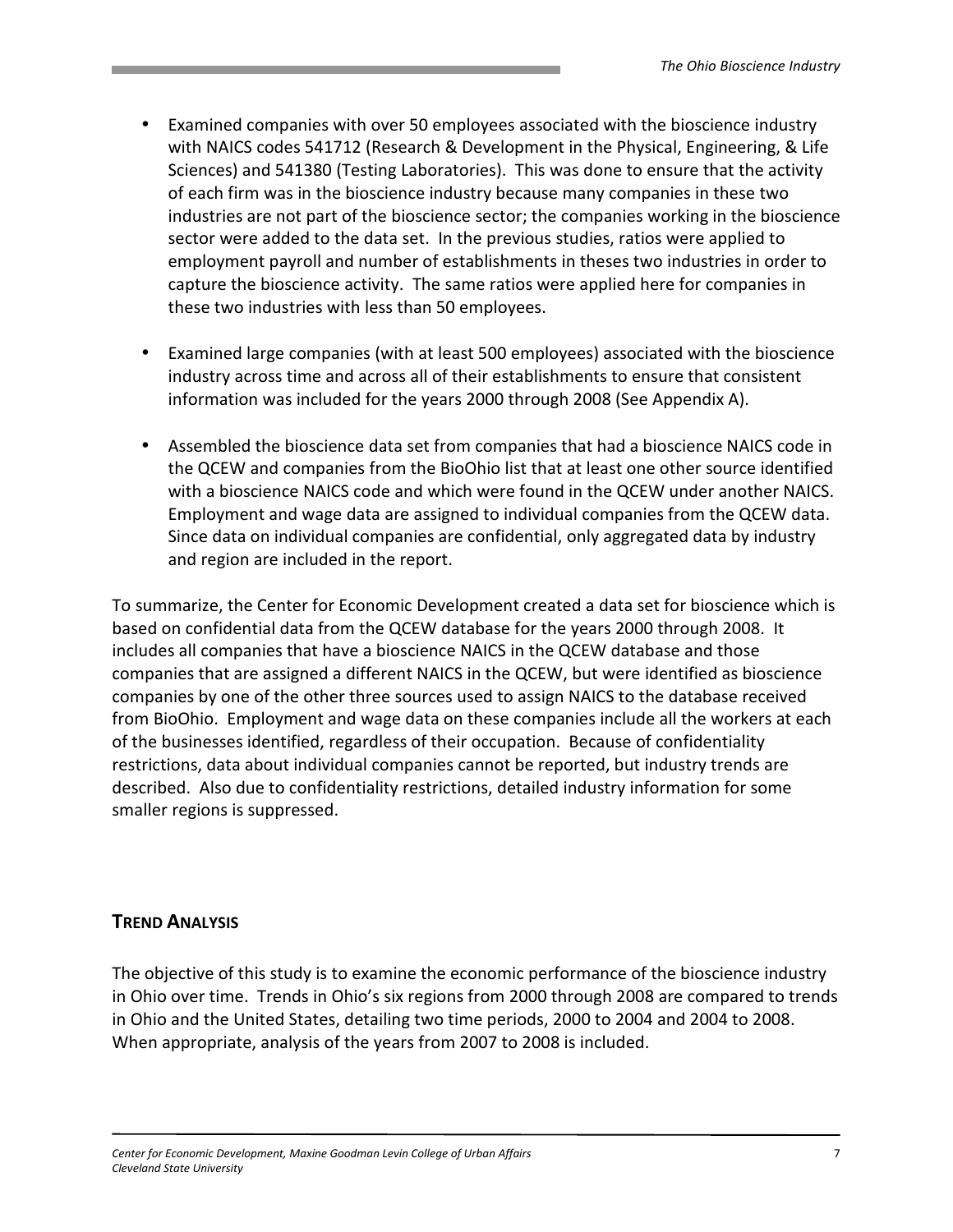The primary data source utilized in this report is the Quarterly Census of Employment and Wages. The Center for Economic Development at Cleveland State University receives quarterly updates of this data from the Ohio Department of Jobs and Family Services. The data includes company level information but, due to confidentiality restrictions, only industry level data can be reported. Information for some industries (primarily small industries in small geographic areas) had to be suppressed due to confidentiality issues. This data was used to perform the trend analysis of the six BioOhio regions and the six bioscience subsectors in Ohio.

Three measures of economic activity are being used for the trend analysis: employment, payroll, and the number of establishments. Analysis of employment trends provides information on local jobs without differentiation between part-time and full-time employment and among low-skill, low-pay jobs and high-skill, high-pay jobs. Analysis of payroll (wage) trends describes the scale of the bioscience sector in the different economies. Although payroll does not measure gross regional product, it can be viewed as a proxy for value-added output. The number of establishments counts the individual locations of businesses and does capture different functionality that firms have at different sites.

Additionally, two other variables are included. Average wage is calculated as payroll per employee and estimates the annual average wage in each industry and for each region. The average number of employees per establishment is calculated as the total employment divided by the number of establishments and shows the average size of bioscience firms.

# ECONOMIC IMPACT

The second part of the analysis of the bioscience industry in Ohio is its economic impact. This analysis uses IMPLAN Professional and IMPLAN Data Files. IMPLAN Professional® 2.0 is an economic impact assessment software system. The IMPLAN Data Files allow for the creation of sophisticated models of local economies in order to estimate a wide range of economic impacts.

Economic impact estimates will be provided for total output impact (direct, indirect, and induced output impact); total employment impact (direct, indirect, and induced employment impact); total labor income (household earnings) impact (direct, indirect, and induced income impact); and tax impact (federal, state and local taxes).

There are three components of the total output impact. The direct impact refers to the initial value of goods and services, including labor, purchased by the bioscience industry within a defined economic region. These purchases are sometimes referred to as the first-round effect. Indirect impact measures the value of labor, capital, and other inputs of production needed to produce the goods and services required by the bioscience industry (second-round and additional-round effects). Induced impact measures the change in spending by local households due to increased earnings by employees in local industries who produce goods and services for the bioscience industry and its suppliers.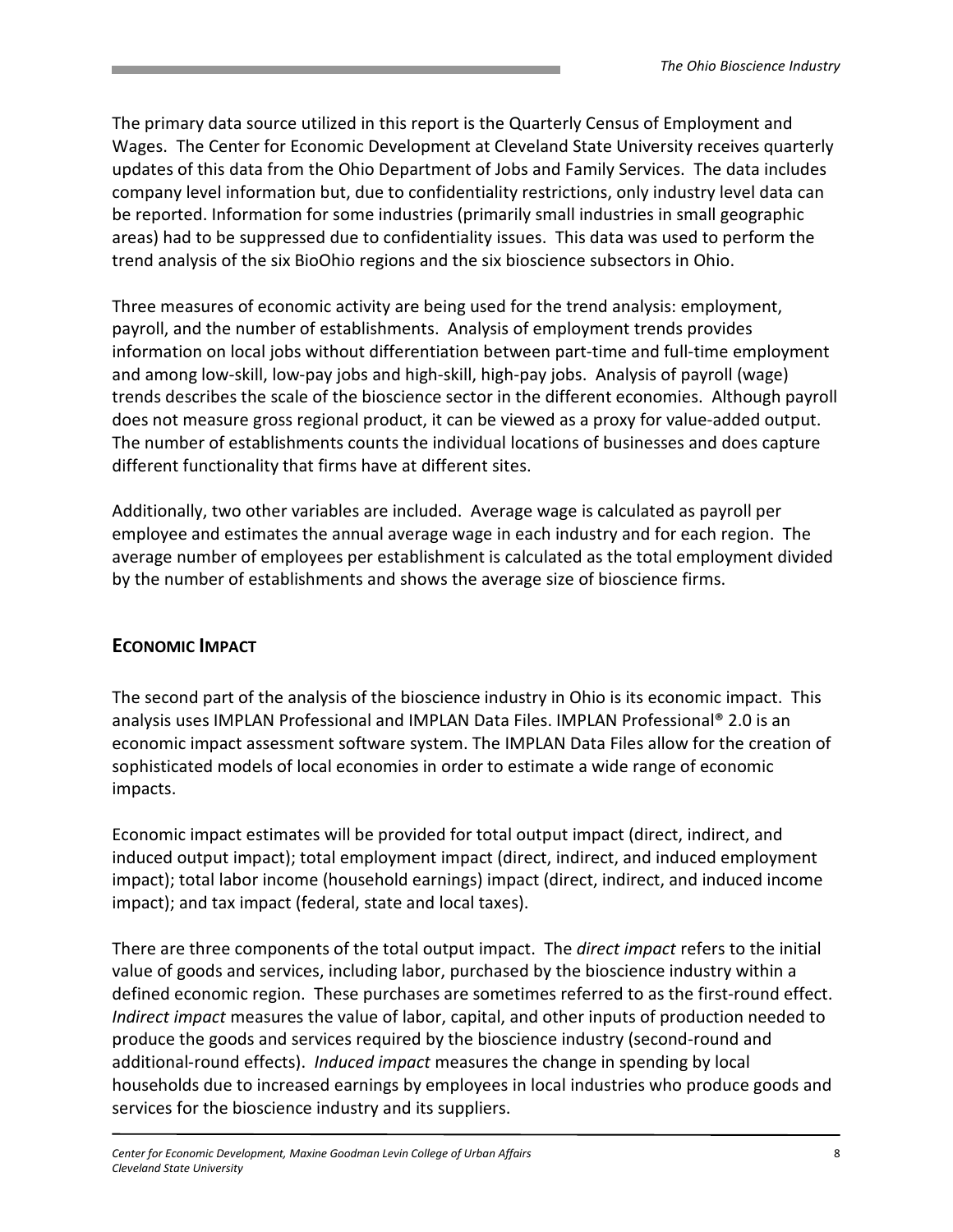# BIOSCIENCE SECTOR IN OHIO

#### TRENDS IN OHIO'S BIOSCIENCE SECTOR

Total employment in Ohio's bioscience sector in 2008 was 55,465. Employment increased continuously since 2000. From 2000 to 2008, the bioscience sector in Ohio added over 8,400 jobs, growing by 17.9%. Just over the last year for which data is available (2007-2008), employment grew by 2.8% (1,520 jobs). Moreover, the growth in the bioscience sector occurred while the rest of the economy declined (Figure 2).





The bioscience sector in Ohio had a payroll of \$3.9 billion in 2008. Measuring in 2008 dollars, bioscience payroll in Ohio rose by nearly 30% (\$895 million) since 2000. Bioscience payroll grew by \$109.8 million (2.9%) from 2007 to 2008.

The bioscience sector is relatively small compared to other sectors, but it is growing. By 2008, there were 1,628 bioscience establishments in Ohio, growing by 400 since the year 2000. Bioscience sector jobs paid an average wage of \$70,232 in 2008. This is the average wage for all industries and all occupations included in this sector, not just for scientists and executives. The average wage in the bioscience sector rose from \$63,755 in 2000, after adjustment for inflation. The average wage for bioscience industries in 2008 was 77% higher than the average wage for all industries in Ohio (\$39,601).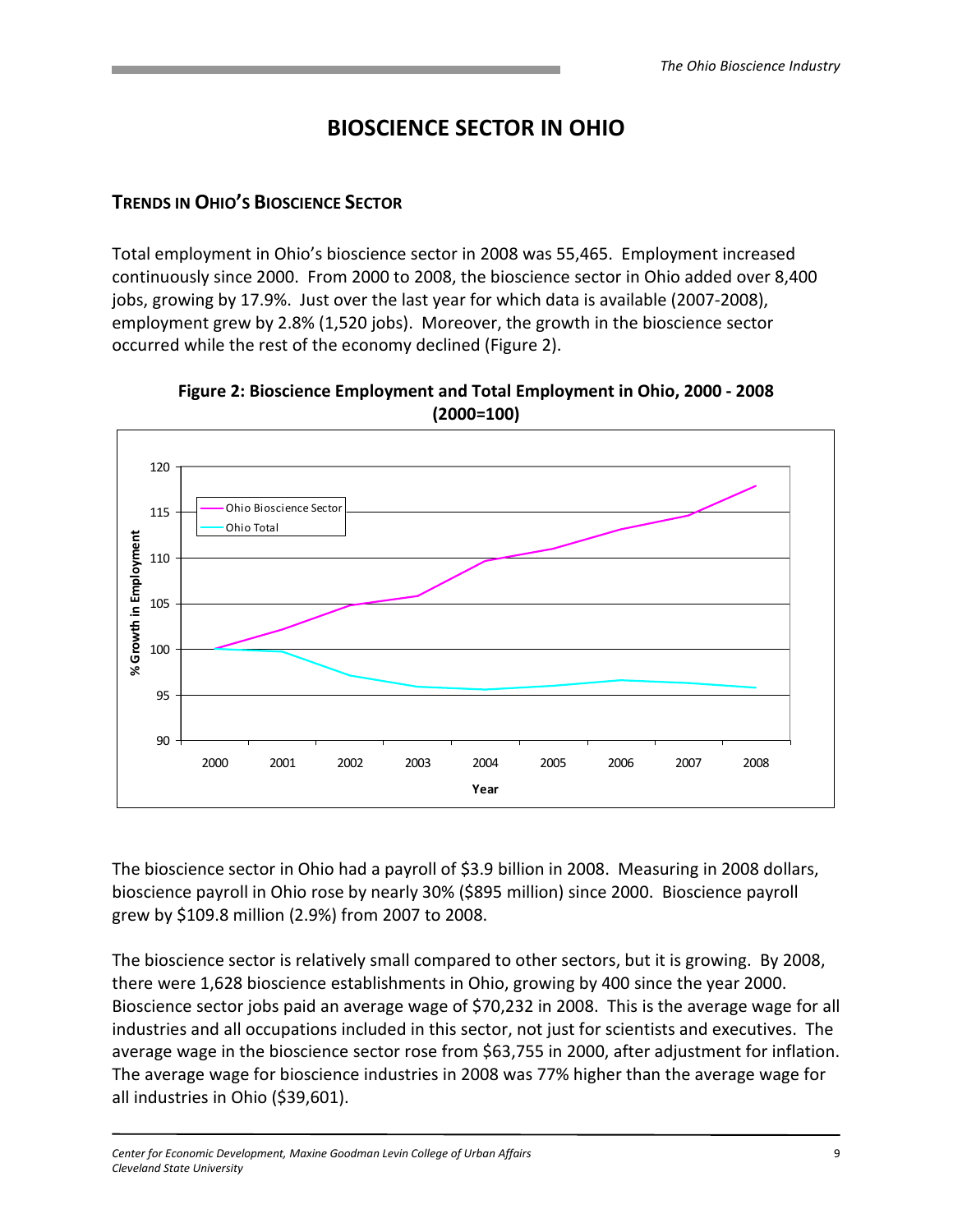# SHARES OF BIOSCIENCE IN OHIO

The bioscience sector in Ohio can be measured against all industries in Ohio as well as in comparison to the bioscience sector nationally.

#### The Role Bioscience Plays in Ohio's Economy

The bioscience sector is small in Ohio and in the U.S., but bioscience shares of Ohio's economy are slightly higher than bioscience shares nationally (Table 2). Bioscience employment in Ohio has grown by 17.9% since 2000 in contrast to a decline of 4.2% in total employment in all sectors in Ohio. As a result, the share of bioscience employment in total employment in Ohio increased slightly from 0.9% to 1.1% in 2008; (the bioscience employment share nationally was only 09%). The share of bioscience payroll in total payroll in Ohio increased from 1.4% in 2000 to 1.8% in 2008 and it was slightly higher than the U.S. share of 1.6%. From 2000 through 2008 the share of bioscience establishments in Ohio grew very slightly from 0.5% to 0.6% in comparison to the national share of 0.5%.

#### Table 2: Share of Ohio Bioscience Sector in the Total Ohio Economy, 2008

|                | OН   | IJς     |
|----------------|------|---------|
| Employment     | 1.1% | $0.9\%$ |
| Payroll        | 1.8% | 1.6%    |
| Establishments | 0.6% | 0.5%    |

Although these shares are small, by 2008 the bioscience sector was playing a more dominant role in Ohio's economy than the role it plays in the country as evidenced by higher bioscience shares in Ohio than in the United States. These shares show that the bioscience sector is more concentrated in Ohio relative to the United States. Moreover, its relative employment concentration, measured by location quotients, has increased from 0.95 (lower concentration of bioscience employment in Ohio than nationally) in 2000 to 1.14 in 2008 (higher concentration than nationally).

The bioscience sector is slightly more dominant in Ohio than in the nation not only based on employment, but also based on payroll and establishments. For instance, payroll share of bioscience in Ohio's total payroll is 1.8% compared to 1.6% in the nation.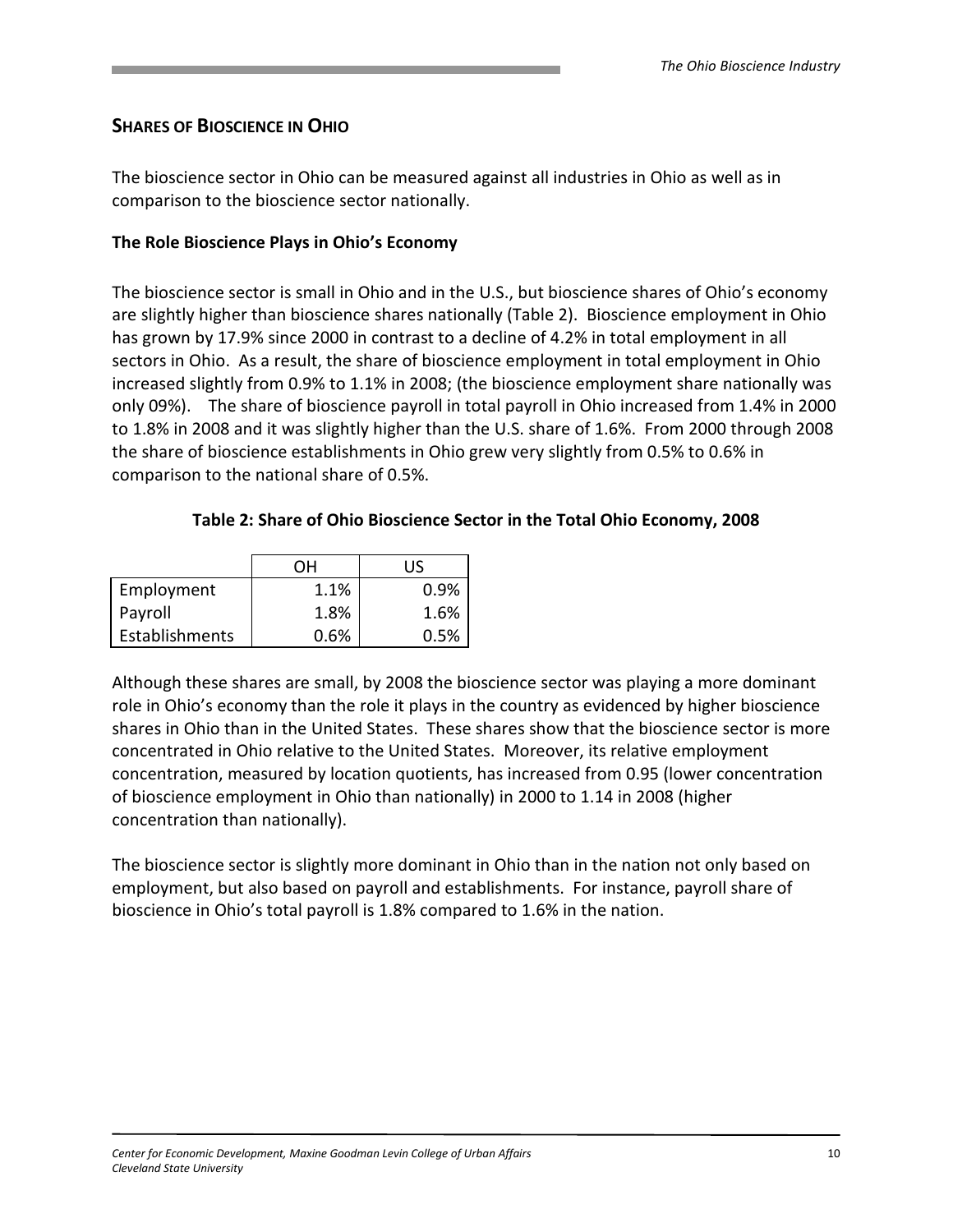#### Ohio Bioscience in Comparison to U.S. Bioscience

The bioscience industry in Ohio experienced growth in its percentages of the entire bioscience industry in the United States. In 2008, 4.4% of the total employment in the bioscience industry was located in the state of Ohio, growing from 4.1% in 2000 (Table 3). The share increased yearly from 2000 until 2004 and since then has remained relatively flat. As suggested by the concentration ratios above, Ohio's share of bioscience jobs in the United States is larger than Ohio's share of overall employment in the nation (3.9%). Ohio's shares are high specifically in two subsectors: the Ohio Agricultural Biotechnology subsector accounted for 8.4% of U.S. employment in this subsector and Testing Laboratories in Ohio represented 6.0% of U.S. employment in Testing Laboratories.

|                | 2000  | 2004  | 2008  |
|----------------|-------|-------|-------|
| Employment     | 4.06% | 4.37% | 4.40% |
| Payroll        | 3.55% | 3.87% | 3.86% |
| Establishments | 3.29% | 3.46% | 3.57% |

#### Table 3: Ohio Bioscience as Shares of Bioscience in the U.S.: 2000, 2004 & 2008

The share of payroll in the Ohio bioscience sector was 3.9% of the national bioscience sector in 2008. Ohio's payroll share increased from 2000 to 2005, decreased slightly through 2007 and saw a slight upswing in 2008. The height of Ohio's share of the national payroll (4.1%) occurred in 2003. The share of establishments in the Ohio bioscience sector grew between 2000 and 2007 to a height of 3.7%. The most current year, 2008, saw a slight dip to 3.6%.

# BIOSCIENCE IN OHIO BY SUBSECTOR

The bioscience subsector with the largest employment in 2008 was Medical Device & Equipment Manufacturers with 31% (17,180 employees) of total bioscience employment, followed by Pharmaceuticals & Therapeutics with 17% (9,447 employees) and Agricultural Biotechnology with 17% (9,415 employees) (Table 4 and Figure 3).

| Table 4: Bioscience Employment in Ohio by Subsector, 2000 - 2008 |  |  |
|------------------------------------------------------------------|--|--|
|------------------------------------------------------------------|--|--|

|                                           | 2000   | 2001   | 2002   | 2003   | 2004   | 2005   | 2006   | 2007   | 2008   |
|-------------------------------------------|--------|--------|--------|--------|--------|--------|--------|--------|--------|
| Agricultural Biotechnology                | 9.268  | 9.268  | 9.286  | 9.343  | 9,239  | 8.658  | 8.839  | 8.994  | 9.415  |
| Medical Device & Equipment Manufacturers  | 17,433 | 17.851 | 18.016 | 17,225 | 17,375 | 17,537 | 17.088 | 16.943 | 17.180 |
| Medical Labs & Diagnostic Imaging Centers | 4.913  | 5.136  | 5.573  | 5.763  | 7.016  | 7.066  | 7.260  | 7.587  | 7.485  |
| Pharmaceuticals & Therapeutics            | 6.443  | 6.658  | 6.776  | 7.490  | 7,919  | 8.458  | 8.914  | 8.999  | 9.447  |
| Research & Development                    | 6.289  | 6.413  | 6.885  | 7,091  | 7.139  | 7.540  | 8,055  | 8.263  | 8,675  |
| <b>Testing Laboratories</b>               | 2.711  | 2.729  | 2.770  | 2,871  | 2.914  | 2.950  | 3,048  | 3,160  | 3,264  |
| Total Bioscience in Ohio                  | 47.057 | 48.055 | 49.305 | 49.784 | 51.602 | 52.209 | 53.204 | 53.946 | 55.465 |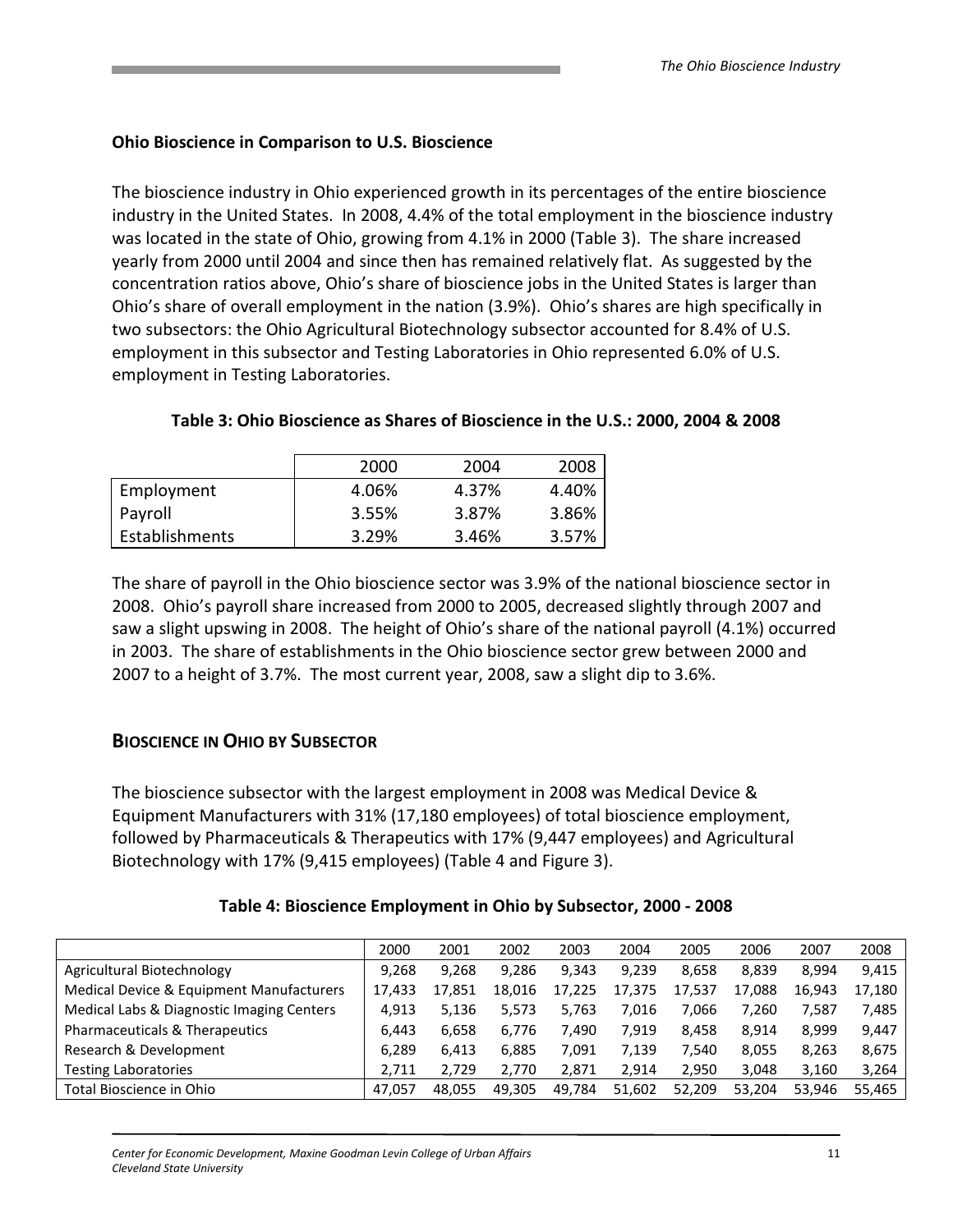

Figure 3: Bioscience Sector Employment in Ohio by Subsector, 2008

The largest subsector, Medical Device & Equipment Manufacturers, lost about 250 jobs between 2000 and 2008; however it gained 237 jobs from 2007 to 2008 (Table 5). The five other subsectors gained employment from 2000 to 2008, with each gaining between 145 and 3,000 new jobs. The three subsectors that gained the most employment from 2000 to 2008 were Pharmaceuticals & Therapeutics, Medical Laboratories & Diagnostic Imaging Centers, and Research & Development with each gaining more than 2,380 jobs over this time period. Combined, these three subsectors accounted for 95% of new bioscience jobs gained between 2000 and 2008.

|                                           |       |          | Change in Employment |       |          |          |          | % Change in Employment |          |          |
|-------------------------------------------|-------|----------|----------------------|-------|----------|----------|----------|------------------------|----------|----------|
|                                           | 2000- | $2000 -$ | 2004-                | 2006- | $2007 -$ | $2000 -$ | $2000 -$ | $2004 -$               | $2006 -$ | $2007 -$ |
| Subsector                                 | 2008  | 2004     | 2008                 | 2008  | 2008     | 2008     | 2004     | 2008                   | 2008     | 2008     |
| Agricultural Biotechnology                | 147   | (29)     | 176                  | 576   | 421      | 1.59     | (0.31)   | 1.91                   | 6.52     | 4.68     |
| Medical Device & Equipment Manufacturers  | (253) | (58)     | (195)                | 92    | 237      | (1.45)   | (0.34)   | (1.12)                 | 0.54     | 1.40     |
| Medical Labs & Diagnostic Imaging Centers | 2,572 | 2,103    | 469                  | 225   | (102)    | 52.36    | 42.81    | 6.68                   | 3.09     | (1.34)   |
| Pharmaceuticals & Therapeutics            | 3,004 | 1,476    | 1,528                | 533   | 448      | 46.62    | 22.91    | 19.29                  | 5.98     | 4.98     |
| Research & Development                    | 2,385 | 850      | 1,535                | 619   | 411      | 37.93    | 13.52    | 21.50                  | 7.69     | 4.98     |
| <b>Testing Laboratories</b>               | 553   | 203      | 350                  | 217   | 104      | 20.38    | 7.48     | 12.00                  | 7.11     | 3.29     |
| Total Bioscience in Ohio                  | 8.408 | 4,545    | 3,863                | 2.261 | 1,519    | 17.87    | 9.66     | 7.49                   | 4.25     | 2.82     |

| <b>Table 5: Employment Change by Subsector</b> |
|------------------------------------------------|
|------------------------------------------------|

During the 2007 to 2008 time period, five subsectors added jobs for a total of nearly 1,520 additional jobs; only Medical Laboratories & Diagnostic Imaging Centers lost employment during this time.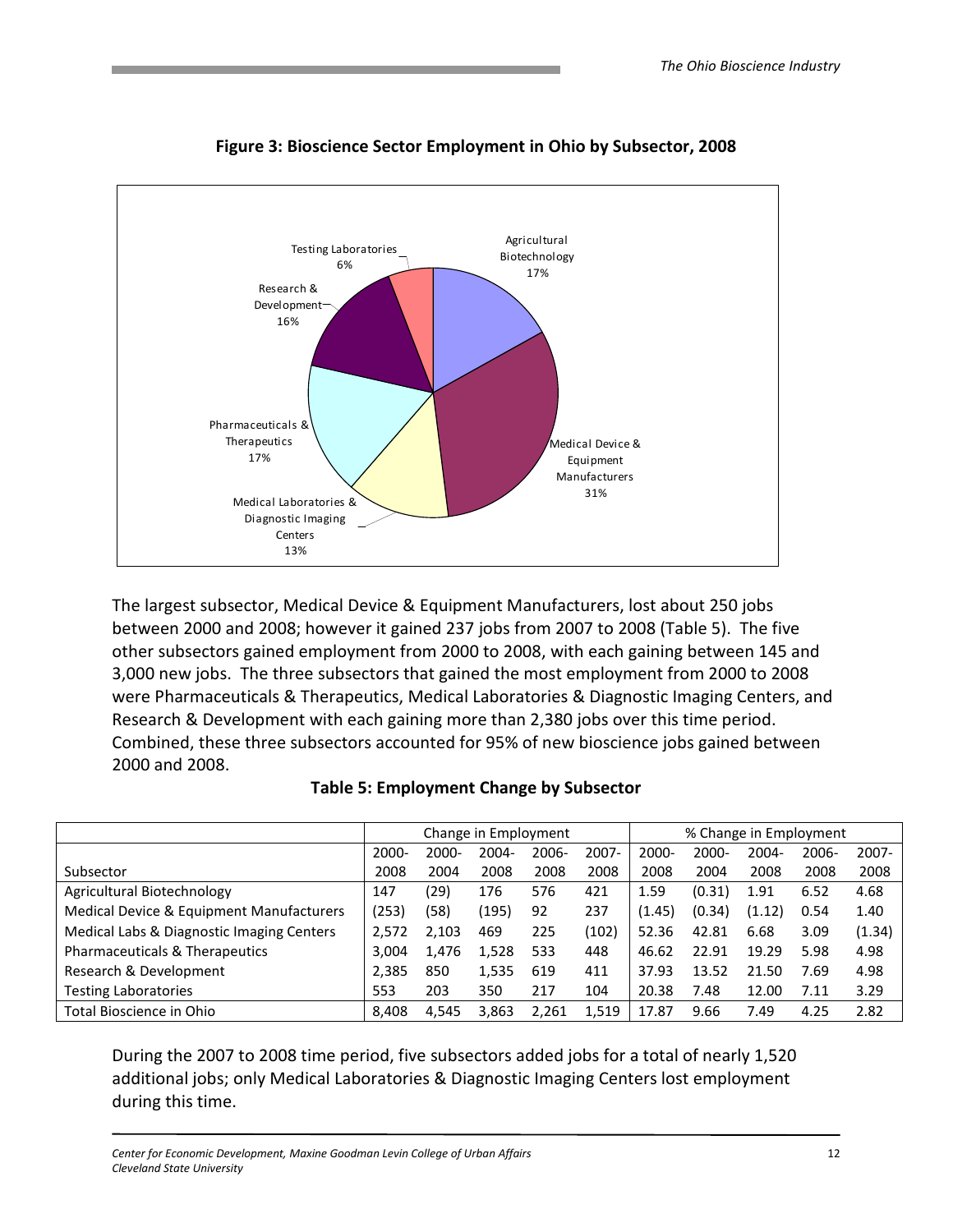The Medical Device & Equipment Manufacturers sector had the largest payroll (\$1.1 billion) in 2008 followed by the Agricultural Biotechnology and Pharmaceuticals & Therapeutics sectors with \$797 million and \$761 million in payroll, respectively. Payroll increased for all sectors from 2000 to 2008, but increased in four out of six sectors over the last year after adjusting for inflation. Between 2007 and 2008, the largest increase in payroll was in the Medical Device & Equipment Manufacturers subsector (7.1%).

The Research & Development subsector paid the highest average wage of \$87,051 in 2008. This subsector also saw the highest increase in wages since 2000. Two other subsectors, Agricultural Biotechnology and Pharmaceuticals & Therapeutics, also had high average wages of over \$80,000. The Medical Device & Equipment Manufacturers subsector, the subsector with the largest number of employees, paid a lower average wage of \$65,312; this wage is however still considerably higher than the average wage in Ohio (\$41,513) when all industries are taken into account. Between 2000 and 2008 wages in the R&D subsector grew at the fastest rate (17.9%) followed by the Testing Laboratories subsector (15.3%). Over the last year, however, average wages in the Medical Device & Equipment Manufacturers subsector improved the most, growing at a rate of 5.6%, followed by R&D, which saw a minor increase; the remaining four sectors experienced a decline in their average wage during this time period.

Nearly 55% of all bioscience establishments are in two subsectors—Medical Laboratories & Diagnostic Imaging Centers (565) and Medical Device & Equipment Manufacturers (325). The number of establishments increased in all subsectors between 2000 and 2008, except in Testing Laboratories, where the number of establishments declined. The number of establishments more than doubled for the Medical Laboratories & Diagnostic Imaging Centers, accounting for more than 70% of the net increase within this time period. Over the last year, the number of Medical Laboratories & Diagnostic Imaging Center new establishments increased by 35; three other subsectors increased the number of sites, but two subsectors experienced declines in the number of establishments.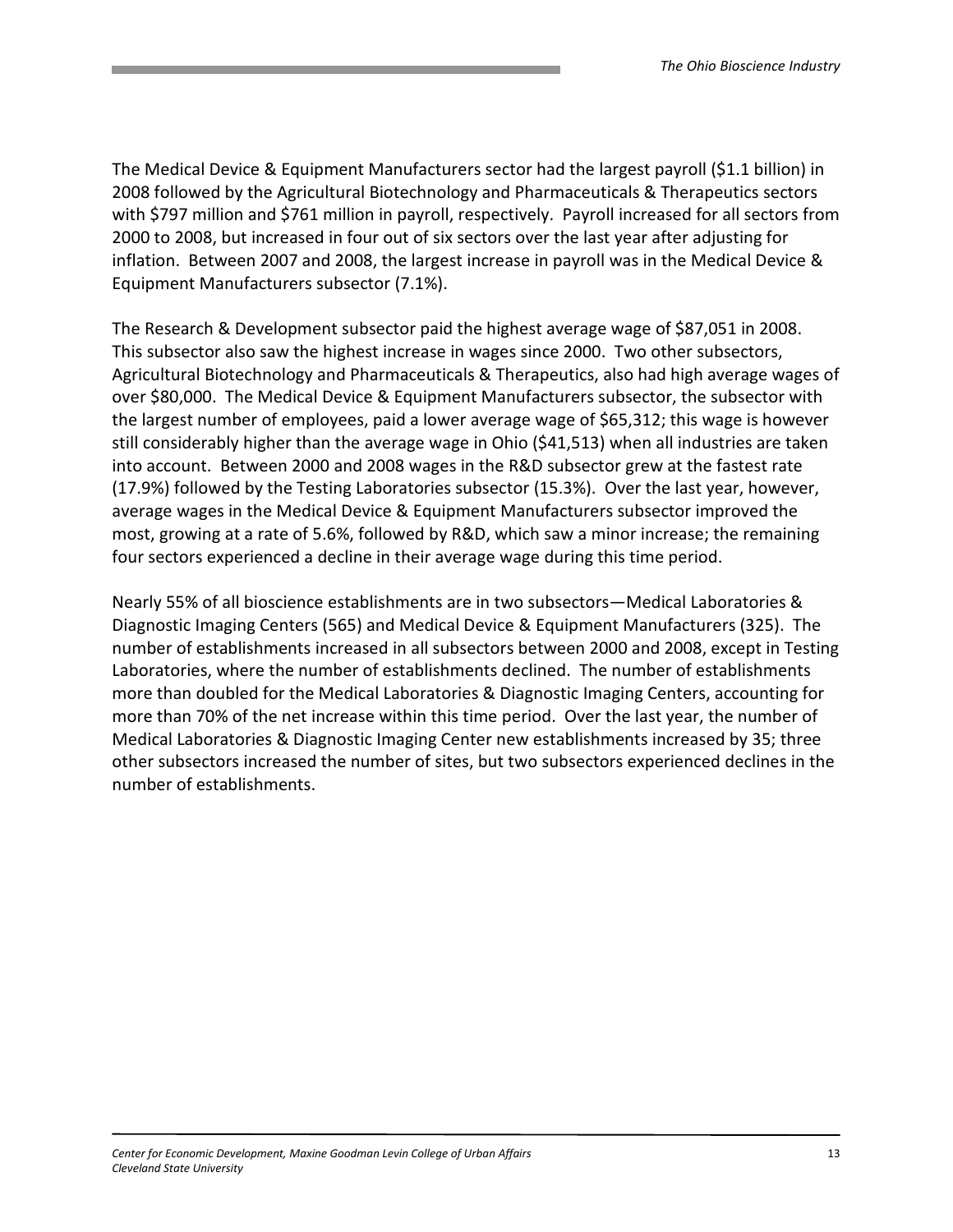The employment, payroll, average wages, and the number of bioscience establishments in Ohio for 2008 are summarized in Table 6.

| Table 3: Bioscience by Subsector in Ohio, 2008 | Employment | Payroll (\$)  | Average             | Number of      |
|------------------------------------------------|------------|---------------|---------------------|----------------|
|                                                |            |               | Wages $(5)$         | Establishments |
| Agricultural Biotechnology                     | 9.415      | 797,211,152   | 84,678 <sup>4</sup> | 128            |
| Medical Device & Equipment Manufacturers       | 17,180     | 1,122,065,620 | 65,312              | 325            |
| Medical Labs & Diagnostic Imaging Centers      | 7,485      | 314,929,384   | 42,075              | 565            |
| Pharmaceuticals & Therapeutics                 | 9,447      | 760,596,976   | 80,512              | 71             |
| Research & Development                         | 8,675      | 755,123,836   | 87,051              | 287            |
| <b>Testing Laboratories</b>                    | 3,264      | 145,526,568   | 44,583              | 252            |
| Total Bioscience in Ohio                       | 55,465     | 3,895,453,536 | 70,232              | 1,628          |

#### Table 6: Bioscience Employment, Payroll, and Wages by Subsector, 2008

<u>.</u>

<sup>&</sup>lt;sup>4</sup>The high average wage in the Agricultural Biotechnology subsector is primarily attributed to one of its industries, All Other Basic Organic Chemical Manufacturing (NAICS 325199). This industry accounts for over one-half of all employment in the Agricultural Biotechnology subsector (5,100 jobs) with an average wage of \$101,700. Within Ohio, the Northeast Ohio region has the most employees in this industry.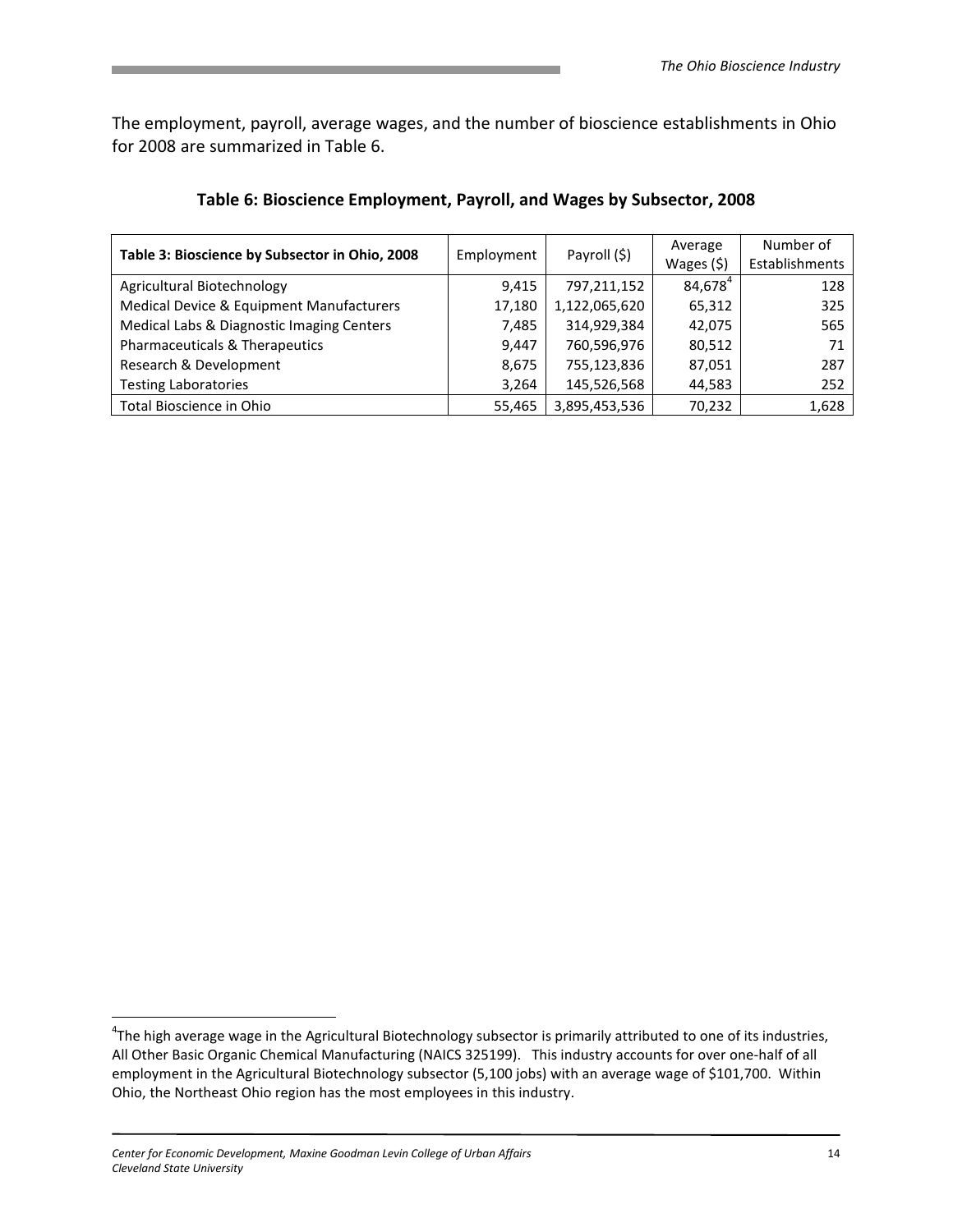# BIOSCIENCE IN OHIO'S SIX REGIONS

Across Ohio's six regions, bioscience employment was highest in the Northeast and Central regions; the two regions accounted for 61% of bioscience employment in Ohio in 2008 (Figure 4). The Southeast region (mostly Appalachian region) had the lowest bioscience employment with 3% of the total. All regions experienced employment growth from 2000 to 2008 and five of the six continued to grow during the last year with only the largest region, the Northeast, remaining flat (Table 7). Bioscience employment in the Central region added the most jobs and grew at the fastest rate, 44%, during the entire study period (2000-2008) (Figure 5). Between 2007 and 2008, the Southeast region grew at the fastest rate among all the regions in Ohio.



#### Figure 4: Bioscience Employment in Ohio by Region, 2008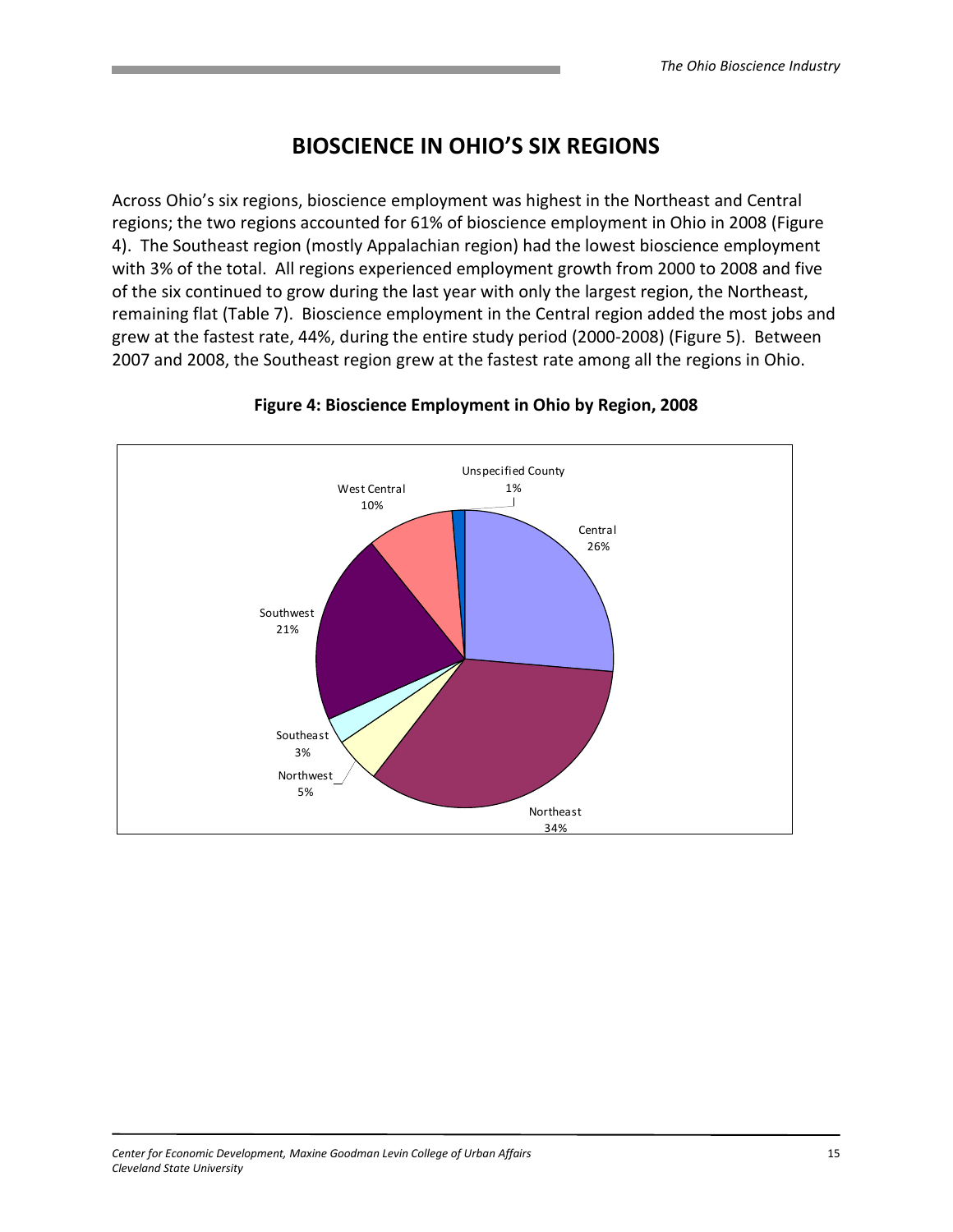| <b>Region</b>                   | 2000   | 2001   | 2002   | 2003   | 2004   | 2005   | 2006   | 2007   | 2008   |
|---------------------------------|--------|--------|--------|--------|--------|--------|--------|--------|--------|
| Central                         | 10,230 | 10.484 | 10,924 | 11,893 | 12,486 | 12,934 | 13,384 | 13,990 | 14,688 |
| <b>Northeast</b>                | 18,764 | 19,122 | 19,695 | 18,875 | 19,223 | 19,368 | 19,370 | 18,936 | 18,933 |
| Northwest                       | 2,561  | 2,615  | 2,577  | 2,646  | 2,660  | 2,647  | 2,670  | 2,679  | 2,756  |
| Southeast                       | 1,290  | 1,226  | 1,214  | 1,167  | 1,145  | 1,143  | 1,243  | 1,418  | 1,540  |
| Southwest                       | 9,920  | 10.208 | 10,316 | 10,477 | 11,231 | 10,863 | 10,847 | 11,158 | 11,467 |
| <b>West Central</b>             | 3,903  | 4,098  | 4,229  | 4,291  | 4,388  | 4,676  | 5,037  | 5,025  | 5,277  |
| Unspecified County <sup>®</sup> | 391    | 301    | 349    | 435    | 469    | 579    | 653    | 740    | 804    |
| Total Bioscience in Ohio        | 47,057 | 48.055 | 49.305 | 49,784 | 51,602 | 52,209 | 53.204 | 53.946 | 55,465 |

# Table 7: Bioscience Employment in Ohio by Region, 2000-2008

Figure 5: Percentage Change in Bioscience Employment by Region



 5 The "Unspecified County" designation refers to establishments that are statewide or could not be placed into one of the regions. In future updates of this study, additional efforts will be made to assign these companies to specific counties.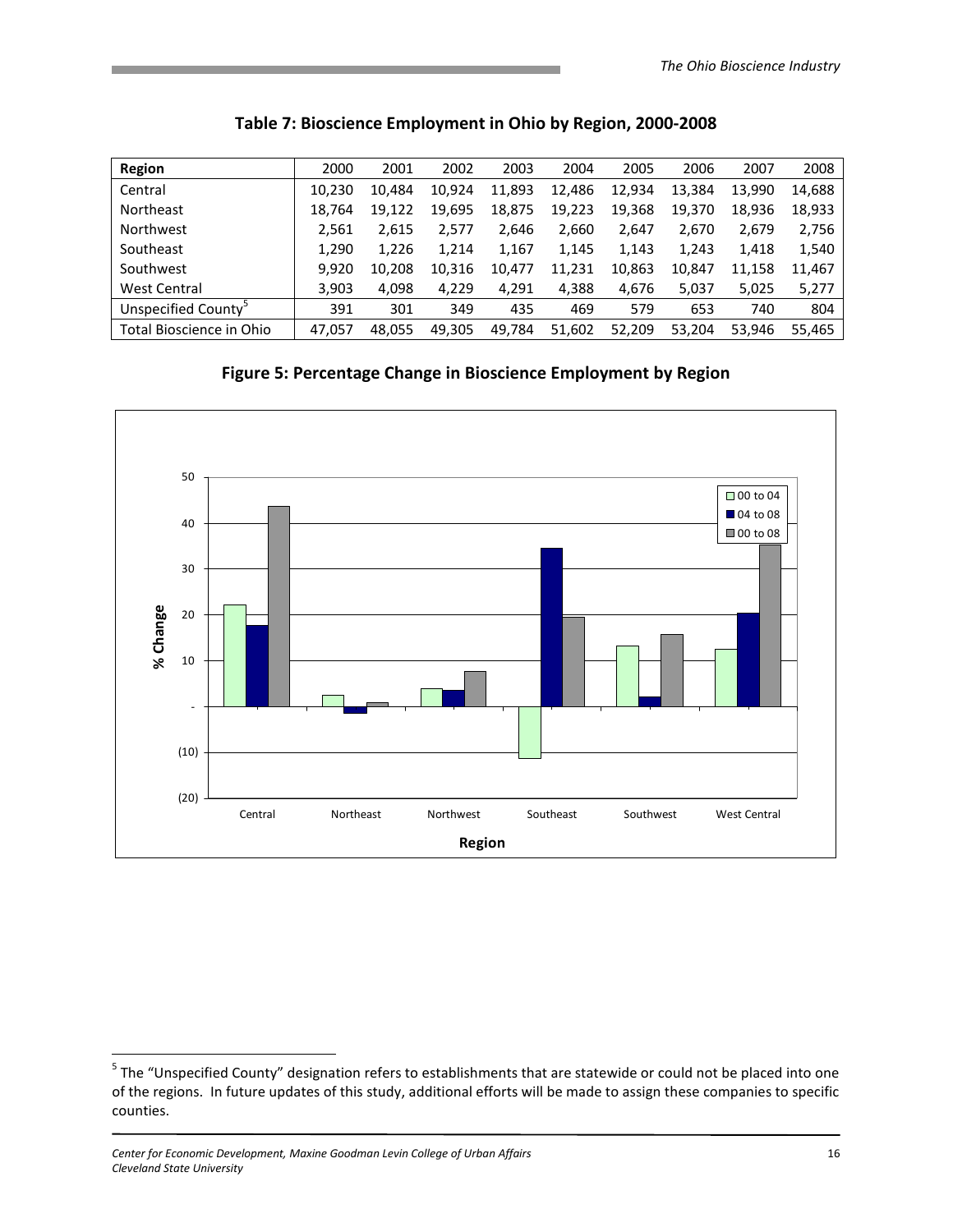In 2008, the Northeast region led the state in annual payroll (\$1.3 billion) followed by the Central region (\$1.1 billion) (Table 8). The Southwest region also had high payroll of almost \$0.94 billion. Since 2000, the Central region's payroll has grown at a very high rate of 63%, more than twice the rate of the bioscience sector in Ohio. The Northeast region, which had the highest payroll in 2008, grew at the slowest rate (8%) from 2000 to 2008 and experienced a small decline in bioscience payroll between 2007 and 2008.

| <b>Region</b>                   | Employment | Payroll (\$)  | Average<br>Wages $(5)$ | Number of<br>Establishments |
|---------------------------------|------------|---------------|------------------------|-----------------------------|
| Central                         | 14,688     | 1,082,903,580 | 73,726                 | 268                         |
| Northeast                       | 18,933     | 1,276,711,156 | 67,435                 | 643                         |
| <b>Northwest</b>                | 2,756      | 138,342,092   | 50,197                 | 135                         |
| Southeast                       | 1,540      | 77,294,384    | 50,182                 | 51                          |
| Southwest                       | 11,467     | 939,070,808   | 81,893                 | 262                         |
| <b>West Central</b>             | 5,277      | 301,269,744   | 57,089                 | 180                         |
| Unspecified County <sup>b</sup> | 804        | 79,861,768    | 99,334                 | 89                          |
| Total Bioscience in Ohio        | 55,465     | 3,895,453,536 | 70,232                 | 1,628                       |

#### Table 8: Bioscience by Region in Ohio, 2008

The average wage in bioscience in 2008 was highest in the Southwest region (nearly \$82,000) followed by the Central (\$73,700) and Northeast regions (\$67,400) (Figure 6). From 2000 to 2008, the average wage grew in all regions with the Northwest and Southeast regions growing at the fastest rates (20.7% and 16.5%). In the 2007 to 2008 time period, average wage in both the Northeast and Central regions declined; the Central region's average wage has been declining since 2006.

The Northeast region led the state in number of bioscience establishments with 39.5% of the total. The Central and Southwest regions followed with each having about 16% of bioscience establishments. Since 2000 all regions have grown in the total number of bioscience establishments. Since 2007, however, three regions lost some businesses—Southeast, Northeast and Central.

<u>.</u>

 $^6$  The "Unspecified County" designation refers to establishments that are statewide or could not be placed into one of the regions. In future updates of this study, additional efforts will be made to assign these companies to specific counties.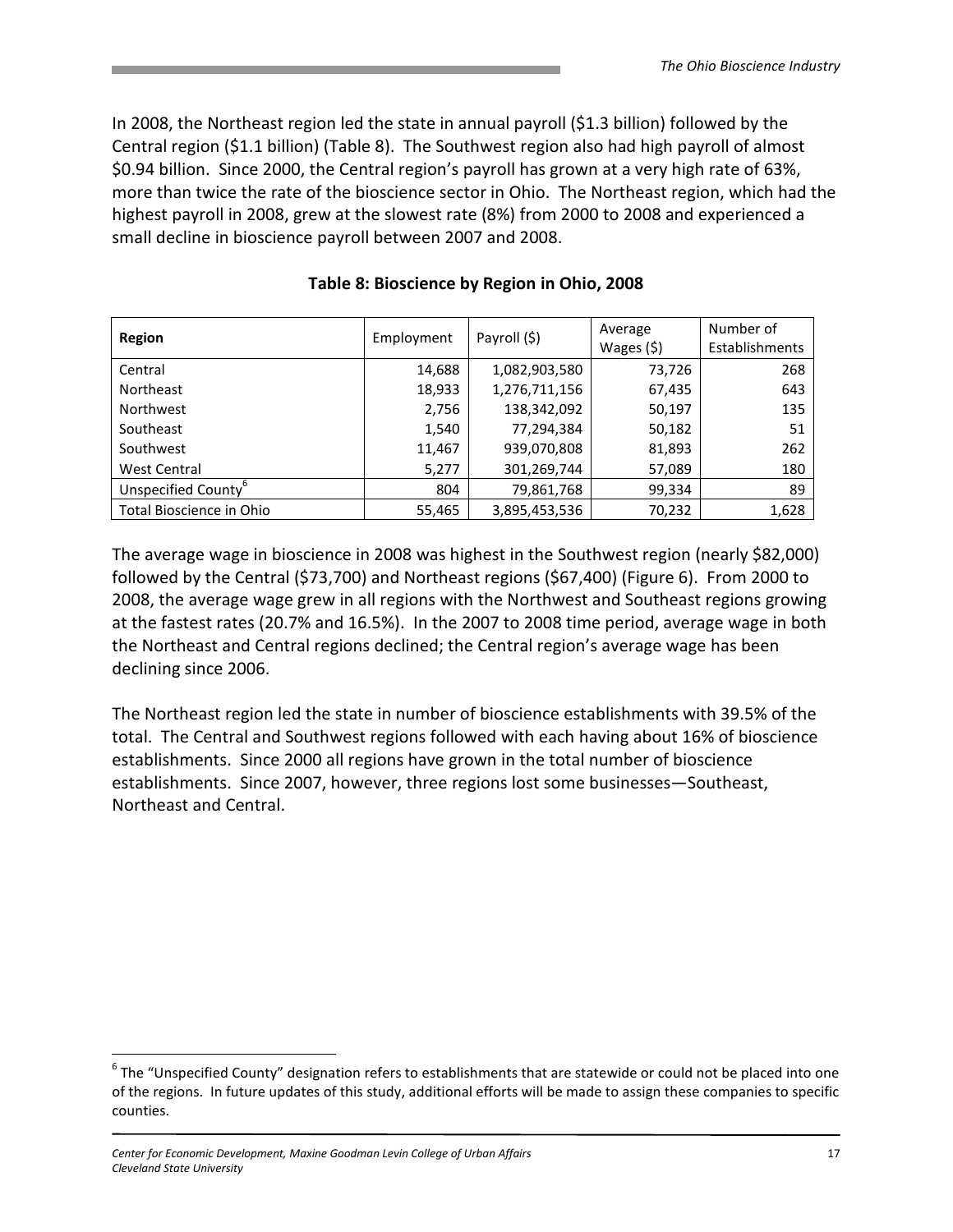

Figure 6: Average Wage in the Bioscience Sector, 2000, 2004 & 2008

# BIOSCIENCE SECTOR IN THE NORTHEAST REGION

# General Trends

The Northeast region of Ohio consists of 21 counties: Ashland, Ashtabula, Carroll, Columbiana, Crawford, Cuyahoga, Erie, Geauga, Holmes, Huron, Lake, Lorain, Mahoning, Medina, Portage, Richland, Stark, Summit, Trumbull, Tuscarawas and Wayne. The counties are a part of six Metropolitan Statistical Areas (MSAs) including the Akron MSA, Canton-Massillon MSA, Cleveland-Elyria-Mentor MSA, Mansfield MSA, Sandusky MSA and Youngstown-Warren-Boardman MSA. Eight other counties are non-metro counties.

A large portion of the bioscience activity in Ohio takes place in the Northeast region. In 2008, the region was home to 34.1% of the bioscience employment, 32.8% of the payroll, and 39.5% of the total establishments.

From 2000 to 2008, the Northeast region has had the highest bioscience employment of all the regions in Ohio, with 18,933 people in 2008. Bioscience employment in the Northeast region peaked in 2002 at 19,695. This region also has had the largest number of establishments (643 in 2008) and the highest payroll (\$1.28 billion in 2008) for the entire study period. In the last year there were fewer establishments. The average wage for an employee in the bioscience industry in the Northeast region was \$67,435 in 2008, lower than the Southwest and Central regions as well as the state average. The \$1.28 billion payroll in the last year was 3.8% lower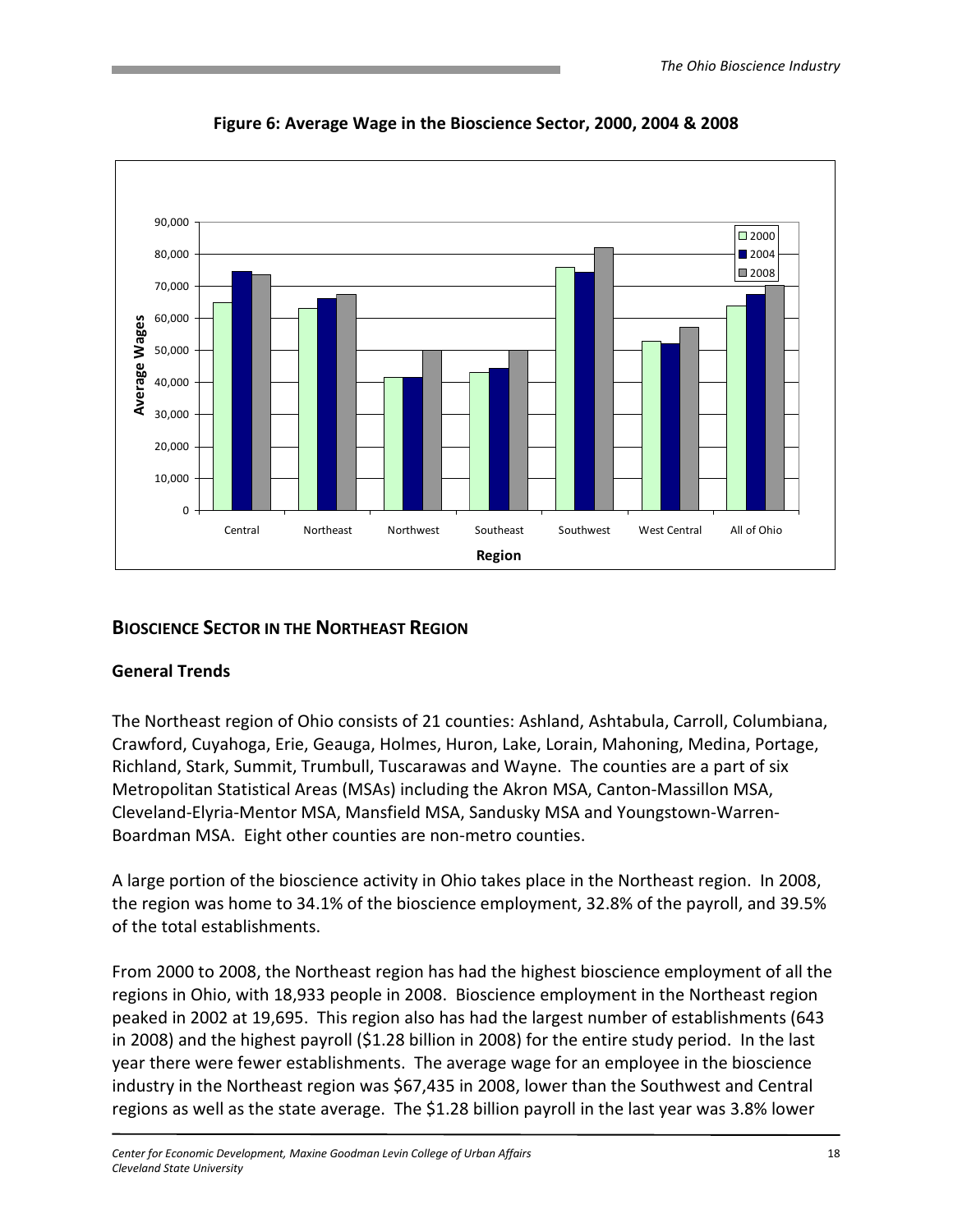from the previous year. Payroll peaked at \$1.33 billion in 2007. It was the only region that experienced payroll decline between 2007 and 2008.

The Northeast region had the second-lowest growth rate of all the regions in terms of employment between 2000 and 2004 (Figure 7). From 2004 to 2008 the region saw a decrease in employment. For the entire study period, the region's employment increased 0.9%. Moderate growth occurred in payroll and average wages for the Northeast when it is compared to the other regions in Ohio. In addition, the region experienced the third-highest growth in the number of bioscience establishments between 2000 and 2008.



#### Figure 7: Percentage Change in Employment, Payroll, Average Wages & Establishments for the Northeast Region

#### Bioscience by Subsector

Medical Device & Equipment Manufacturers was the largest subsector in 2008 in terms of employment (8,458) and payroll (\$487.8 million), followed by Agricultural Biotechnology (3,779 employees and a payroll of \$404.2 million) (Table 9). Agricultural Biotechnology had the highest average number of employees per establishment (86). It also had the highest average wage in 2008 of over \$100,000 which was almost \$30,000 higher than Research & Development, the next highest subsector. Medical Laboratories & Diagnostic Imaging Centers had the most establishments in 2008 (204) followed by Medical Device & Equipment Manufacturers (163).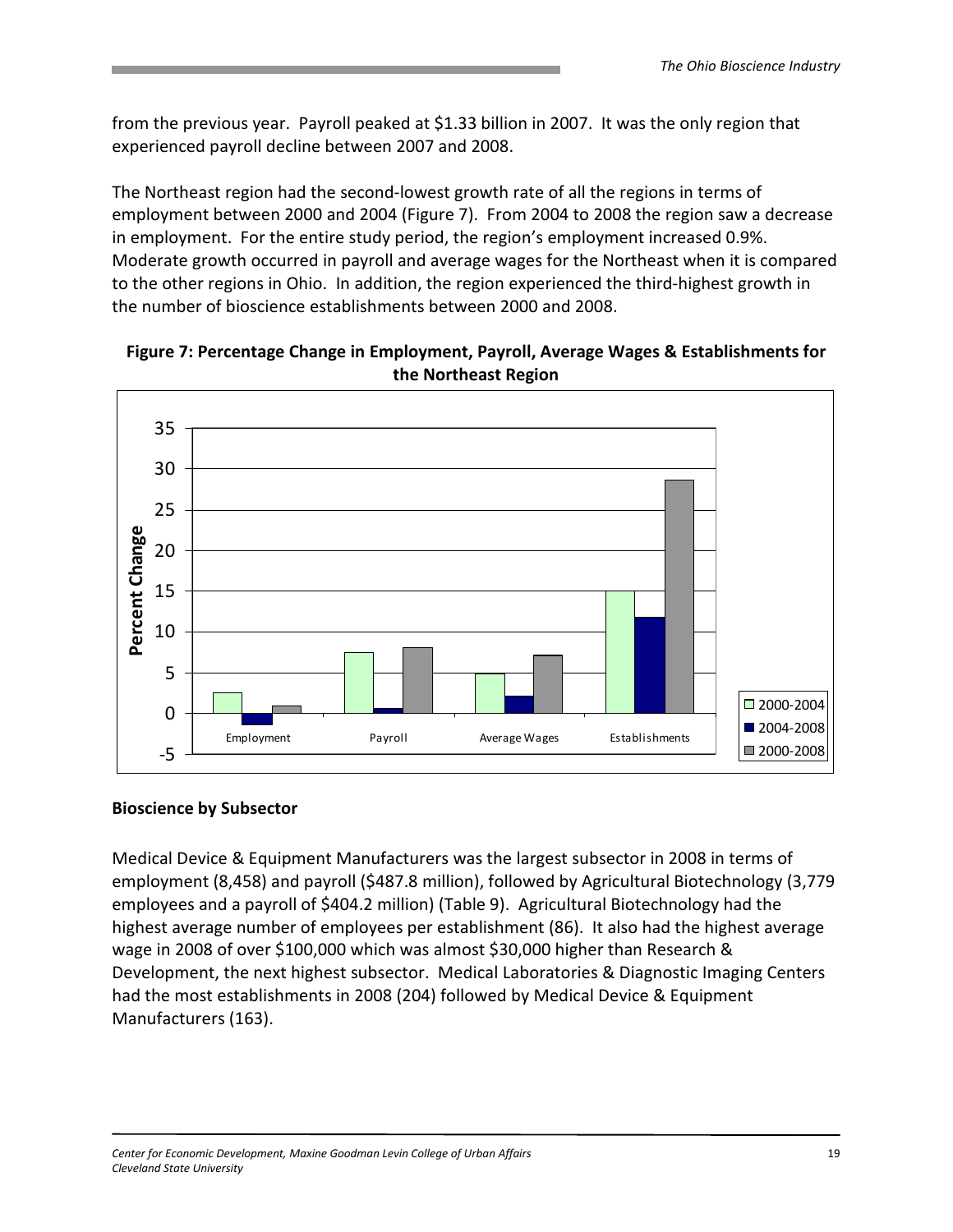|                                           |            |               |            |                | Average       |
|-------------------------------------------|------------|---------------|------------|----------------|---------------|
|                                           |            |               | Average    |                | Employees per |
|                                           | Employment | Payroll (\$)  | Wage $(5)$ | Establishments | Establishment |
| Agricultural Biotechnology                | 3,779      | 404,202,012   | 106,969'   | 44             | 86            |
| Medical Device & Equipment Manufacturers  | 8,458      | 487,767,660   | 57,669     | 163            | 52            |
| Medical Labs & Diagnostic Imaging Centers | 1,917      | 81,486,456    | 42,507     | 204            | 9             |
| Pharmaceuticals & Therapeutics            | 1,864      | 131,451,756   | 70,521     | 24             | 78            |
| Research & Development                    | 1,026      | 79,073,864    | 77,042     | 94             | 11            |
| <b>Testing Laboratories</b>               | 1,889      | 92,729,408    | 49,101     | 114            | 17            |
| <b>Total Northeast</b>                    | 18,933     | 1,276,711,156 | 67,435     | 643            | 29            |

#### Table 9: Employment, Payroll, Average Wage & Establishments in the Northeast Region, 2008

The Pharmaceuticals & Therapeutics subsector grew at the fastest rate from 2000 to 2008. It experienced 70.0% growth in employment and 72.4% growth in payroll. The number of establishments increased by 33.3% and was the third-highest growing subsector in the Northeast region in terms of establishments. Medical Laboratories & Diagnostic Imaging Centers saw the highest growth in the number of establishments with a 106.1% increase between 2000 and 2008. However, this sector has the lowest average wage (\$42,507).

Three subsectors lost employment over the study period: Agricultural Biotechnology (-12.1%), Medical Device & Equipment Manufacturers (-10.1%) and Research & Development (-2.6%). Employment in both the Agricultural Biotechnology and Medical Device & Equipment Manufacturers subsectors saw the peak of their employment in 2001, while employment in R&D peaked in 2002.

The only subsector to lose payroll was Medical Device & Equipment Manufacturers. Agricultural Biotechnology gained some payroll, although it lost jobs. The Testing Laboratories subsector added jobs and payroll, but lost establishments.

# BIOSCIENCE SECTOR IN THE CENTRAL REGION

#### General Trends

<u>.</u>

The Central region of Ohio centers on the Columbus MSA and its surrounding counties. It is comprised of 15 counties: Delaware, Fairfield, Fayette, Franklin, Hocking, Knox, Licking, Logan, Madison, Marion, Morrow, Perry, Pickaway, Ross and Union. Of these counties, eight are part of the Columbus MSA and the other seven are non-metro counties.

<sup>&</sup>lt;sup>7</sup> This high average wage is primarily due to one industry within the Agricultural Biotechnology sector, All Other Basic Organic Chemical Manufacturing (NAICS 325199). It accounts for 75% of the subsector employment and its average wage is over \$120,000.

Center for Economic Development, Maxine Goodman Levin College of Urban Affairs 20 Cleveland State University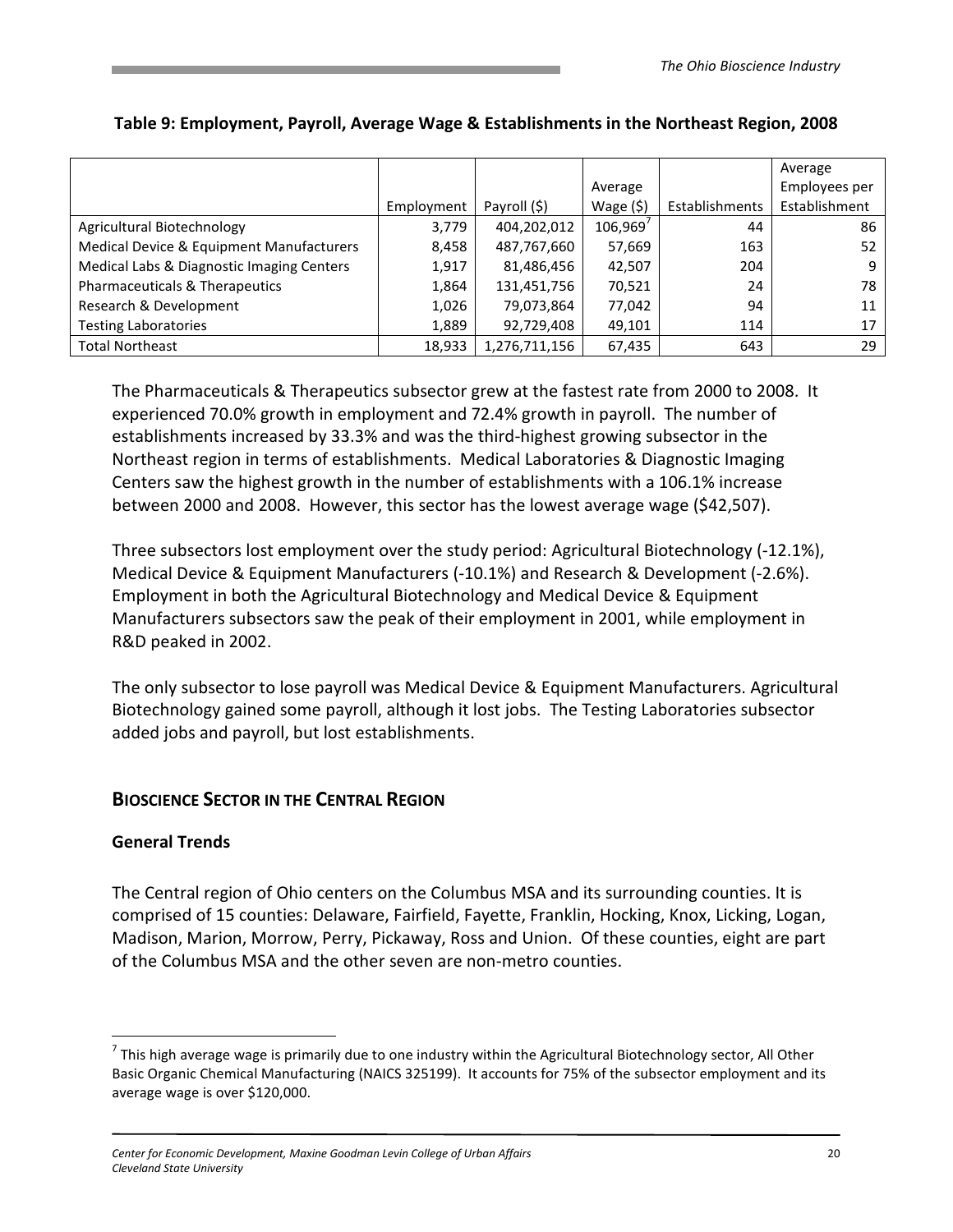The Central region has 26.5% of the bioscience employment within the state and 27.8% of the bioscience payroll; however the Central region is home to only 16.5% of the total bioscience establishments in Ohio.

The Central region was ranked the second-highest bioscience center in Ohio in terms of all measures: employment (14,688), payroll (\$1,082,903,580), average wages (\$73,726), and the number of establishments (269).

In terms of employment, the Central region had the highest growth rate in the state during the recessionary period from 2000 to 2004 (22.1%) but was only the third-highest during the expansionary period from 2004 to 2008 (17.6%) (Figure 8). Over the period studied (2000- 2008), the Central region had the highest growth rate in employment with a 43.6% increase. The region also ranked first in the growth rates of payroll (63.1%) and the number of establishments (39.6%), but it ranked third in the percentage change in average wages (13.6%).

### Figure 8: Percentage Change in Employment, Payroll, Average Wages & Establishments for the Central Region



#### Bioscience by Subsector

The Pharmaceuticals & Therapeutics and Research & Development subsectors had by far the largest employment in 2008 with 4,199 and 4,191 employees, respectively; together they represent over 57% of employment in the entire bioscience sector in the region (Table 10). These two subsectors also had the highest payroll with a combined payroll of over \$720 million, and accounted for 66.5% of all payroll associated with bioscience in the Central region. Again,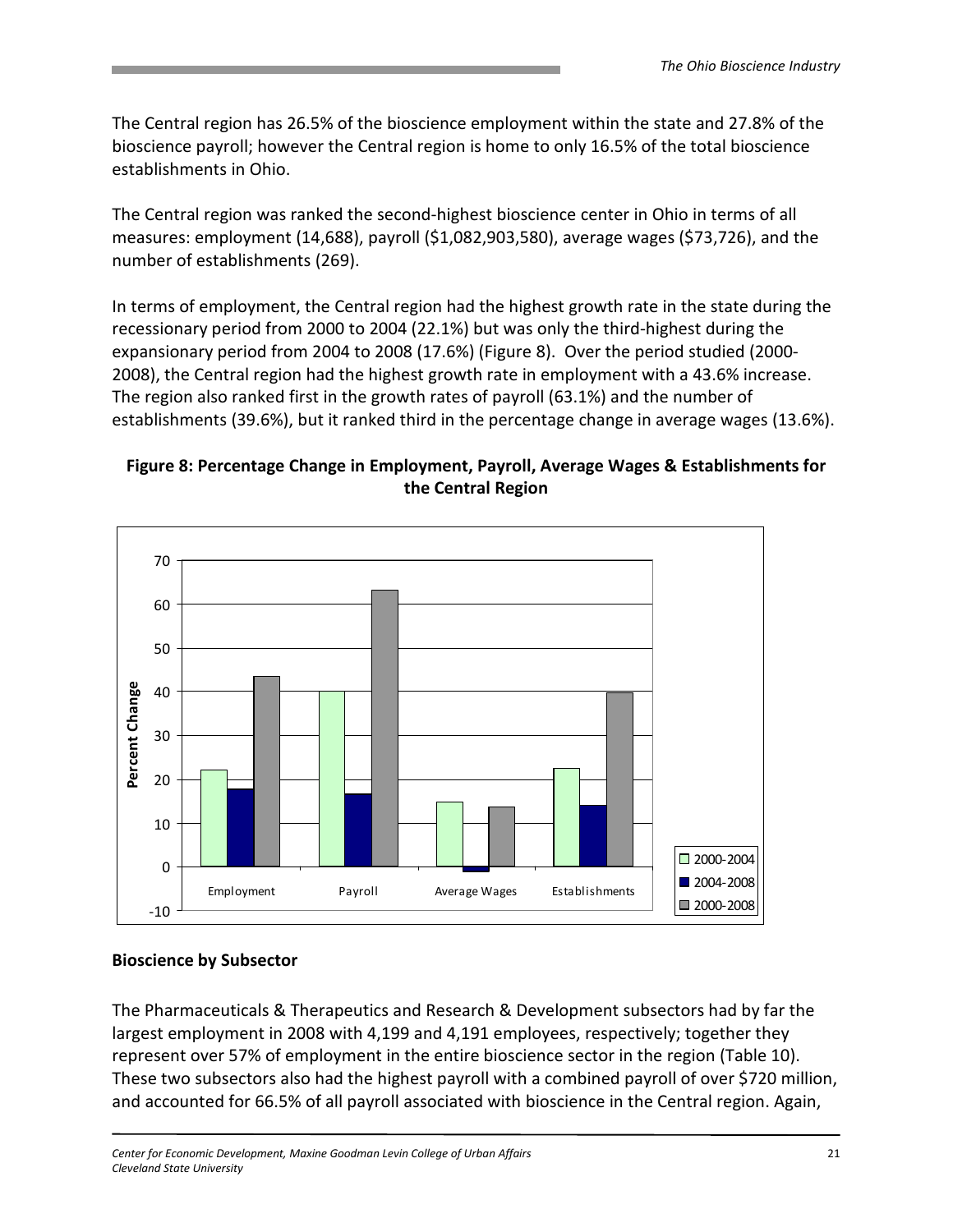these two subsectors had the highest average wage in the region, both paying over \$84,000. The Medical Laboratories & Diagnostic Imaging Centers subsector had the most establishments in 2008 (98), followed by the R&D and Testing Laboratories (47 establishments each). The Pharmaceuticals & Therapeutics subsector had the lowest number of establishments with only 16 but the highest average number of employees per establishment with 262.

Table 10: Employment, Payroll, Average Wage & Establishments in the Central Region, 2008

|                                           |            |               |            |                | Average       |
|-------------------------------------------|------------|---------------|------------|----------------|---------------|
|                                           |            |               |            |                | Employees     |
|                                           |            |               | Average    |                | per           |
|                                           | Employment | Payroll (\$)  | Wage $(5)$ | Establishments | Establishment |
| Agricultural Biotechnology                | 1,866      | 143,479,128   | 76,878     | 26             | 72            |
| Medical Device & Equipment Manufacturers  | 2,216      | 123,791,048   | 55,854     | 35             | 63            |
| Medical Labs & Diagnostic Imaging Centers | 1,762      | 75,168,404    | 42,669     | 98             | 18            |
| Pharmaceuticals & Therapeutics            | 4,199      | 364,641,300   | 86,840     | 16             | 262           |
| Research & Development                    | 4,191      | 355,587,808   | 84,837     | 47             | 89            |
| <b>Testing Laboratories</b>               | 453        | 20,235,892    | 44,624     | 47             | 10            |
| <b>Total Central</b>                      | 14,688     | 1,082,903,580 | 73,726     | 269            | 55            |

Employment and payroll grew in all subsectors in Ohio's Central region between 2000 and 2008. Over this period, the largest growth in employment in the region was in Medical Device & Equipment Manufacturers (81.3%) followed by Pharmaceuticals & Therapeutics (69.4%). In terms of payroll, Testing Laboratories saw an increase of 108.8% and Pharmaceuticals & Therapeutics increased by 105.4%. As for establishments, Medical Laboratories & Diagnostic Imaging Centers saw an increase of 127.9% over the entire period. However, two subsectors lost establishments: Medical Device & Equipment Manufacturers (-7.9%) and Testing Laboratories (-2.1%).

# BIOSCIENCE SECTOR IN THE SOUTHWEST REGION

#### General Trends

The Southwest region of Ohio consists of seven counties surrounding Cincinnati including Brown, Butler, Clermont, Clinton, Hamilton, Highland, and Warren. The Southwest region has a large share of the bioscience activity within the state. In 2008, the region had 20.7% of the employment in the bioscience sector, 24.1% of the payroll, and 16.1% of the establishments.

This region has the third-largest bioscience employment in the state with 11,467 jobs in 2008. It also has the third-largest payroll with \$939 million in 2008 and third-largest number of establishments with 261. During the years 2005-2008, the Southwest has the highest bioscience average wages of anywhere in the state, which is likely due to the fact that they have more people working in higher wage subsectors like Pharmaceuticals & Therapeutics and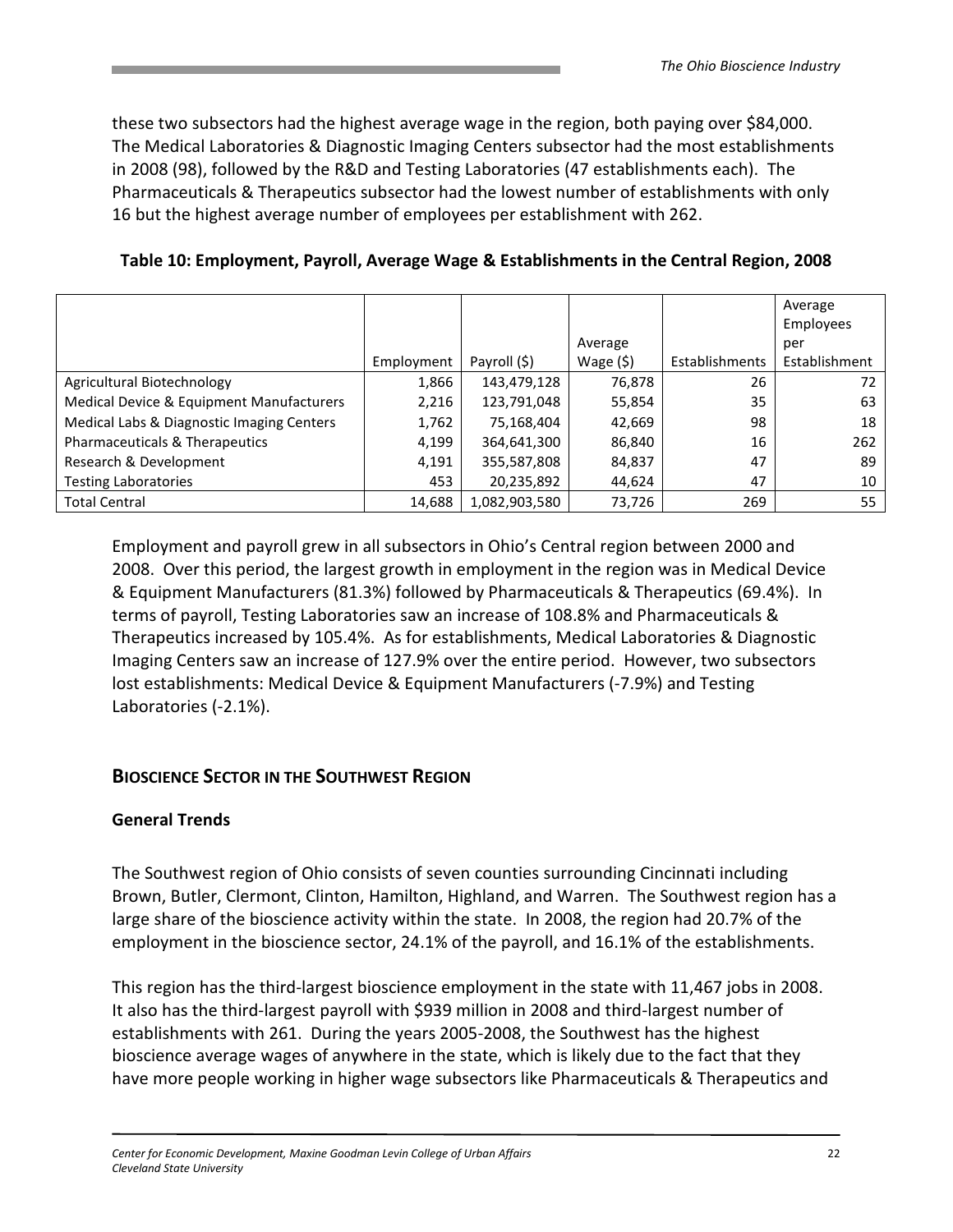Research & Development than the state as a whole. The average wage in 2008 was \$81,893, which is over \$11,000 higher than the state average.

The Southwest region had the second-highest growth rate in employment from 2000 to 2004 but saw little growth from 2004 to 2008 resulting in a 15.6% increase over the entire study period (Figure 9). The region saw the second-highest growth in the number of establishments during the 2000-2008 years, adding 70 establishments for a growth rate of 36.5%.



### Figure 9: Percentage Change in Employment, Payroll, Average Wages & Establishments for the Southwest Region

#### Bioscience by Subsector

Looking individually at the subsectors that comprise the region, Medical Device & Equipment Manufacturers has the largest employment (2,944) and payroll (\$306.8 million) (Table 11). This is consistent with the largest subsector in Northeast Ohio. The second-largest subsector in the Southwest region is Pharmaceuticals & Therapeutics with 2,832 employees and a payroll of \$226.2 million. Not surprisingly, the Research & Development subsector had the highest average wage of \$105,369, closely followed by Medical Device & Equipment Manufacturers with an average wage of \$104,188. This high average wage is close to twice as high as the average wage for the same subsector in other regions in Ohio. Average wages in both the Medical Laboratories & Diagnostic Imaging Centers and Testing Laboratories were quite low, around \$37,000 each. Although there are only 23 Pharmaceuticals & Therapeutics establishments in the region, they have the highest average number of employees at 123. The smallest subsector in terms of establishments was Agricultural Biotechnology with only 19 contrasted with 87 Medical Laboratories & Diagnostic Imaging Centers.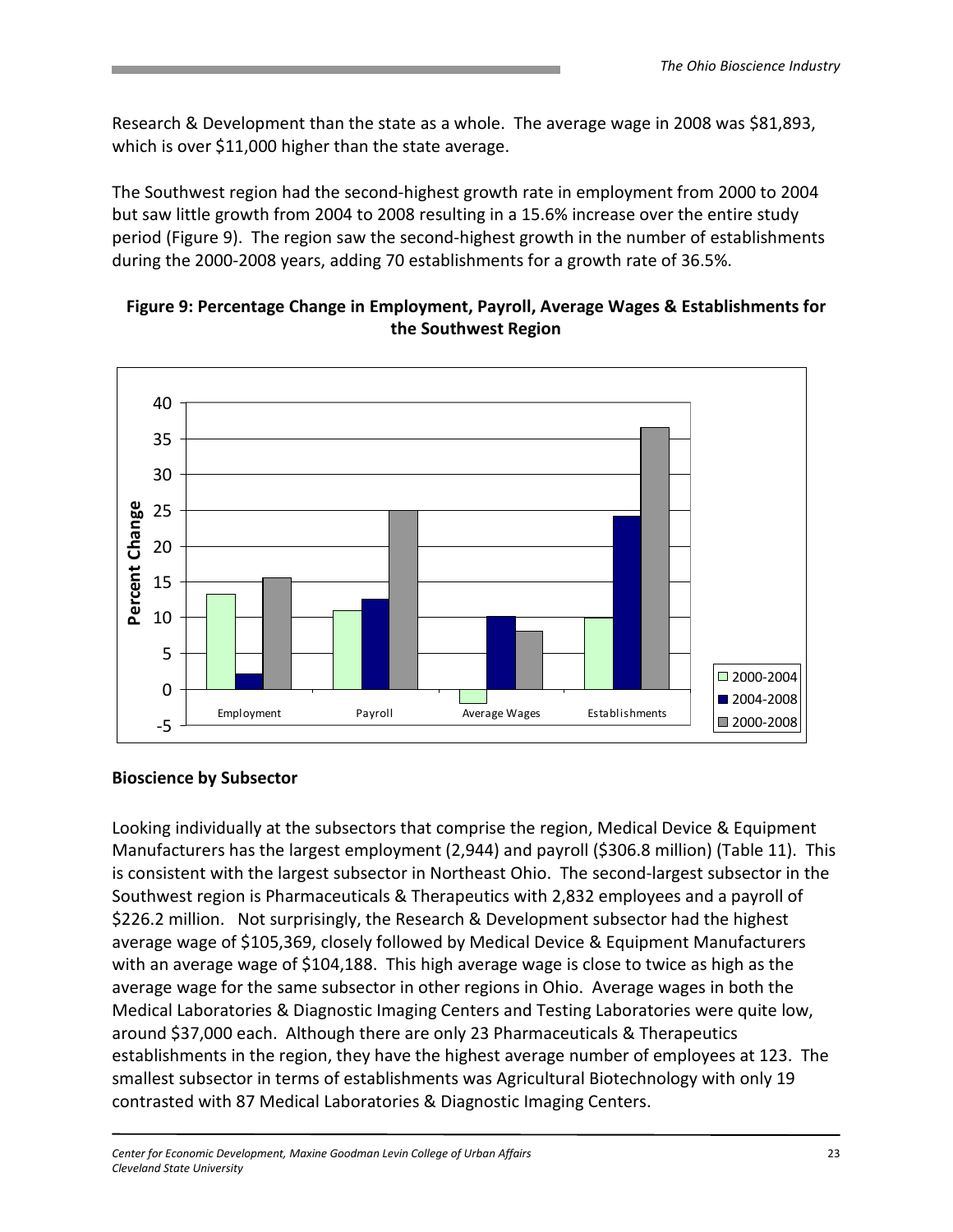|                                           |            |              |            |                | Average       |
|-------------------------------------------|------------|--------------|------------|----------------|---------------|
|                                           |            |              | Average    |                | Employees per |
|                                           | Employment | Payroll (\$) | Wage $(5)$ | Establishments | Establishment |
| Agricultural Biotechnology                | 1,559      | 113,726,796  | 72,964     | 19             | 82            |
| Medical Device & Equipment Manufacturers  | 2,944      | 306,763,696  | 104,188    | 45             | 65            |
| Medical Labs & Diagnostic Imaging Centers | 1,640      | 61,103,376   | 37,258     | 87             | 19            |
| Pharmaceuticals & Therapeutics            | 2,832      | 226,177,144  | 79,874     | 23             | 123           |
| Research & Development                    | 2,030      | 213,869,384  | 105,369    | 54             | 38            |
| <b>Testing Laboratories</b>               | 463        | 17,430,412   | 37,674     | 33             | 14            |
| <b>Total Southwest</b>                    | 11,467     | 939,070,808  | 81,893     | 261            | 44            |

# Table 11: Employment, Payroll, Average Wage & Establishments in the Southwest Region, 2008

Medical Laboratories & Diagnostic Imaging Centers grew significantly between 2000 and 2008. Employment rose by 220.9%, payroll increased by 198.4% and the number of establishments grew by 97.7%. The Research & Development and Pharmaceuticals & Therapeutics subsectors also saw increases in employment, payroll, and number of establishments. The only two subsectors that lost employment in the Southwest region during the study period were Agricultural Biotechnology and Medical Device & Equipment Manufacturers.

# BIOSCIENCE SECTOR IN THE WEST CENTRAL REGION

# General Trends

The West Central region includes the cities of Dayton, Springfield, Troy and Xenia. It encompasses eight counties: Champaign, Clark, Darke, Greene, Miami, Montgomery, Preble, and Shelby. Four of these counties are a part of the Dayton MSA, and one county is included in the Springfield MSA (Clark).

This region has less bioscience activity compared to the Northeast, Central, and Southwest regions. The West Central region contains 9.5% of the total bioscience employment in Ohio, 7.7% of the total payroll, and 11.1% of the total establishments.

The West Central region was the fourth largest region in 2008 in terms of bioscience employment (5,277), payroll (\$301.3 million), average wages (\$57,089), and number of establishments (180), following the Northeast, Central and Southwest regions. The average wage of bioscience employees in this region is \$13,143 less than the average for the entire state, making it more competitive than other regions.

The bioscience sector did grow relatively fast in this region. The West Central region had the third-highest growth rate in terms of employment in the state between 2000 and 2004 (12.4%) (Figure 10). Between 2004 and 2008, employment grew at the second-highest rate in the state (20.3%). For the entire study period, this region saw 35.2% growth in terms of employment,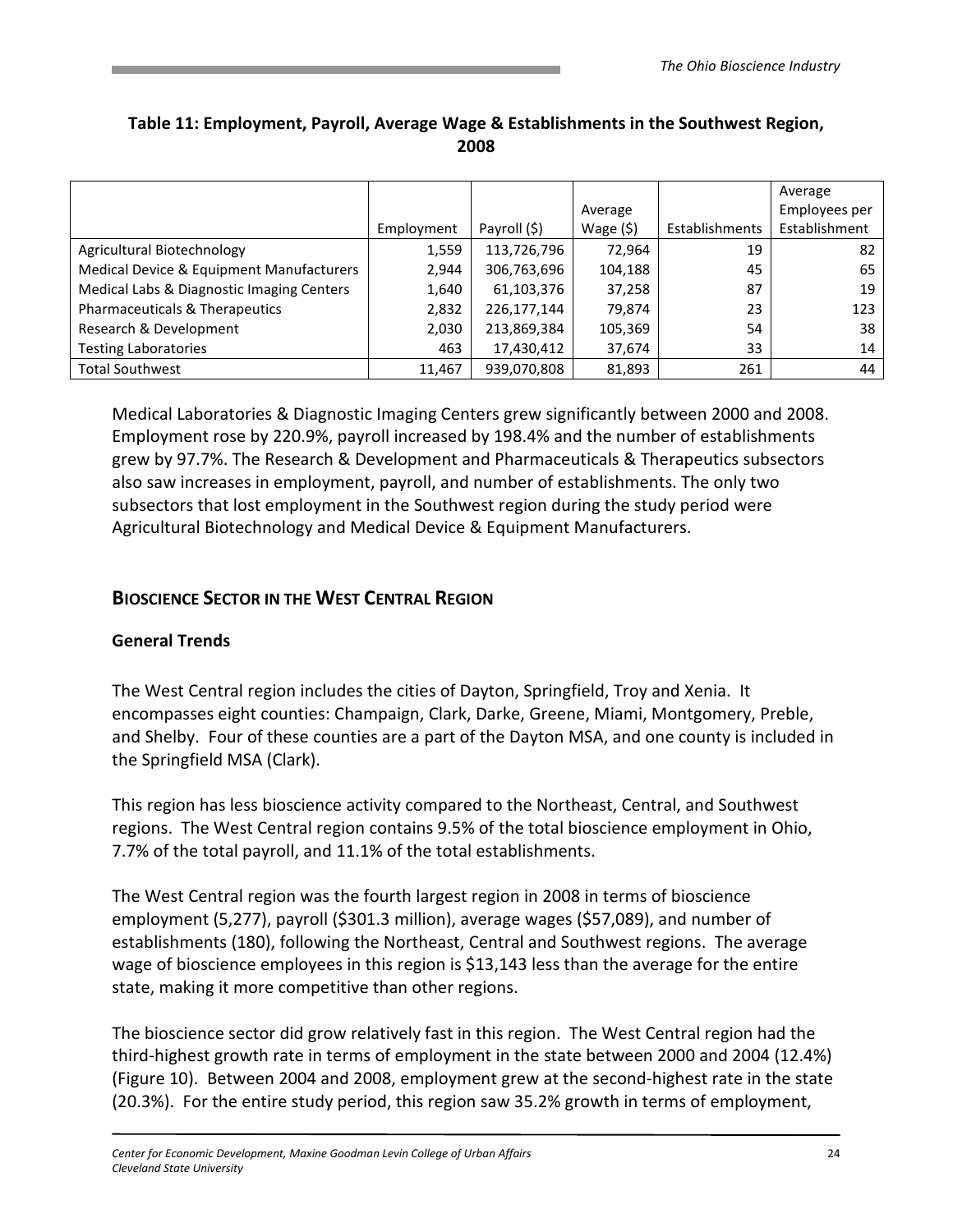again ranking second in the state. For the entire period, the West Central region was ranked second in terms of payroll growth (46.2%) and fourth in terms of growth in average wage (8.1%) and the number of establishments (23.3%). The only decrease was in average wage from 2000 to 2004 (1.4%).



### Figure 10: Percentage Change in Employment, Payroll, Average Wages & Establishments for the West Central Region

# Bioscience by Subsector

The two subsectors with the largest employment in 2008 in the West Central region are Medical Device & Equipment Manufacturers (2,179) and Medical Laboratories & Diagnostic Imaging Centers (1,040) (Table 12). Medical Device & Equipment Manufacturers also had the highest payroll with \$123.4 million. The highest average wage was paid in Pharmaceutical & Therapeutics, but the information is suppressed due to confidentiality. The second-highest average wage was in Research & Development (\$77,268) followed by both Agricultural Biotechnology and Medical Device & Equipment Manufacturers, each of which paid over \$55,000 per year. The average wages in the West Central region were lower than the average wages in the state in each of the subsectors. In 2008, there were 63 establishments in the Medical Laboratories & Diagnostic Imaging Centers subsector, which was the subsector with the second-lowest average wage and average number of employees per establishment (the lowest ranked subsector was Testing Laboratories, but its information also needed to be suppressed due to confidentiality). There were only 12 Agricultural Biotechnology establishments in 2008, but they had the highest average number of employees per establishment with 81.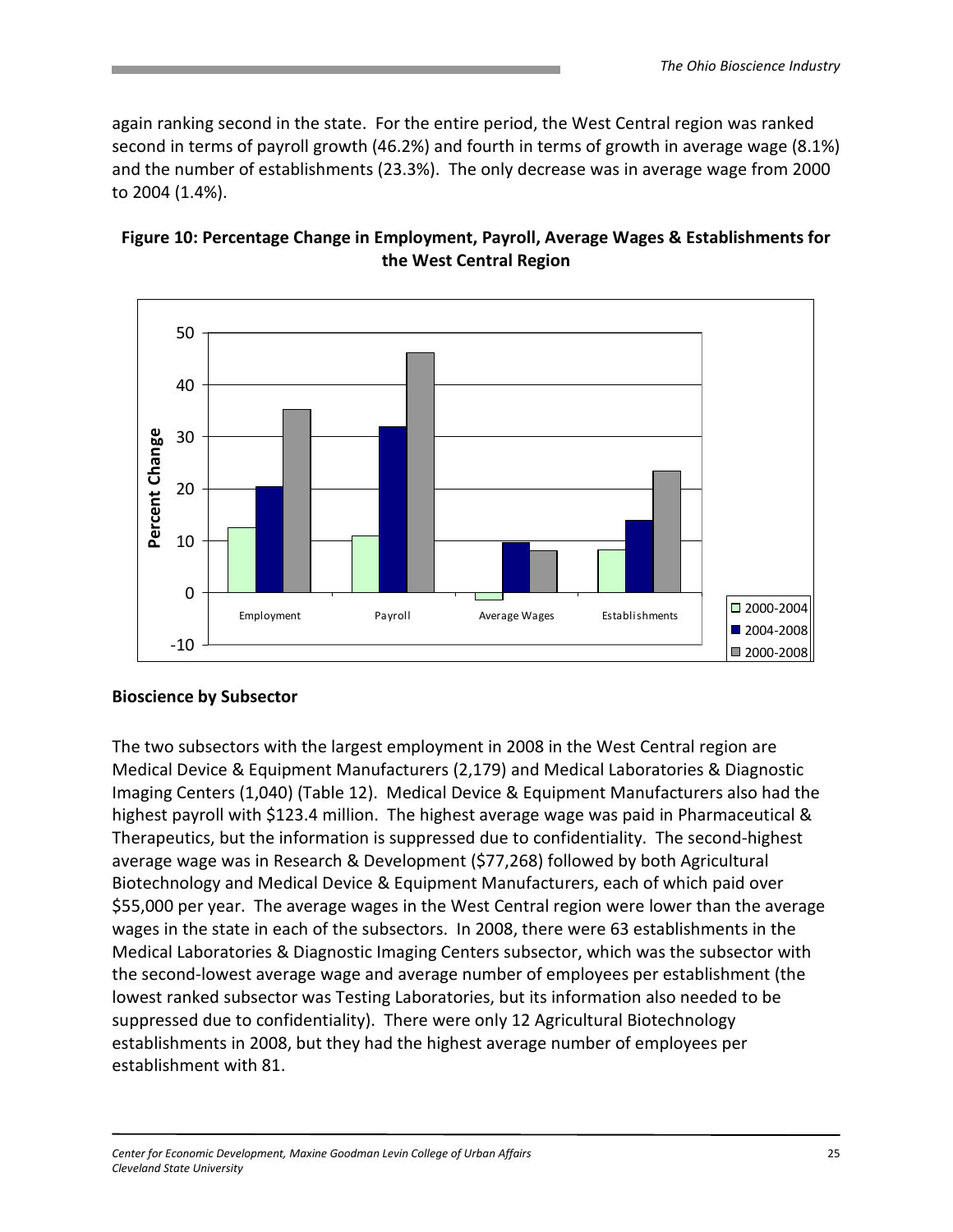|                                           |            |              |            |                | Average       |
|-------------------------------------------|------------|--------------|------------|----------------|---------------|
|                                           |            |              | Average    |                | Employees per |
|                                           | Employment | Payroll (\$) | Wage $(5)$ | Establishments | Establishment |
| Agricultural Biotechnology                | 977        | 53,943,128   | 55,232     | 12             | 81            |
| Medical Device & Equipment Manufacturers  | 2,179      | 123,379,364  | 56,622     | 32             | 68            |
| Medical Labs & Diagnostic Imaging Centers | 1,040      | 43,209,308   | 41,547     | 63             | 17            |
| Pharmaceuticals & Therapeutics            | ΝA         | NA           | NA         | <b>NA</b>      | <b>NA</b>     |
| Research & Development                    | 763        | 58,967,240   | 77,268     | 40             | 19            |
| <b>Testing Laboratories</b>               | NA         | NA           | NA         | <b>NA</b>      | <b>NA</b>     |
| <b>Total West Central</b>                 | 5,277      | 301,269,740  | 57,089     | 180            | 29            |

# Table 12: Employment, Payroll, Average Wage & Establishments in the West Central Region,  $2008^8$

All of the subsectors saw growth between 2000 and 2008 in terms of employment, payroll, and the number of establishments. In terms of employment, Agricultural Biotechnology saw the highest increase at 59.7%, followed by Medical Device & Equipment Manufacturers with a 46.8% increase. Medical Device & Equipment Manufacturers had a 60.5% increase in payroll over the entire study period and Medical Laboratories & Diagnostic Imaging Centers saw a 45.5% increase. There was a 71.4% increase in the number of Agricultural Biotechnology establishments and a 50.0% increase in the number of Medical Laboratories & Diagnostic Imaging Center establishments.

# BIOSCIENCE SECTOR IN THE NORTHWEST REGION

#### General Trends

<u>.</u>

The Northwest region of Ohio contains 18 counties: Allen, Auglaize, Defiance, Fulton, Hancock, Hardin, Henry, Lucas, Mercer, Ottawa, Paulding, Putnam, Sandusky, Seneca, Van Wert, Williams, Wood and Wyandot. Only two MSAs are included in the region: the Toledo MSA with four counties and the Lima MSA with one county. The remaining 13 are non-metro counties. This region is home to the cities of Toledo, Bowling Green, Findlay, and Lima.

The Northwest region has only a small share of the bioscience activity within Ohio. It represents 5.0% of total bioscience employment, 3.6% of the payroll, and 8.3% of the establishments.

In terms of bioscience employment, this region is the second-smallest in the state. It has 2,756 employees, a payroll of \$138.3 million, an average wage of \$50,197, and 135 establishments. The average wage of employees in the bioscience industry in the Northwest region is nearly

 $^8$  NA indicates that data in these subsectors is suppressed due to confidentiality restrictions as data cannot be reported if there are less than three companies in any one area or if one company has 80% or more of the total employment.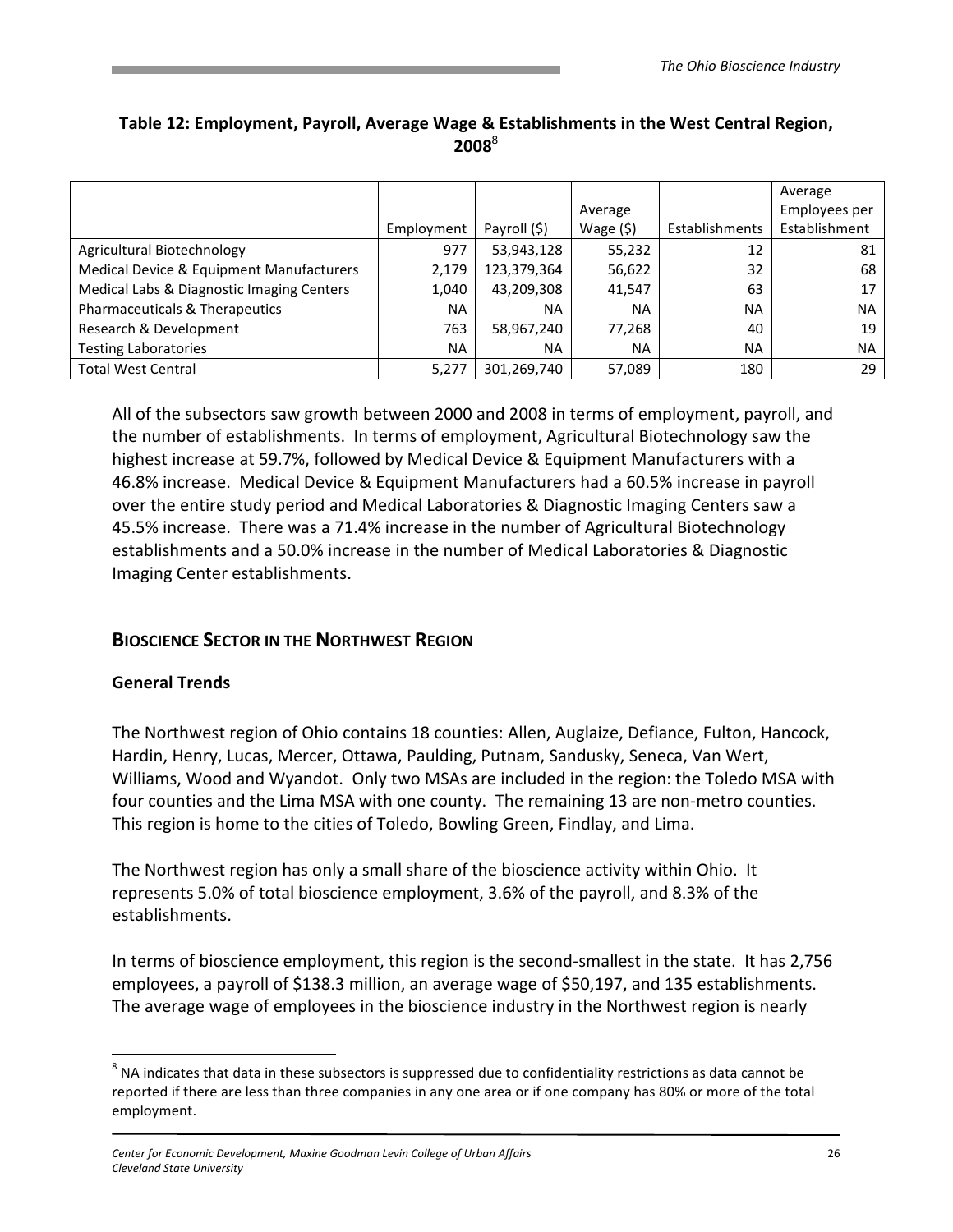\$22,000 lower than the state average for the bioscience industry, making it a very wage competitive area.

The Northwest region grew slower than the state average in terms of employment and the number of establishments from 2000 to 2008. Payroll increased by 29.9% which is almost equal with the overall average for Ohio (Figure 11). Average wages in this region increased by 20.7% over the study period, which was the highest growth rate in all of the Ohio regions.



### Figure 11: Percentage Change in Employment, Payroll, Average Wages & Establishments for the Northwest Region

#### Bioscience by Subsector

In 2008, the largest subsector in terms of employment was Agricultural Biotechnology with 823 employees (Table 13). Medical Laboratories & Diagnostic Imaging Centers was the secondlargest subsector with 779 jobs, followed by Medical Device & Equipment Manufacturers with 468 employees.

Agricultural Biotechnology had the highest payroll (\$54.5 million), followed by Medical Laboratories & Diagnostic Imaging Centers (\$30.9 million) and Research & Development (\$23.1 million). The highest average wage was in Agricultural Biotechnology, the largest subsector, which paid \$66,225. In 2008, the average wages in each of the subsectors were significantly lower than the state levels by as much as \$33,500 (Pharmaceuticals & Therapeutics). Medical Laboratories & Diagnostic Imaging Centers had the most establishments (58) and Agricultural Biotechnology had the highest average number of employees per establishment (51). There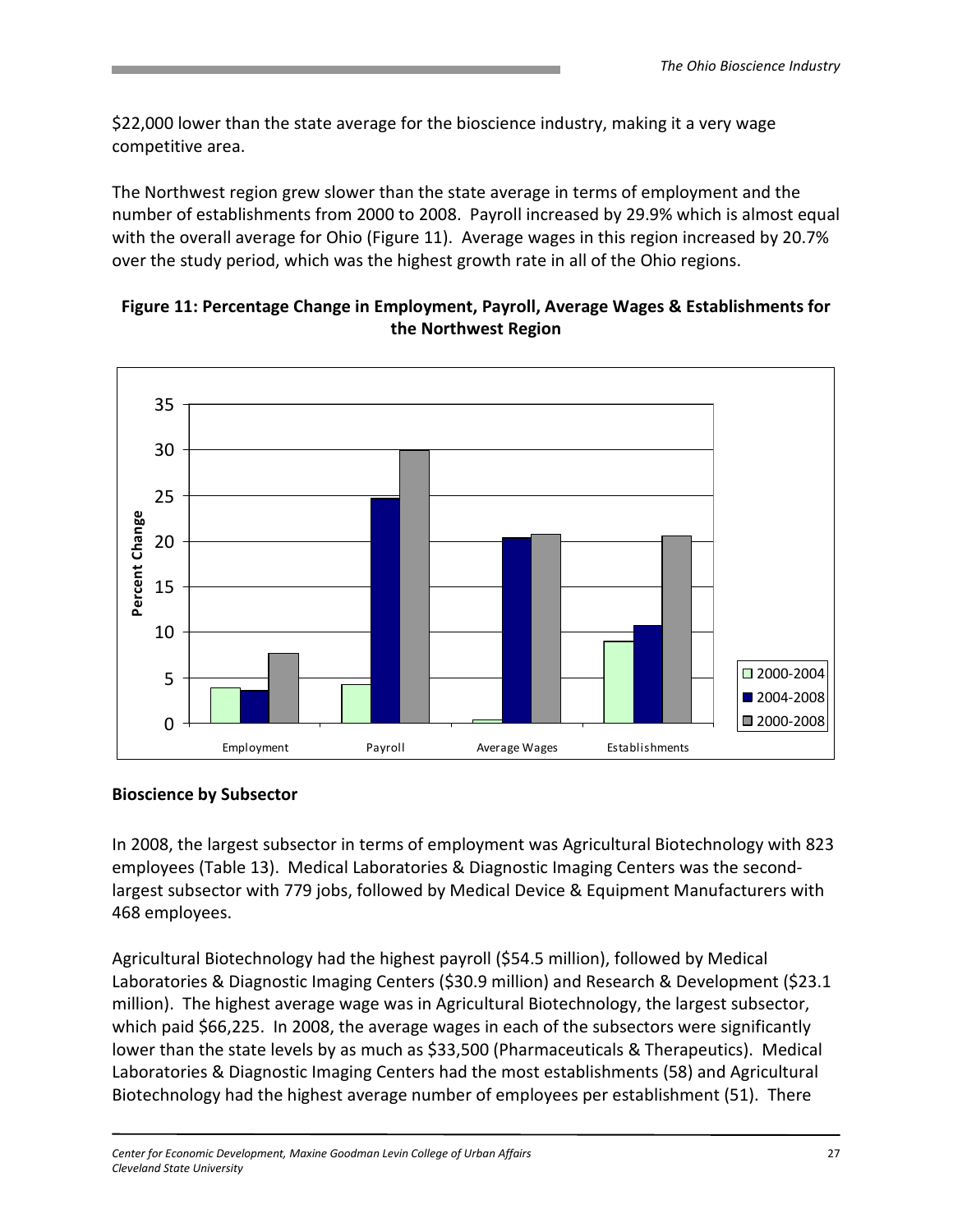were only three Pharmaceuticals & Therapeutics establishments in the Northwest region in 2008.

|                                           |            |              | Average |                | Average       |
|-------------------------------------------|------------|--------------|---------|----------------|---------------|
|                                           |            |              | Wage    |                | Employees per |
|                                           | Employment | Payroll (\$) | (\$)    | Establishments | Establishment |
| Agricultural Biotechnology                | 823        | 54,503,356   | 66,225  | 16             | 51            |
| Medical Device & Equipment Manufacturers  | 468        | 19,010,472   | 40,649  | 26             | 18            |
| Medical Labs & Diagnostic Imaging Centers | 779        | 30,872,688   | 39,614  | 58             | 13            |
| Pharmaceuticals & Therapeutics            | 66         | 3,118,368    | 47,013  | 3              | 22            |
| Research & Development                    | 390        | 23,089,356   | 59,170  | 13             | 30            |
| <b>Testing Laboratories</b>               | 229        | 7,747,852    | 33,771  | 19             | 12            |
| <b>Total Northwest</b>                    | 2,756      | 138,342,092  | 50,197  | 135            | 20            |

#### Table 13: Employment, Payroll, Average Wage & Establishments in the Northwest Region, 2008

Within the bioscience sector, the subsector that experienced the most growth in the Northwest region was Research & Development. Between 2000 and 2008, R&D grew by 96.5% in terms of employment and by 175.4% in payroll. Overall, employment grew in four of the six subsectors, but decreased in Medical Device & Equipment Manufacturers (-23.9%) and Testing Laboratories (-19.2%). These two subsectors were also the only two to lose in payroll (-22.8% and -20.3%, respectively) and in the number of establishments (-3.7% and -13.6%, respectively).

# BIOSCIENCE SECTOR IN THE SOUTHEAST REGION

#### General Trends

The Southeast region includes the cities of Marietta, Athens, Portsmouth, and Zanesville and contains 19 counties: Adams, Athens, Belmont, Coshocton, Gallia, Guernsey, Harrison, Jackson, Jefferson, Lawrence, Meigs, Monroe, Morgan, Muskingum, Noble, Pike, Scioto, Vinton and Washington. All of these counties are rural, non-metro counties.

The Southeast region had the smallest percentage of the total bioscience activity within Ohio in 2008. It represents only 2.8% of the total employment, 2.0% of the total payroll, and 3.1% of the total establishments. Of all six regions in Ohio in 2008, the Southeast is the smallest in terms of employment (1,540), payroll (\$77.3 million), average wage (\$50,182), and the number of establishments (51). The bioscience average wage in the Southeast region was over \$20,000 lower than the state average in the bioscience sector.

From 2000 to 2004, the Southeast region had the lowest growth rate in terms of employment, losing 11.2% of the bioscience workforce (Figure 12). However, the region's bioscience employment grew by 34.5% between 2004 and 2008 for an overall growth of 19.4% for the entire study period. The Southeast region had the third-highest growth in employment from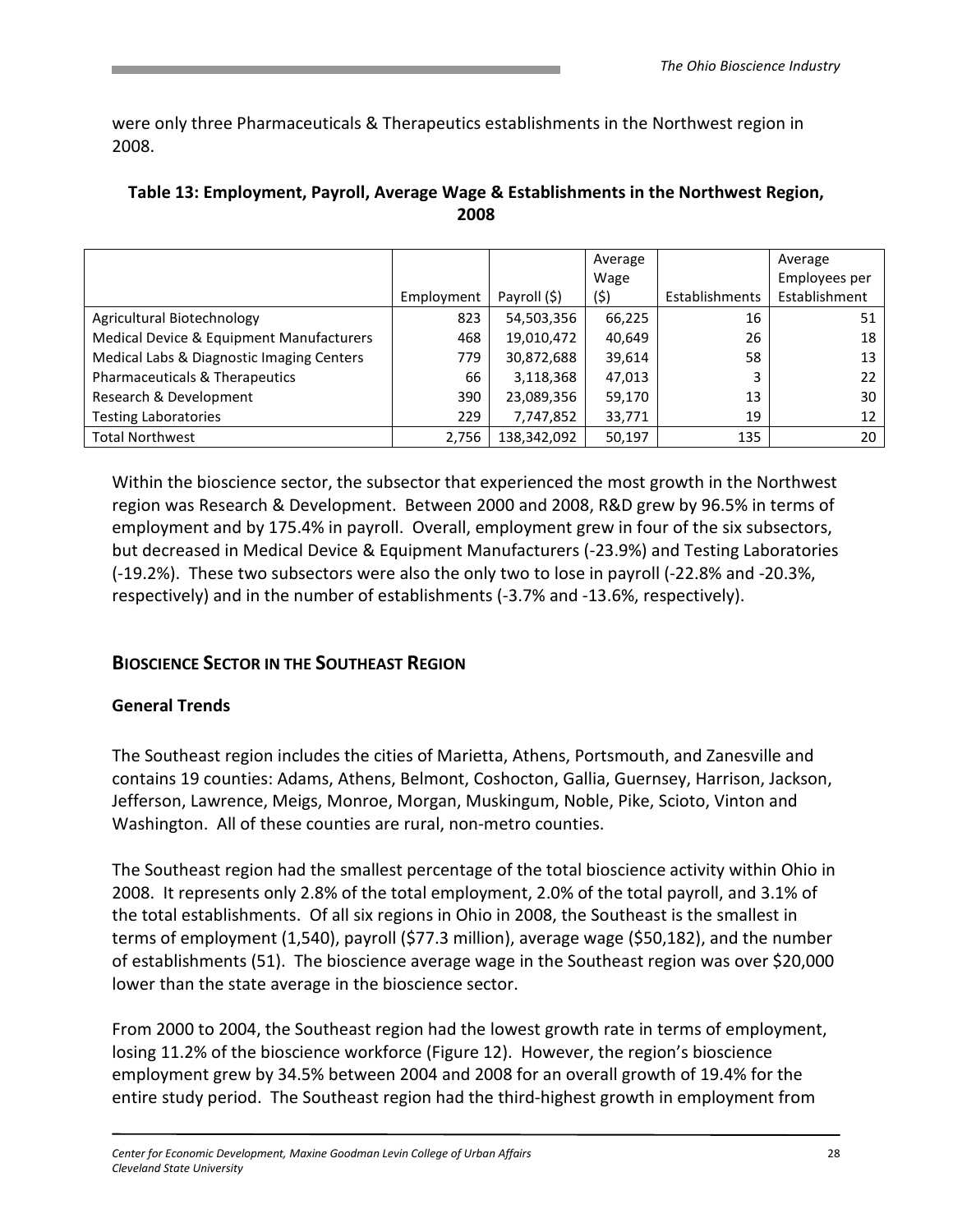2000 to 2008. Payroll in the region declined by 8.4% between 2000 and 2004, but for the entire study period its payroll grew at the third-fastest rate (39.2%). The Southeast region had the second-highest growth in terms of average wage (16.5%) but had the lowest growth in the number of establishments (10.9%) between 2000 and 2008.



#### Figure 12: Percentage Change in Employment, Payroll, Average Wages & Establishments for the Southeast Region

#### Bioscience by Subsector

The largest subsector in terms of employment in 2008 was Medical Device & Equipment Manufacturers with 666 employees (Table 14). The next highest was Agricultural Biotechnology with 374 employees. The Medical Device & Equipment Manufacturers subsector also had the largest payroll in 2008 (\$33.4 million). Again, Agricultural Biotechnology was second with a payroll of \$24.2 million. Agricultural Biotechnology paid the highest average wage in 2008 of \$64,575, followed by Medical Device & Equipment Manufacturers' average wage of \$50,237. Medical Laboratories & Diagnostic Imaging Centers and Testing Laboratories had the lowest average wages. However, Medical Laboratories & Diagnostic Imaging Centers had the most establishments (22), followed by Medical Device & Equipment Manufacturers with 11 establishments. The two suppressed subsectors had only a few establishments: Pharmaceuticals & Therapeutics and Research & Development. Both the Agricultural Biotechnology and Medical Device & Equipment Manufacturers subsectors had over 60 employees per establishment in 2008. In contrast, Medical Laboratories & Diagnostic Imaging Centers and Testing Laboratories each had fewer than seven employees per establishment.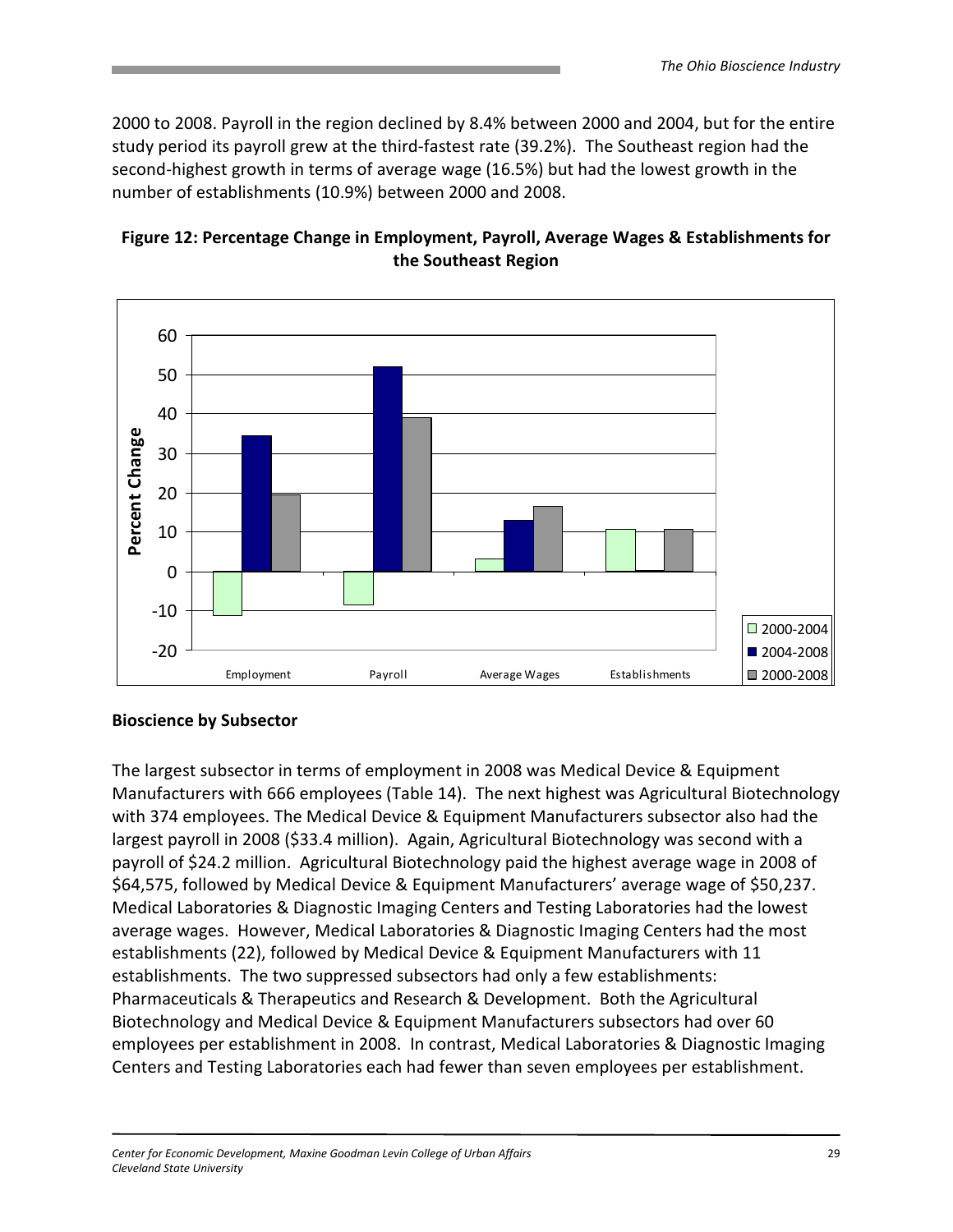|                                           |            |              |            |                | Average       |
|-------------------------------------------|------------|--------------|------------|----------------|---------------|
|                                           |            |              | Average    |                | Employees per |
|                                           | Employment | Payroll (\$) | Wage $(5)$ | Establishments | Establishment |
| Agricultural Biotechnology                | 374        | 24,172,252   | 64,575     | 6              | 62            |
| Medical Device & Equipment Manufacturers  | 666        | 33,440,972   | 50,237     | 11             | 61            |
| Medical Labs & Diagnostic Imaging Centers | 138        | 4,417,420    | 31,934     | 22             | 6             |
| Pharmaceuticals & Therapeutics            | <b>NA</b>  | <b>NA</b>    | <b>NA</b>  | <b>NA</b>      | <b>NA</b>     |
| Research & Development                    | <b>NA</b>  | <b>NA</b>    | <b>NA</b>  | <b>NA</b>      | <b>NA</b>     |
| <b>Testing Laboratories</b>               | 44         | 1,462,536    | 33,606     | 6              |               |
| <b>Total Southeast</b>                    | 1,540      | 77,294,384   | 50,182     | 51             | 30            |

# Table 14: Employment, Payroll, Average Wage & Establishments in the Southeast Region,  $2008^9$

The Agricultural Biotechnology and Medical Laboratories & Diagnostic Imaging Centers performed well over the 2000 to 2008 study period. Both subsectors improved in employment (279.4% and 139.9%, respectively), payroll (544.3% and 181.2%, respectively) and the number of establishments (20% and 100%, respectively). In contrast, the Medical Device & Equipment Manufacturers and the Testing Laboratories subsectors lost employment, payroll, and establishments between 2000 and 2008. Though this region started from a smaller base, the growth rates in Agricultural Biotechnology and Medical Laboratories & Diagnostic Imaging Centers in this region were quite high when compared to the other regions throughout the state.

<u>.</u>

 $9$  NA indicates that data in these subsectors is suppressed due to confidentiality restrictions.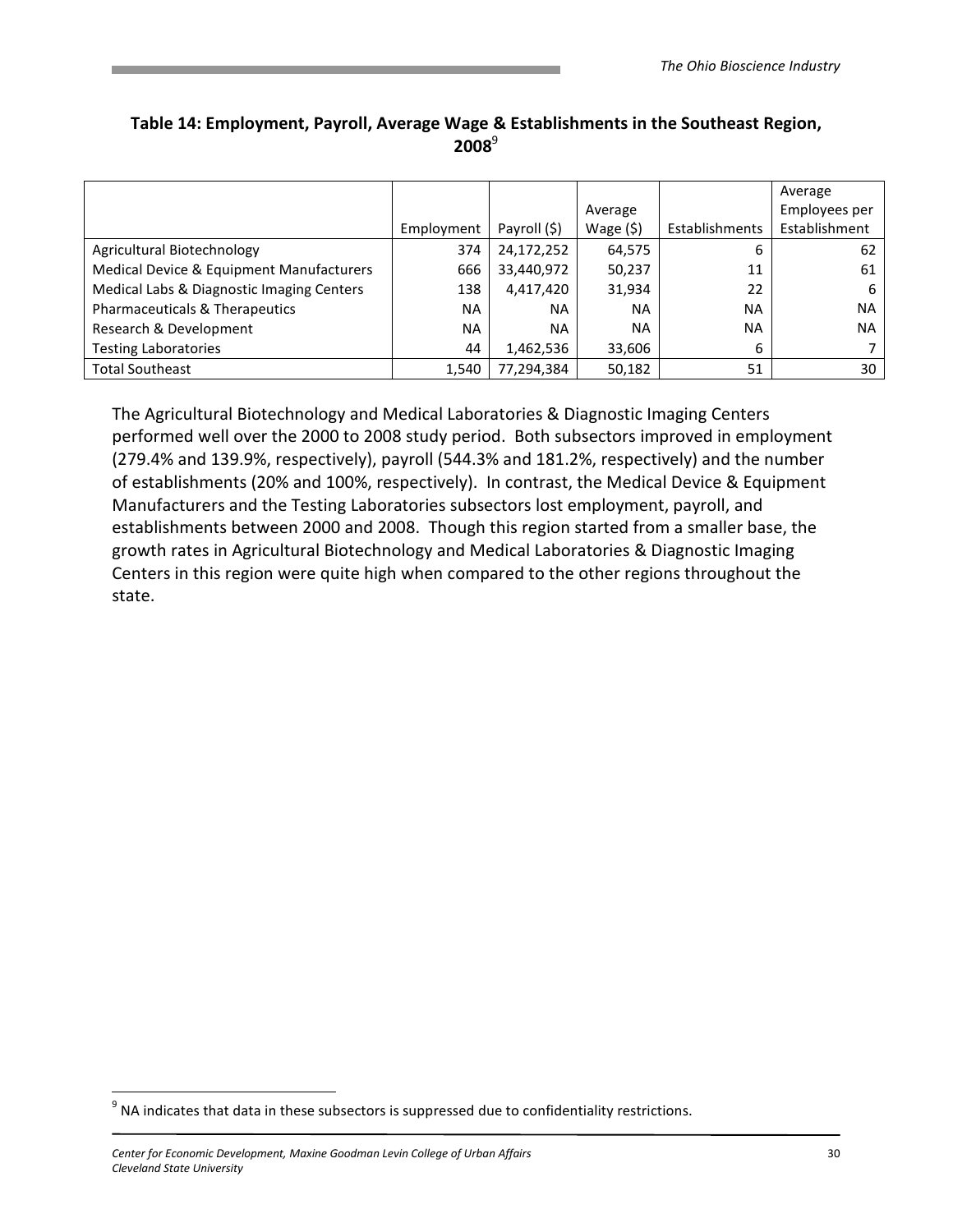# ECONOMIC IMPACT OF THE BIOSCIENCE SECTOR IN OHIO

#### **INTRODUCTION**

The bioscience sector in Ohio is linked to other industries through buy-sell relationships. In order to produce goods and services, companies in this sector buy intermediary goods and services from other companies in their own industries as well as from other industries that are not in the bioscience sector. The buy-sell relationships that occur within the state of Ohio contribute to the economic impact of the sector.

Five measures of impact are used: employment, output, value added, labor income, and taxes. Employment measures the number of jobs that are present because of the existence of the bioscience sector. Output measures the total value of goods and services produced in the state as a result of the activities of the bioscience sector. Value added measures the value of goods and services less the intermediary goods; value added is a portion of output. Labor income is payroll paid to employees plus proprietors' income. Taxes include federal, state and local tax revenues.

Each of the impacts, except for taxes, is a summation of direct impact, indirect impact, and induced impact. Direct impact is the initial value of goods and services the sector purchases in the state. Indirect impact measures the jobs and production needed to produce goods and services required by the sector. *Induced impact* is the increase in spending of local households because of income received through their work in the bioscience sector and its suppliers.

# ECONOMIC IMPACT OF BIOSCIENCE

<u>.</u>

The bioscience sector in Ohio accounted for 162,859 jobs in 2008. Of these, 52,304 jobs, or 32%, were the direct impact of the sector representing primarily the jobs that exist in bioscience industries (with some adjustments).<sup>10</sup> An additional 66,240 (41%) employees worked for industries that sell goods and services to the bioscience industry and its suppliers. In addition, 44,314 employees work for industries that sell goods and services to households in Ohio that are associated with the bioscience industry and its suppliers. Table 15 shows the economic impact of the bioscience sector, presenting estimates for these direct, indirect and induced effects.

<sup>&</sup>lt;sup>10</sup> The number of jobs reported as direct impact is lower than the number of bioscience employees reported in the trend analysis (55,465). Two adjustments explain this difference. First, each industry was adjusted in IMPLAN to capture only the production of its own product. Second, IMPLAN model had to be adjusted to account for the difference between the model year (2007) and the data year (2008).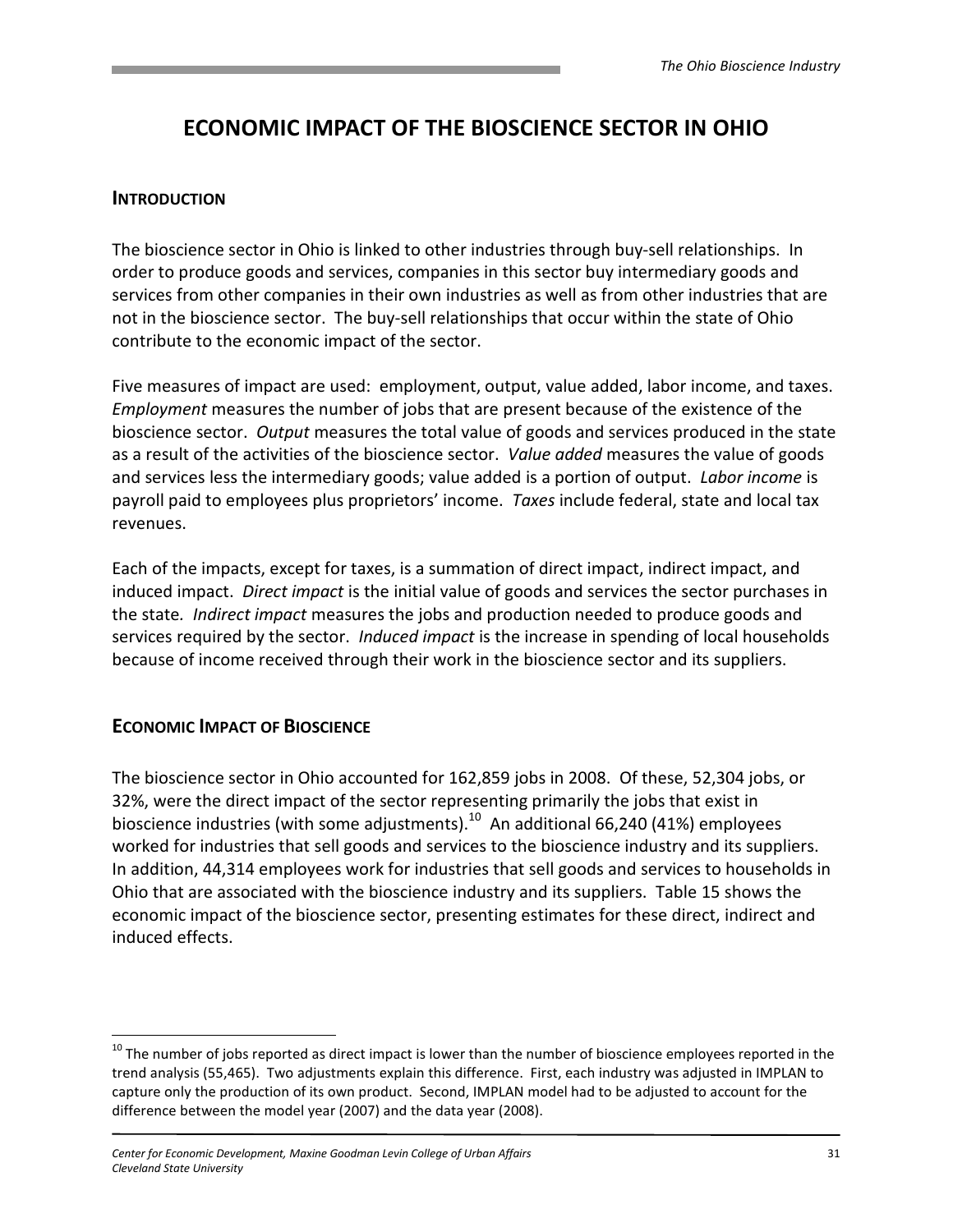#### Table 15: Economic Impact of Bioscience in Ohio (by Direct, Indirect, and Induced Impacts), 2008

|                         | Employment | Output     | Value Added | Labor Income |
|-------------------------|------------|------------|-------------|--------------|
| Direct                  | 52,304     | \$27,859.3 | \$6,844.0   | \$4,364.5    |
| Indirect                | 66.240     | \$13,996.2 | \$5,652.6   | \$3,588.5    |
| Induced                 | 44.314     | \$4,873.6  | \$2,698.1   | \$1,530.4    |
| <b>Total Bioscience</b> | 162,859    | \$46,729.1 | \$15,194.7  | \$9,483.4    |

Note: Output, Value Added, and Labor Income in millions of dollars.

The estimated output impact of the bioscience industry is \$46.7 billion. This is the value of goods and services that were produced in Ohio through all the buy-sell relationships that were affiliated with the bioscience sector. Of these, 60% were associated with direct impact, 30% with indirect impact, and 10% with induced impact. Excluding all the intermediate goods and services, the value added of the goods and services that were produced in Ohio in 2008 in association with bioscience was \$15.2 billion. Of that, 45% was due to the direct impact, 37% to indirect impact, and 18% to induced impact.

Nearly \$9.5 billion of household income was affiliated with the bioscience sector in Ohio. Its distribution within the impact components is similar to that of value added. Finally, \$3.4 billion of tax revenues are associated with the bioscience sector. Of that, \$2.1 billion (61.4%) are federal tax revenues and \$1.3 billion (38.8%) are state and local tax revenues.

To summarize, the economic impact of the bioscience sector in Ohio in 2008 was:

- Employment impact 162,859 jobs
- Output impact \$46.729 billion
- Value-added impact \$15.195 billion
- Labor income impact \$9.483 billion
- Tax revenues  $\sim$  \$3.364 billion

#### ECONOMIC IMPACT OF BIOSCIENCE SUBSECTORS

<u>.</u>

The bioscience sector consists of six subsectors. Table 16 summarizes the total economic impact in each of the subsectors of bioscience in Ohio using the five measures of impact. Agricultural Biotechnology is the subsector with the most impact; its employment impact is nearly 62,807 jobs, its value-added impact is \$6.5 billion, and its labor income impact is \$3.6 billion (Table 16).<sup>11</sup> Agricultural biotechnology accounts for 39% of bioscience sector's employment impact, 56% of output, 43% of value added and 46% of tax revenues. According to

<sup>&</sup>lt;sup>11</sup> Although Agricultural Biotechnology has the largest impact, the largest subsector in direct employment as outlined in the previous section is Medical Device & Equipment Manufacturers. The Agricultural Biotechnology subsector has the largest impact because the industries included in this subsector have relatively large multipliers, especially in the indirect portion.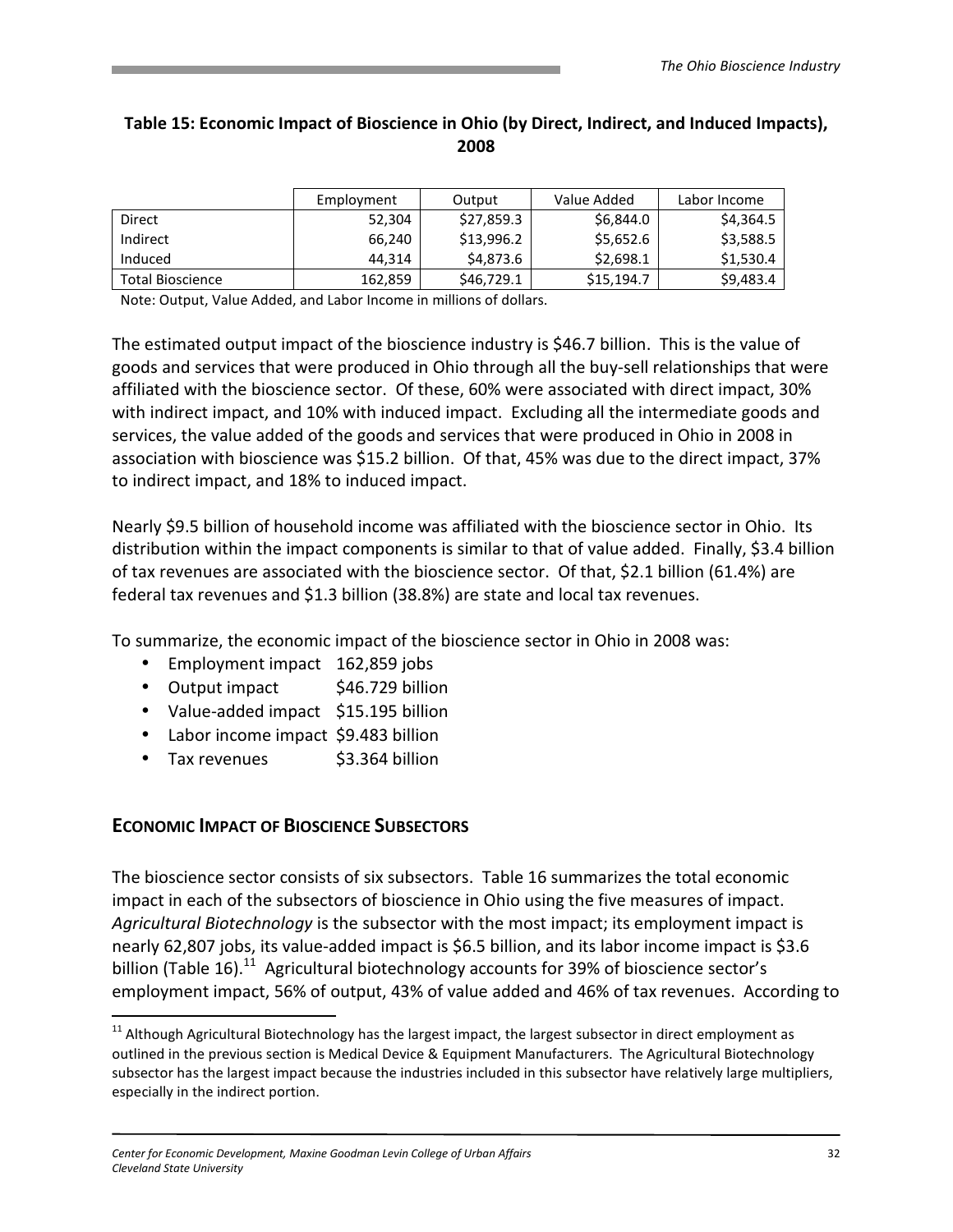most impact measures, the subsector with the second-largest impact is Medical Device & Equipment Manufacturing followed very closely by Pharmaceuticals & Therapeutics. Medical Device & Equipment manufacturing accounts for 23% of bioscience impact measured in terms of employment and labor income and it accounts for 18% of bioscience output impact. Figure 13 shows the percentages of bioscience impact for each of the six subsectors.

|                                           |            |            | Value      | Labor     |           |
|-------------------------------------------|------------|------------|------------|-----------|-----------|
|                                           | Employment | Output     | Added      | Income    | Tax       |
| Agricultural Biotechnology                | 62,807     | \$26,354.5 | \$6,517.6  | \$3,617.4 | \$1,547.8 |
| Medical Device & Equipment Manufacturers  | 38,019     | \$8,336.4  | \$3,219.9  | \$2,178.1 | \$681.9   |
| Medical Laboratories & Diagnostic Imaging | 11,763     | \$1,434.6  | \$844.5    | \$510.3   | \$172.4   |
| Pharmaceuticals & Therapeutics            | 28,686     | \$8,018.6  | \$3,205.1  | \$1,965.2 | \$652.3   |
| Research & Development                    | 16,562     | \$2,060.5  | \$1,094.9  | \$950.4   | \$242.3   |
| <b>Testing Laboratories</b>               | 5,022      | \$524.5    | \$312.7    | \$262.1   | \$67.5    |
| Total                                     | 162.859    | \$46,729.1 | \$15,194.7 | \$9,483.4 | \$3,364.2 |

Table 16: Economic Impact of Bioscience by Subsector in Ohio, 2008

Output, Value Added, Labor Income and Tax in millions of dollars.

The subsector with the smallest impact is Testing Laboratories, which accounts for 1% to 3% of the economic impacts of the bioscience sector. Medical Laboratories & Diagnostic Imagining Centers also have small impact, accounting for 3% to 7% of impact.



Figure 13: Percentage of Economic Impact by Bioscience Subsector in Ohio, 2008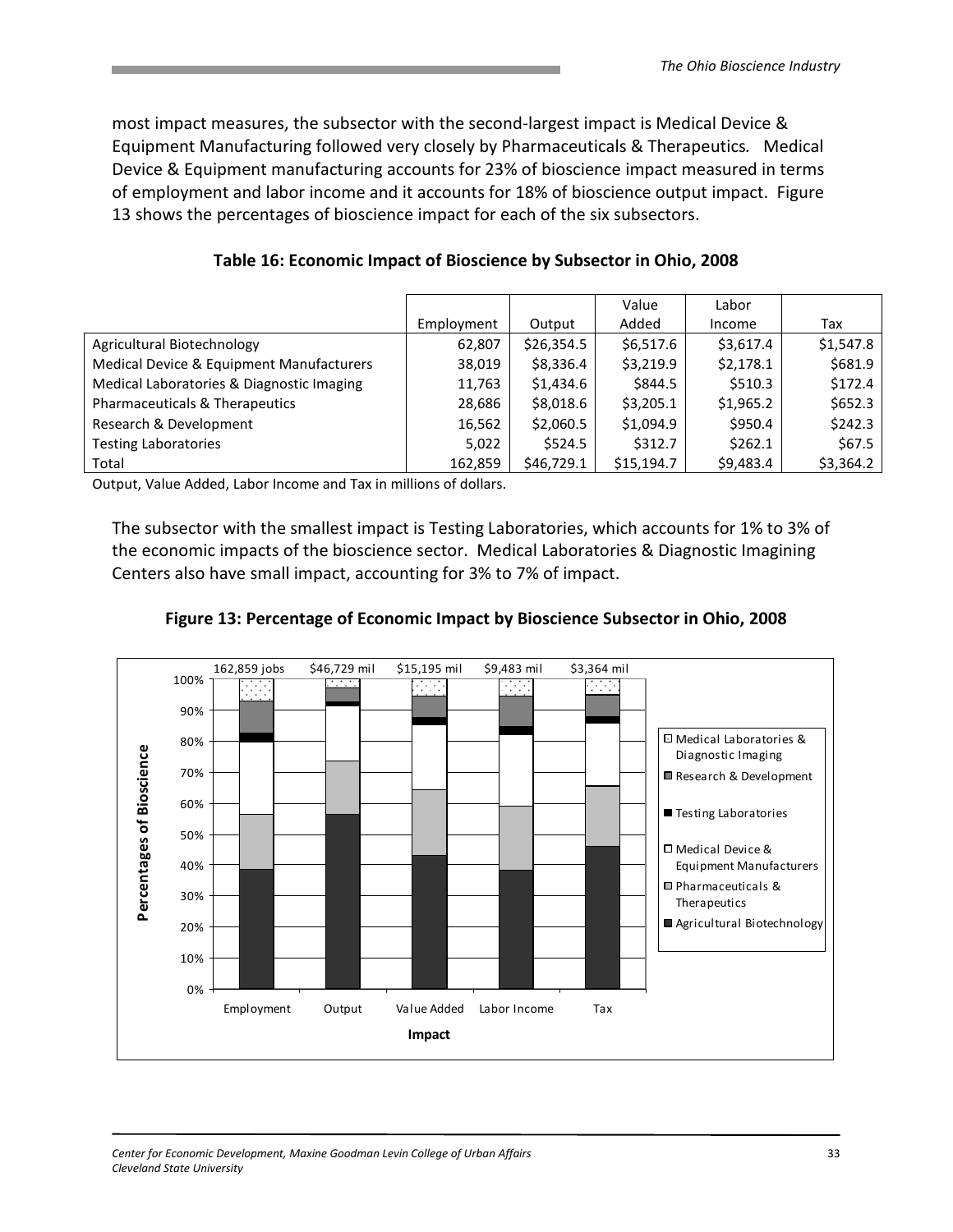# ECONOMIC IMPACT OF BIOSCIENCE IN OHIO'S SIX REGIONS

All of Ohio's six regions participate in the bioscience sector, but as indicated earlier in the report, three regions account for the majority of the industry: Northeast, Central, and Southwest. These three regions include the three largest metropolitan areas in Ohio: Cleveland, Columbus, and Cincinnati. Employment impact of bioscience in the Northeast region is nearly 57,000 jobs and accounts for 35% of the state's employment impact of bioscience (Table 17). The Central region accounts for over 37,000 jobs, or 23%, and the Southwest region accounts for over 30,000 jobs, or 19% of the employment impact of bioscience in Ohio.

|                         | Employment | Output     | Value Added | Labor Income | Tax       |
|-------------------------|------------|------------|-------------|--------------|-----------|
| Central                 | 37,361     | \$9,699.9  | \$3,680.0   | \$2,393.2    | \$782.1   |
| Northeast               | 56,965     | \$17,788.6 | \$5,437.5   | \$3,316.6    | \$1,219.5 |
| Southeast               | 3,729      | \$1,273.4  | \$320.0     | \$188.4      | \$73.2    |
| Northwest               | 7,785      | \$2,453.0  | \$616.5     | \$375.0      | \$139.0   |
| Southwest               | 30,285     | \$8,958.2  | \$3,067.3   | \$1,929.6    | \$667.1   |
| West Central            | 13,563     | \$3,371.6  | \$1,104.4   | \$725.2      | \$245.6   |
| <b>Total Bioscience</b> | 162,859    | \$46,729.1 | \$15,194.7  | \$9,483.4    | \$3,364.2 |

#### Table 17: Economic Impact of Bioscience by Region, 2008

Notes:

Output, Value Added, Labor Income and Tax in millions of dollars.

Regions do not add up to total for Ohio because some establishments are statewide or could not be placed into one of the regions. In future updates of this study, additional efforts will be made to assign these companies to specific counties

The rest of this section will describe the economic impact of bioscience and its subsectors in the three large regions. Information about the three smaller regions will be described briefly.

#### Economic Impact of Bioscience in Northeast Ohio

In Northeast Ohio, there were 56,965 jobs, \$17.8 billion of goods and services produced in Northeast Ohio, \$5.4 billion of value-added production, and \$3.3 billion of labor income due to the bioscience sector (Table 18). Of the employment impact, 31% was attributed to direct impact, 41% to indirect impact, and 27% to induced impact. Of the labor income impact of bioscience in Northeast Ohio, 46% was attributable to direct impact, 38% to the indirect impact, and 16% to the induced impact. Tax revenues amounted to \$1.2 billion, of which 60% went to the federal government and 40%, or \$485 million, went to Ohio and local governments in the region.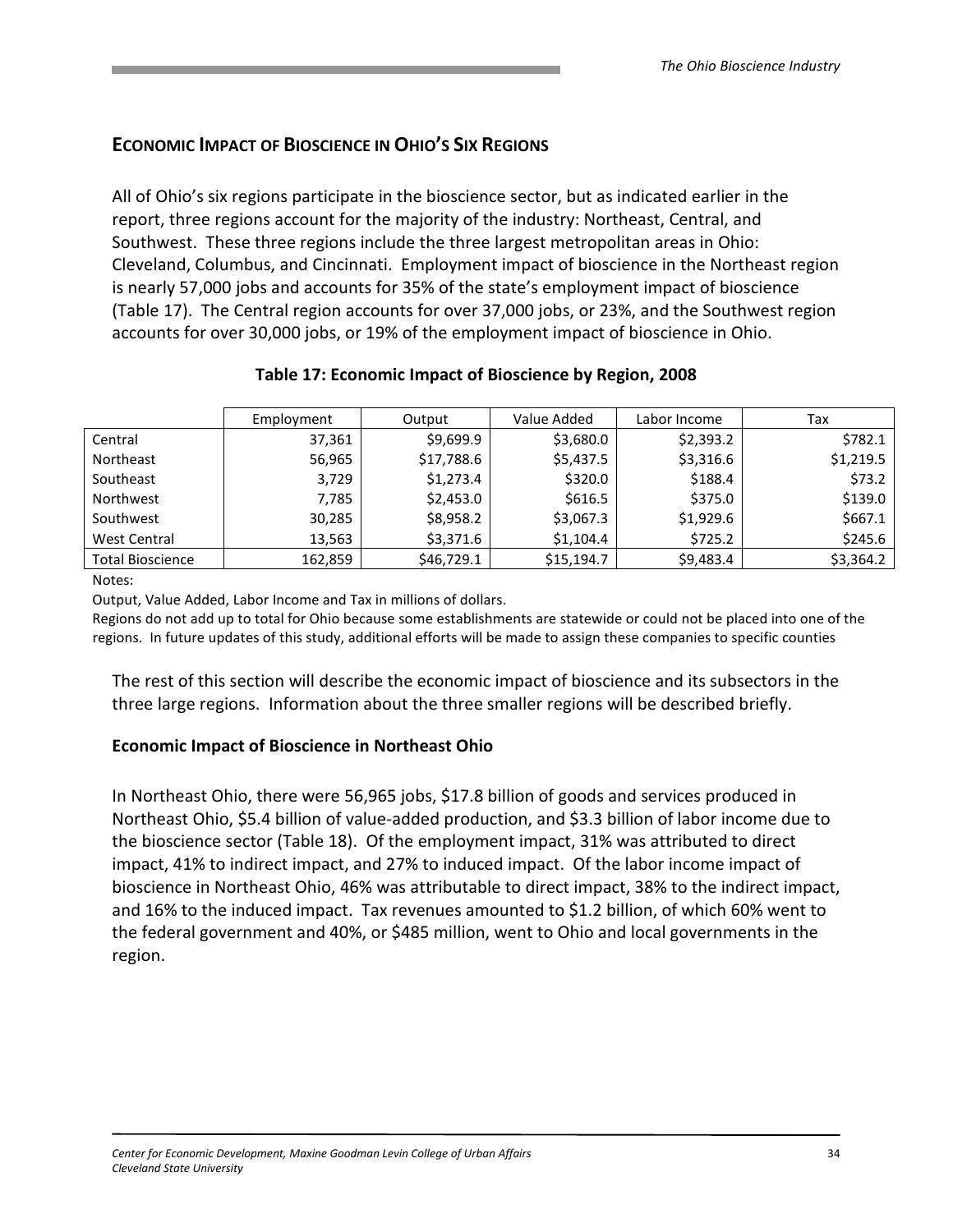### Table 18: Economic Impact of Bioscience in the Northeast Region (by Direct, Indirect, and Induced Impacts), 2008

|          | Employment | Output     | Value Added | Labor Income |
|----------|------------|------------|-------------|--------------|
| Direct   | 17,865     | \$11,339.7 | \$2,553.1   | \$1,527.6    |
| Indirect | 23.490     | \$4,798.2  | \$1,961.5   | \$1,263.8    |
| Induced  | 15,609     | \$1,650.7  | \$922.9     | \$525.3      |
| Total    | 56,965     | \$17,788.6 | \$5,437.5   | \$3,316.6    |

Output, Value Added, Labor Income and Tax in millions of dollars.

The bioscience subsector with the highest impact in Northeast Ohio is Agricultural Biotechnology. Its impact is significantly larger than the second most important subsector, Medical Device & Equipment Manufacturers (Table 19). This subsector accounts for 33% of the bioscience employment impact, 24% of output impact, 29% of value added, 32% of labor income, and 27% of tax revenues.

Table 19: Economic Impact of Bioscience by Subsector in the Northeast Region, 2008

|                                           |            |            | Value     | Labor     |           |
|-------------------------------------------|------------|------------|-----------|-----------|-----------|
|                                           | Employment | Output     | Added     | Income    | Tax       |
| Agricultural Biotechnology                | 24,695     | \$11,048.1 | \$2,726.5 | \$1,478.3 | \$650.8   |
| Pharmaceuticals & Therapeutics            | 5,498      | \$1,544.3  | \$615.9   | \$378.4   | \$124.7   |
| Medical Device & Equipment Manufacturers  | 18,903     | \$4,302.9  | \$1,582.1 | \$1,072.6 | \$335.2   |
| <b>Testing Laboratories</b>               | 2,938      | \$303.8    | \$180.0   | \$151.6   | \$38.7    |
| Research & Development                    | 1,950      | \$237.7    | \$126.0   | \$110.4   | \$27.8    |
| Medical Laboratories & Diagnostic Imaging | 2.981      | \$351.7    | \$207.0   | \$125.3   | \$42.2    |
| <b>Total Bioscience</b>                   | 56,965     | \$17,788.6 | \$5,437.5 | \$3,316.6 | \$1,219.5 |

Output, Value Added, Labor Income and Tax in millions of dollars.

Pharmaceuticals & Therapeutics, the subsector with the third-largest impact has considerably less impact than the first two subsectors (Figure 14). It accounts for about 10% of the impact of bioscience in Northeast Ohio according to all measures of economic impact. The other three subsectors combined account for 13% of employment impact, 5% of output impact, 9% of value-added impact, 12% of labor income impact, and 8% of tax impact.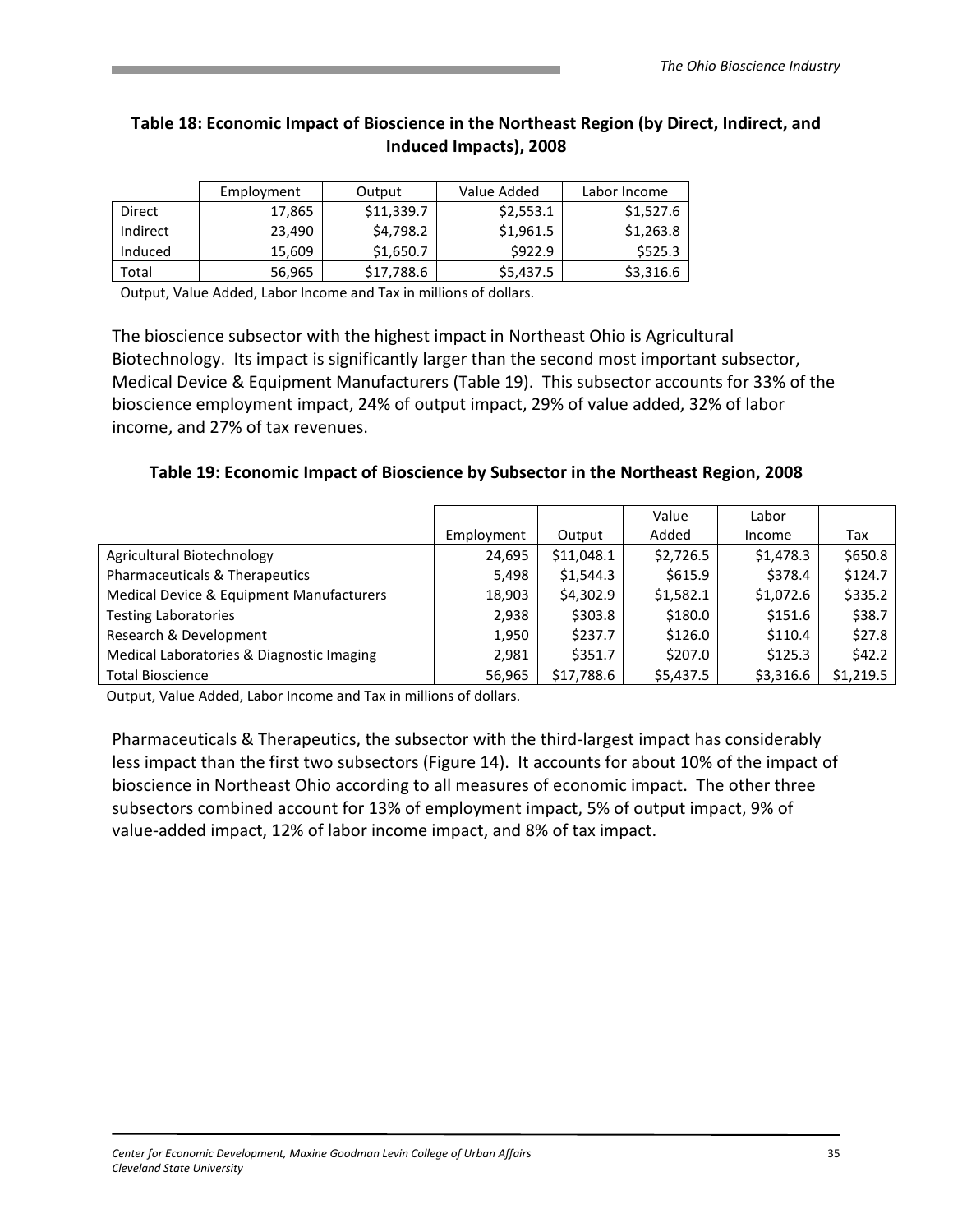

# Figure 14: Percentage of Economic Impact by Bioscience Subsector in the Northeast Region, 2008

# Economic Impact of Bioscience in Central Ohio

The economic impact of bioscience in Central Ohio in 2008 was 37,361 jobs, \$9.7 billion in output, \$3.7 billion in value added, and \$2.4 billion in labor income (Table 20). Of the employment impact, 37% was attributed to direct impact, 36% to indirect impact, and 27% to induced impact. Of the value-added impact of bioscience in Central Ohio, 51% was attributable to direct impact, 32% to the indirect impact, and 18% to the induced impact.

#### Table 20: Economic Impact of Bioscience in the Central Region (by Direct, Indirect, and Induced Impacts), 2008

|          | Employment | Output    | Value Added | Labor Income |
|----------|------------|-----------|-------------|--------------|
| Direct   | 13,839     | \$6,100.3 | \$1,860.5   | \$1,254.7    |
| Indirect | 13,325     | \$2,476.9 | \$1,168.8   | \$773.5      |
| Induced  | 10,197     | \$1,122.7 | \$650.8     | \$365.0      |
| Total    | 37,361     | \$9,699.9 | \$3,680.0   | \$2,393.2    |

Output, Value Added, Labor Income and Tax in millions of dollars.

Impact of tax revenues in Central Ohio amounted to \$782 million, of which 63% went to the federal government and 37%, or \$291 million, remained in Ohio and the local governments in the region.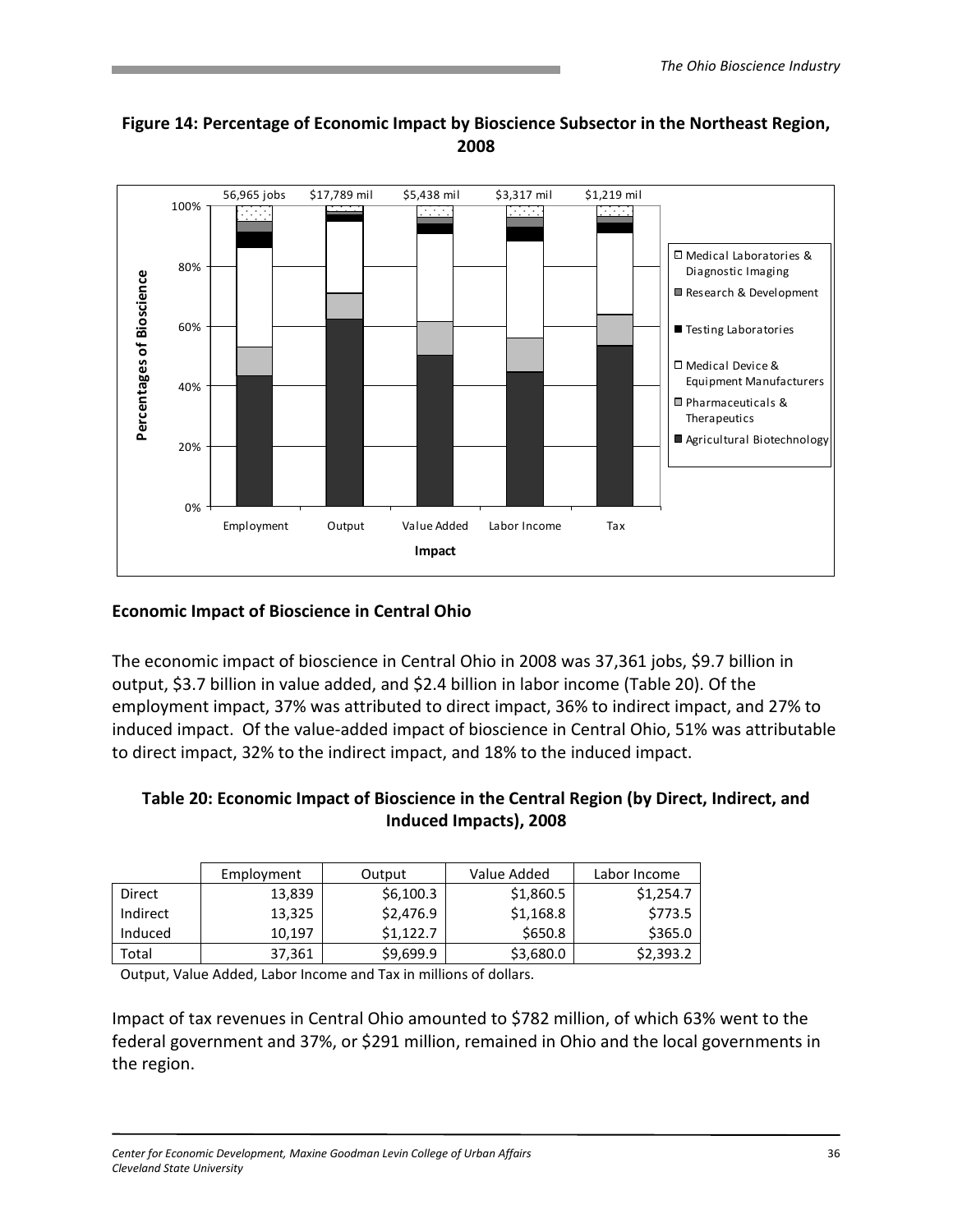The bioscience subsector with the highest impact in Central Ohio is Pharmaceuticals & Therapeutics. This subsector has the most employees in comparison to other regions. Among the six subsectors in Central Ohio, Pharmaceuticals & Therapeutics has the second highest number of employees and the second highest employment multiplier. This combination results in the high overall impact of this subsector. This is significantly different from the Northeast Ohio region and the state as a whole, where Agricultural Biotechnology had the most impact.

Employment impact in the Pharmaceuticals & Therapeutics subsector was 12,267 jobs, accounting for 33% of bioscience employment impact in Central Ohio. Second-ranked was Agricultural Biotechnology (9,508 jobs) followed by Research & Development (7,737 jobs) (Table 21).

|                                           | Employment | Output    | Value Added | Labor Income | Tax     |
|-------------------------------------------|------------|-----------|-------------|--------------|---------|
| Agricultural Biotechnology                | 9.508      | \$3,814.7 | \$1,039.9   | \$612.1      | \$243.9 |
| Medical Device & Equipment Manufacturers  | 4.468      | \$965.4   | \$379.8     | \$254.8      | \$78.3  |
| Medical Laboratories & Diagnostic Imaging | 2,713      | \$337.1   | \$202.1     | \$121.8      | \$40.6  |
| Pharmaceuticals & Therapeutics            | 12.267     | \$3,542.3 | \$1,485.4   | \$903.6      | \$294.6 |
| Research & Development                    | 7,737      | \$971.7   | \$531.0     | \$465.6      | \$115.7 |
| <b>Testing Laboratories</b>               | 667        | \$68.8    | \$41.8      | \$35.2       | \$8.9   |
| <b>Total Bioscience</b>                   | 37,361     | \$9.699.9 | \$3,680.0   | \$2.393.2    | \$782.1 |

#### Table 21: Economic Impact of Bioscience by Subsector in the Central Region, 2008

Output, Value Added, Labor Income and Tax in millions of dollars.

The Pharmaceuticals & Therapeutics subsector had the most impact not only in employment, but also measured in value added, labor income and tax revenues (Figure 15).

Unique to Central Ohio is Research & Development, which is the third-ranked subsector in bioscience impact in the region. R&D accounts for 21% of employment impact in Central Ohio, while it accounts for only 10% of employment impact statewide. In contrast to the larger subsectors, the Testing Laboratories subsector and the Medical Laboratories & Diagnostic Imaging Centers have the least impact in the Central region based on all measures of economic impact; this is consistent with the findings for the whole state. The two subsectors combined account for only 9% of employment impact, 4% of output impact, 7% of value-added and labor income impact, and 6% of tax impact.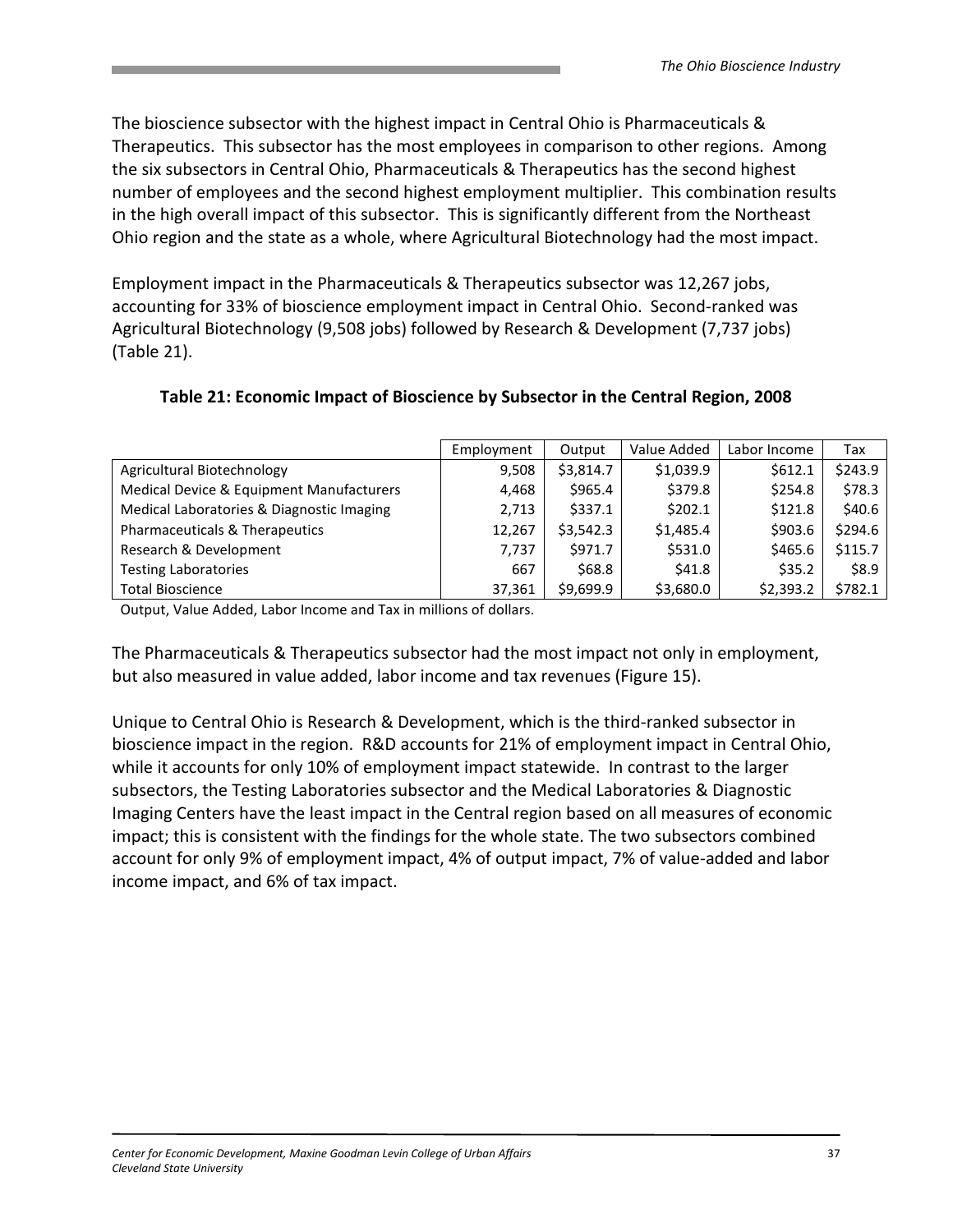

# Figure 15: Percentage of Economic Impact by Bioscience Subsector in the Central Region, 2008

### Economic Impact of Bioscience in Southwest Ohio

The economic impact of bioscience in Southwest Ohio in 2008 was 30,285 jobs, \$8.9 billion in output, \$3.1 billion in value added, and \$1.9 billion in labor income (Table 22). Of the employment impact, 35% was attributed to direct impact, 39% to indirect impact, and 26% to induced impact. Of the value-added impact of bioscience in Central Ohio, 50% was attributable to direct impact, 33% to indirect impact, and 16% to induced impact.

#### Table 22: Economic Impact of Bioscience in the Southwest Region (by Direct, Indirect, and Induced Impacts), 2008

|          | Employment | Output    | Value Added | Labor Income |
|----------|------------|-----------|-------------|--------------|
| Direct   | 10,688     | \$5,763.3 | \$1,536.4   | \$957.5      |
| Indirect | 11,690     | \$2,316.8 | \$1,026.8   | \$685.0      |
| Induced  | 7,907      | \$878.1   | \$504.1     | \$287.1      |
| Total    | 30,285     | \$8,958.2 | \$3,067.3   | \$1,929.6    |

Output, Value Added, Labor Income and Tax in millions of dollars.

Impact of tax revenues in Southwest Ohio amounted to \$667.1 million, of which 63% went to the federal government and 37%, or \$250 million, remained in Ohio and the local governments in the region.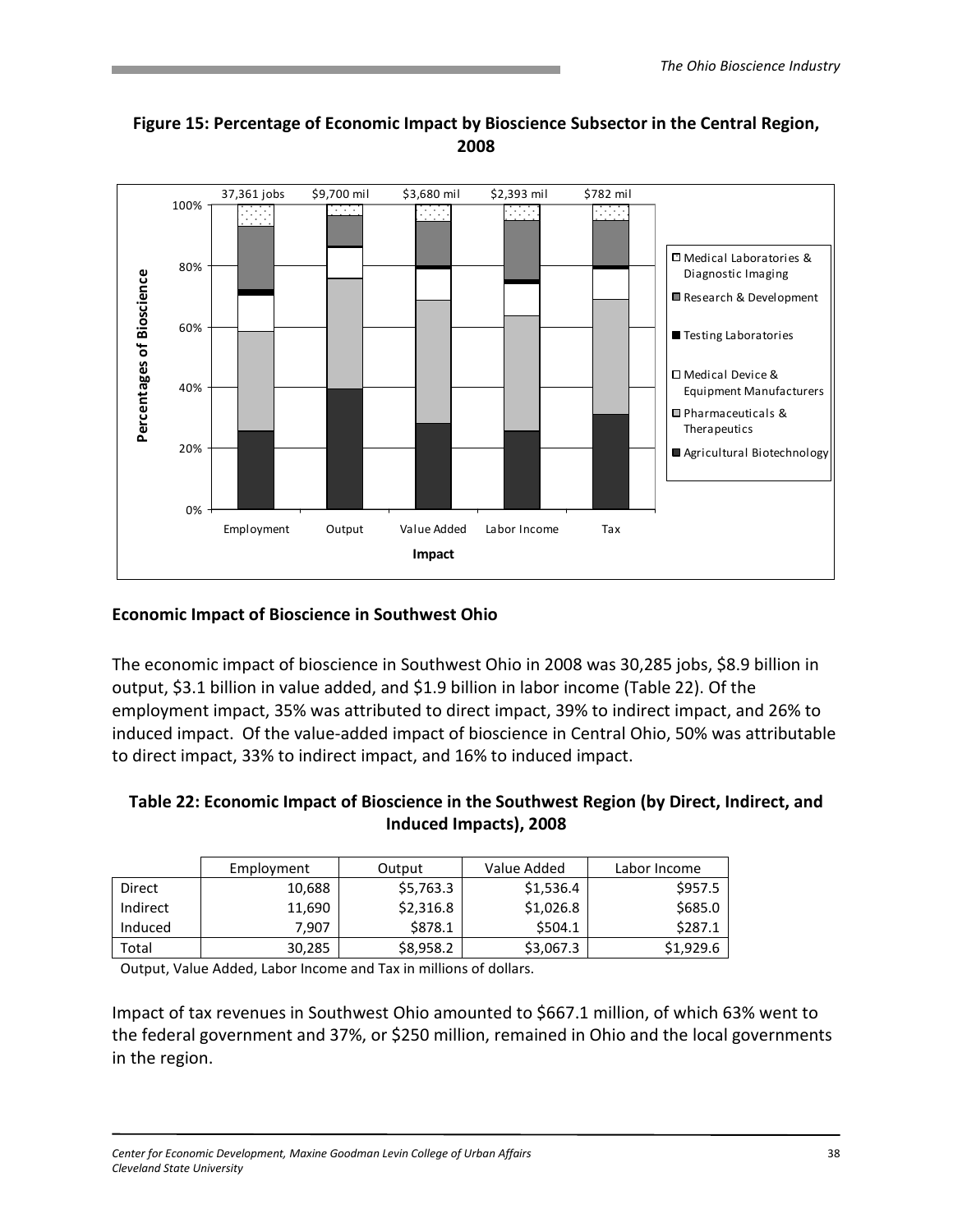According to all measures of impact, the Agricultural Biotechnology is the subsector with the most impact on Southwest Ohio. It is followed by Pharmaceuticals & Therapeutics which has the second-highest impact and Medical Device & Equipment Manufacturers with the thirdlargest impact on Southwest Ohio (Table 23).

|                                           |            |           | Value     |              |         |
|-------------------------------------------|------------|-----------|-----------|--------------|---------|
|                                           | Employment | Output    | Added     | Labor Income | Tax     |
| Agricultural Biotechnology                | 9.098      | \$4.372.8 | \$1,082.5 | \$584.9      | \$256.0 |
| Medical Device & Equipment Manufacturers  | 6.571      | \$1,494.0 | \$609.7   | \$428.0      | \$128.9 |
| Medical Laboratories & Diagnostic Imaging | 2,535      | \$319.4   | \$191.2   | \$115.7      | \$38.6  |
| Pharmaceuticals & Therapeutics            | 7,668      | \$2,234.9 | \$891.0   | \$546.1      | \$179.7 |
| Research & Development                    | 3,701      | \$459.3   | \$245.5   | \$214.7      | \$53.8  |
| <b>Testing Laboratories</b>               | 711        | \$77.8    | \$47.5    | \$40.2       | \$10.1  |
| <b>Total Bioscience</b>                   | 30,285     | \$8,958.2 | \$3,067.3 | \$1,929.6    | \$667.1 |

Table 23: Economic Impact of Bioscience by Subsector in the Southwest Region, 2008

Output, Value Added, Labor Income and Tax in millions of dollars.

Agricultural Biotechnology accounts for 30% of bioscience employment impact in Southwest Ohio, 49% of output impact, 35% of value-added impact, 30% of labor income impact, and 38% of tax impact (Figure 16). The subsector with the lowest impact in the Southwest region and the state overall is Testing Laboratories which accounts for only 1% to 2% of the bioscience economic impact.



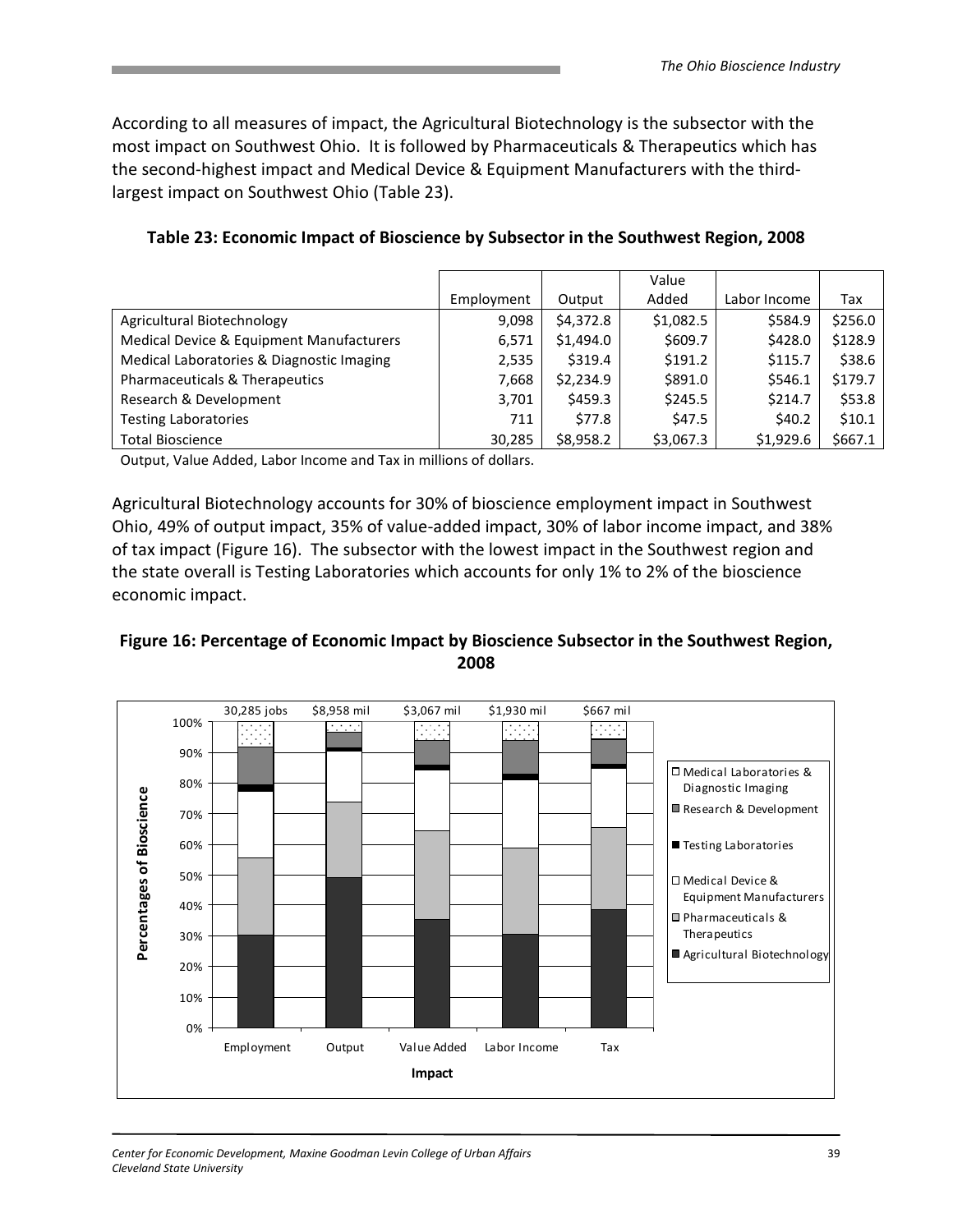#### Economic Impact of Bioscience in the West Central, Northwest, and Southeast Ohio Regions

The three remaining regions account for a small piece of Ohio bioscience sector. Ranked by the size of the bioscience sector, they include the West Central, Northwest and Southeast regions. In all three, the Agricultural Biotechnology subsector has the largest impact. Medical Device & Equipment Manufacturers ranked second-highest in two of the small regions. In contrast to the state as a whole, Medical Laboratories & Diagnostic Imaging Centers was the second- highest ranking subsector in Northwest Ohio and third-highest in the West Central region. These high rankings for the subsector with the lowest annual wages among bioscience are due to the lack of other bioscience industries in these regions. Testing Laboratories has the smallest impact in terms of output in all three regions and also had the lowest employment in two of the regions.

Tables 24, 25 and 26 show the total economic impact of bioscience and its subsectors in each of the three small regions.

| Table 24: Economic Impact of Bioscience by Subsector in the West Central 2008 |  |
|-------------------------------------------------------------------------------|--|
|-------------------------------------------------------------------------------|--|

|                                           | Employment | Output    | Value Added | Labor Income | Tax      |
|-------------------------------------------|------------|-----------|-------------|--------------|----------|
| Agricultural Biotechnology                | 5,739      | \$2,044.2 | \$479.6     | \$288.8      | \$113.9  |
| Medical Device & Equipment Manufacturers  | 4,185      | \$818.5   | \$353.4     | \$241.5      | \$74.6   |
| Medical Laboratories & Diagnostic Imaging | 1,607      | \$202.2   | \$121.2     | \$73.8       | \$24.5   |
| Pharmaceuticals & Therapeutics            | 398        | \$114.1   | \$45.8      | \$28.1       | 59.3     |
| Research & Development                    | 1,378      | \$168.8   | \$90.4\$    | \$81.1       | \$20.2\$ |
| <b>Testing Laboratories</b>               | 256        | \$23.8    | \$14.1      | \$12.0       | \$3.0    |
| <b>Total Bioscience</b>                   | 13,563     | \$3,371.6 | \$1,104.4   | \$725.2      | \$245.6  |

Output, Value Added, Labor Income and Tax in millions of dollars.

#### Table 25: Economic Impact of Bioscience by Subsector in the Northwest Region, 2008

|                                           | Employment | Output    | Value Added | Labor Income | Tax     |
|-------------------------------------------|------------|-----------|-------------|--------------|---------|
| Agricultural Biotechnology                | 4,566      | \$1,988.6 | \$392.0     | \$219.4      | \$92.0  |
| Pharmaceuticals & Therapeutics            | 147        | \$40.8    | \$12.2      | \$7.4        | \$2.5   |
| Medical Device & Equipment Manufacturers  | 898        | \$176.5   | \$74.8      | \$49.7       | \$15.7  |
| <b>Testing Laboratories</b>               | 309        | \$28.0    | \$16.8      | \$14.4       | \$3.7   |
| Research & Development                    | 686        | \$78.9    | \$38.9      | \$34.5       | \$8.5   |
| Medical Laboratories & Diagnostic Imaging | 1,180      | \$140.3   | \$81.8      | \$49.6       | \$16.6  |
| <b>Total Bioscience</b>                   | 7,785      | \$2,453.0 | \$616.5     | \$375.0      | \$139.0 |

Output, Value Added, Labor Income and Tax in millions of dollars.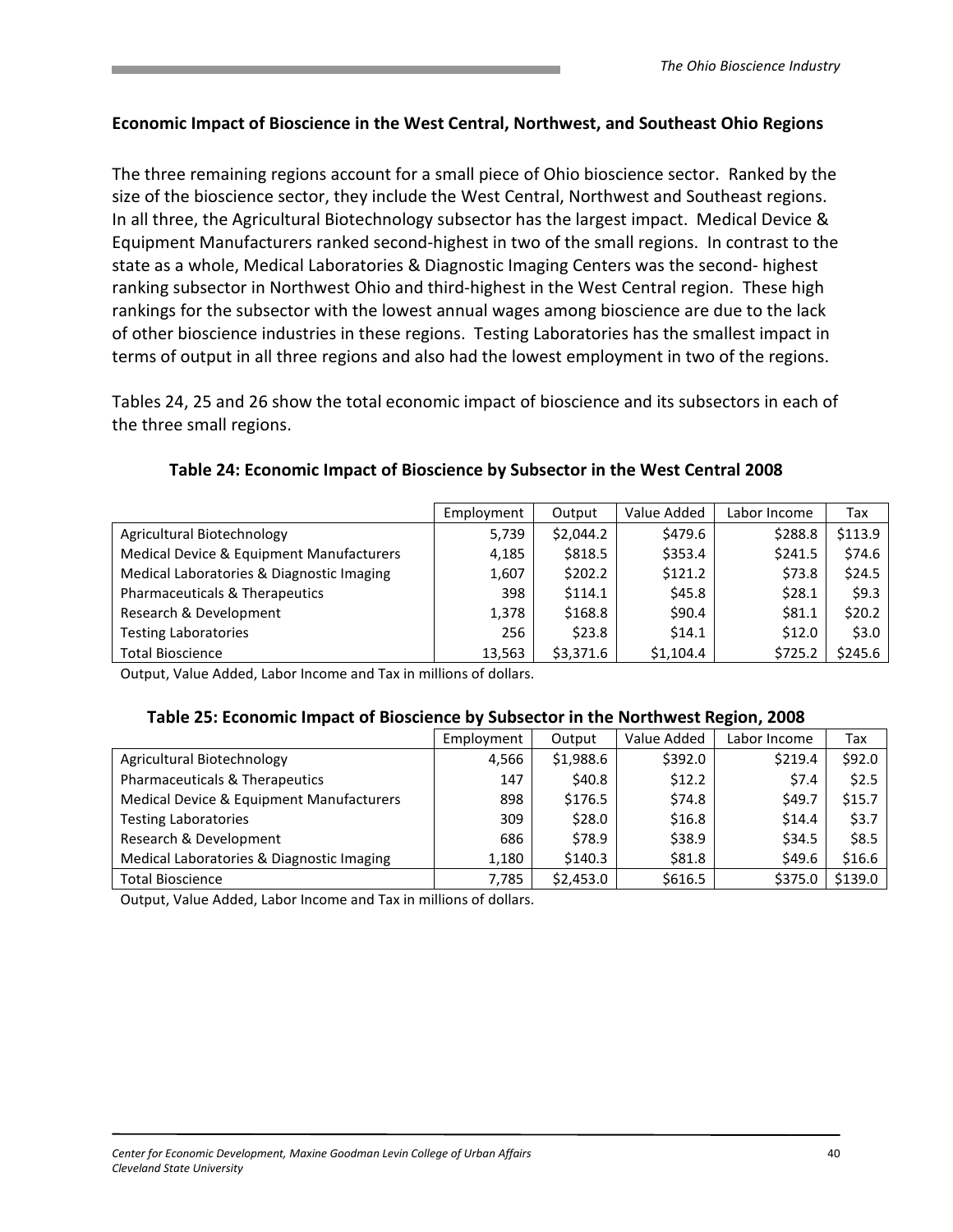|                                           | Employment | Output    | Value Added | Labor Income | Tax     |
|-------------------------------------------|------------|-----------|-------------|--------------|---------|
| Agricultural Biotechnology                | 1,758      | \$873.9   | \$173.5     | \$94.3       | \$42.6  |
| Medical Device & Equipment Manufacturers  | 1,115      | \$212.1   | \$91.7      | \$56.1       | \$18.7  |
| Medical Laboratories & Diagnostic Imaging | 190        | \$20.3\$  | \$11.6      | \$7.0        | \$2.3   |
| Pharmaceuticals & Therapeutics            | 542        | \$155.3   | \$37.3      | \$25.6       | \$8.1   |
| Research & Development                    | 71         | \$7.8     | \$3.6       | \$3.3        | \$0.8\$ |
| <b>Testing Laboratories</b>               | 54         | 54.1      | \$2.4       | 52.1         | \$0.5   |
| <b>Total Bioscience</b>                   | 3,729      | \$1,273.4 | \$320.0     | \$188.4      | \$73.2  |

# Table 26: Economic Impact of Bioscience by Subsector in the Southeast Region, 2008

Output, Value Added, Labor Income and Tax in millions of dollars.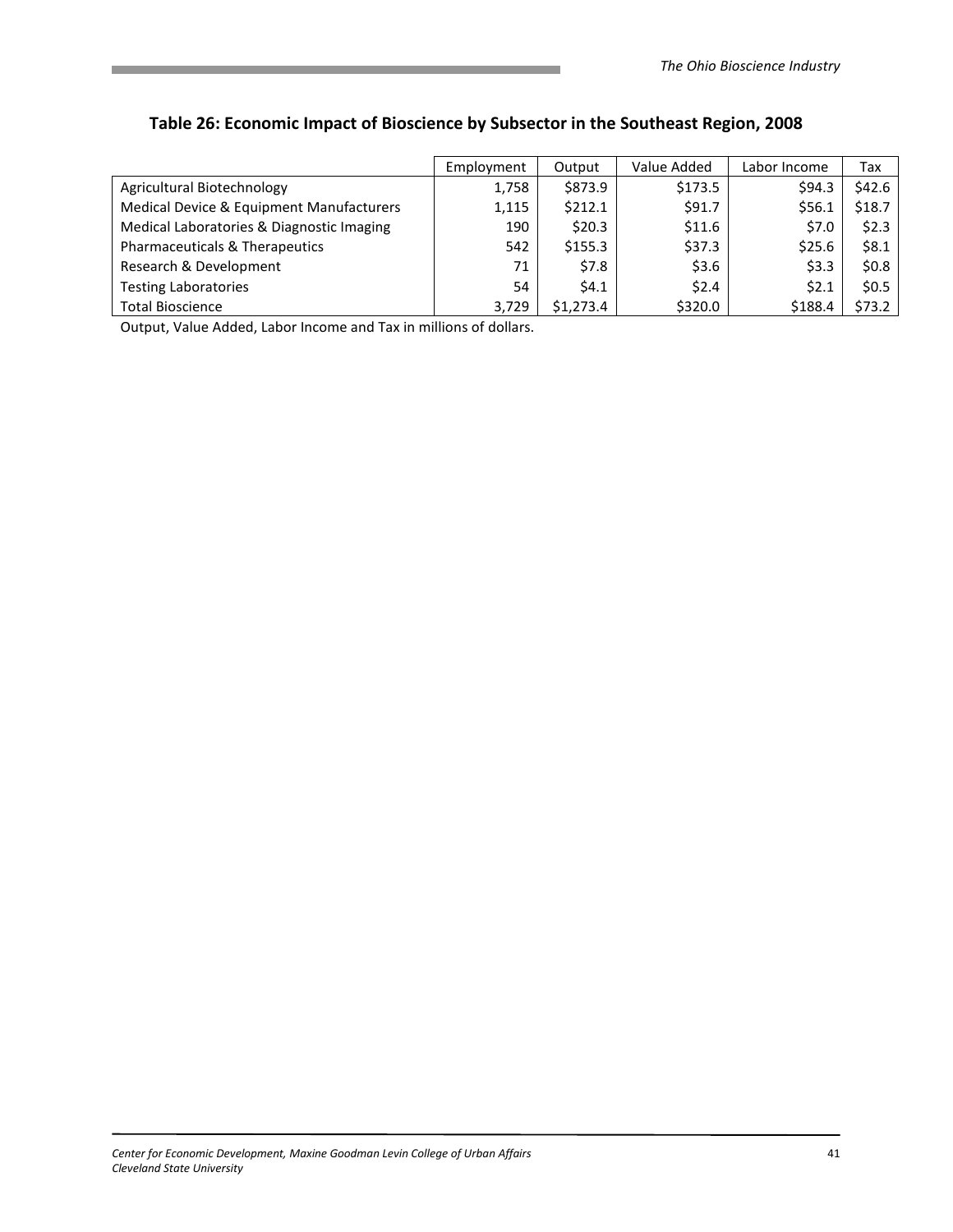# CONCLUDING COMMENTS

The bioscience sector consists primarily of various companies that utilize knowledge of the way plants, animals, and humans function. These companies are involved in production, research, development, and/or testing. The industry extends across different markets and includes manufacturing, services, research, and healthcare activities.

Bioscience is a globally competitive sector. Two large centers of excellence in the United States are California and the Northeast corridor from Washington DC to Boston. The bioscience sector has been growing in Ohio. Two critical elements are needed to continue and expand this industry – a strong research capability and the ability to transform this research into profitable commercial activity. These elements are important for the attraction of companies from other regions of the U.S., or from other counties, as well as for starting new companies in Ohio and increasing their probability of survival and growth. A key factor that is necessary for commercialization is access to capital across the continuum from pre-seed funding to venture capital and private equity. In the last few years Ohio has increased research funding at its universities and nationally known healthcare institutions. There are also additional initiatives that support commercialization and promote startup companies in bioscience, such as BioEnterprise in Northeast Ohio, BioStart in Cincinnati, Edison Biotechnology Institute in Athens, TechColumbus, and Akron Global Business Accelerator. Through funding from Ohio's Third Frontier, there are regional Entrepreneurial Signature Programs like JumpStart, CincyTechUSA and Launch that work with startup bioscience companies. There are also additional venture companies which are opening offices and investing in new companies in Ohio. The bioscience sector builds on the state's strength in healthcare, research and development, and agriculture.

The bioscience sector, as defined in this study, employed 55,635 people in Ohio in 2008, with a payroll of \$3.9 billion. Moreover, employment in the bioscience sector in Ohio grew nearly 18% from 2000 to 2008, while the whole economy contracted losing 4.2% of total employment. On average, the bioscience sector employs high-skill, high-wage employees, as is evidenced by an average wage of over \$70,000. Moreover, average wage in the bioscience sector grew by over 10% since 2000, after adjusting for inflation. The total employment impact of the bioscience sector in Ohio is 162,859 jobs.

The bioscience sector is projected to continue to grow nationally and internationally. It is expected that Ohio will participate in the future growth of the global bioscience industry.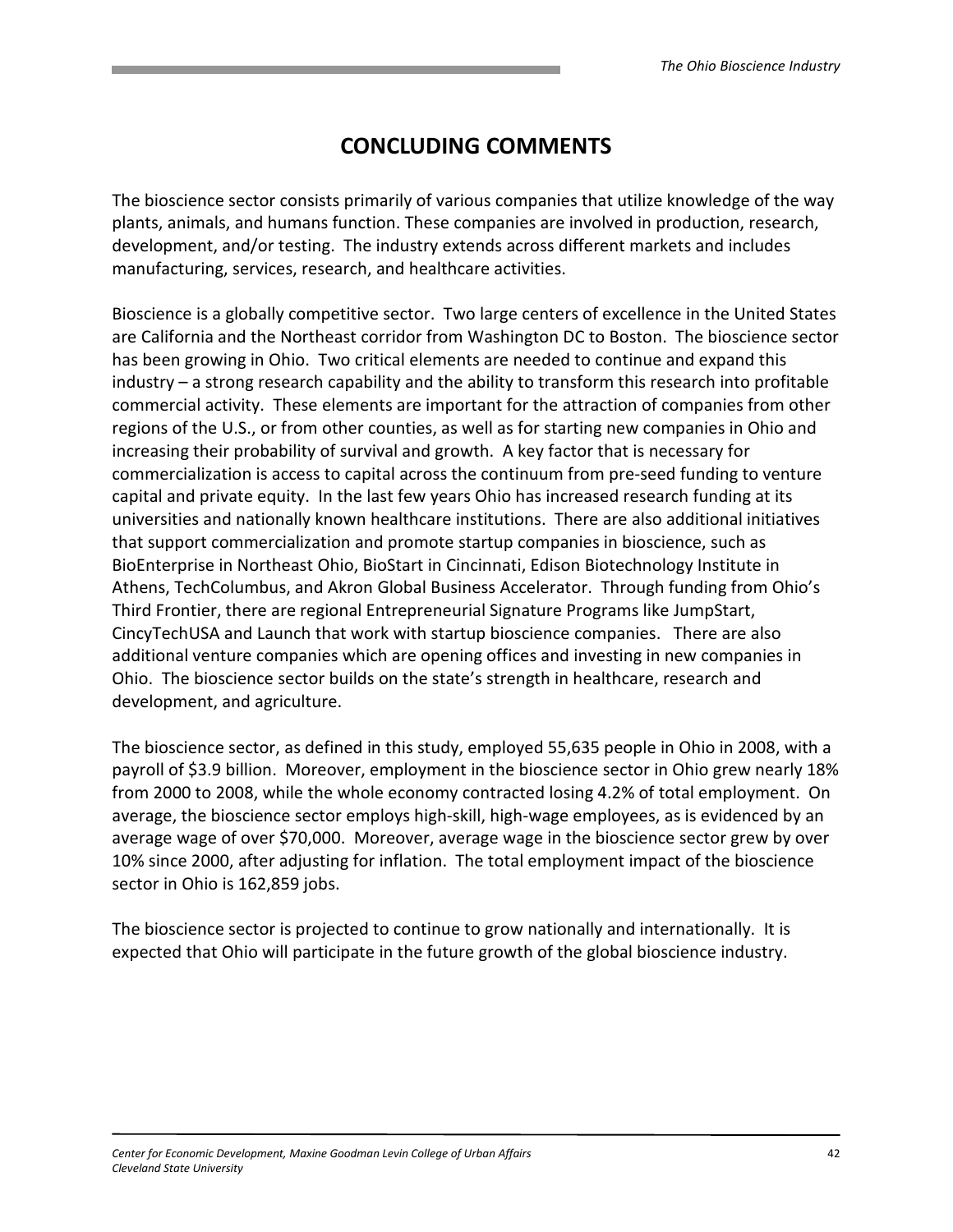# APPENDIX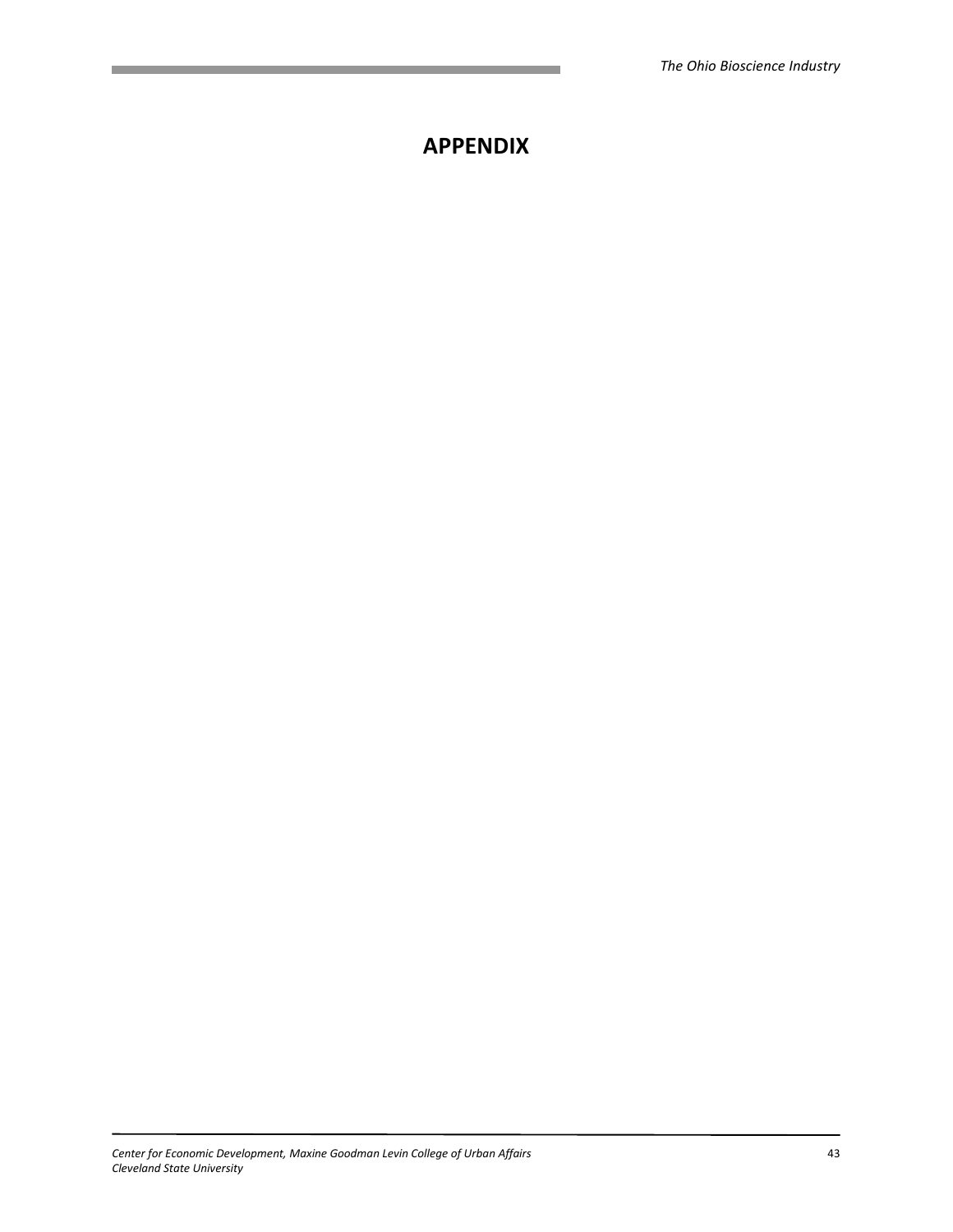# APPENDIX A: DESCRIPTION OF EXAMINATION OF LARGE BIOSCIENCE COMPANIES

All companies with over 500 employees in the state of Ohio were examined prior to their inclusion in the final data set. Four large companies were examined in detail: Invacare, STERIS, Cardinal Health, and Philips Medical Systems. These four companies serve as an example of the level of detail that was paid to ensuring that the data set reflects the activity attributable to the bioscience industry.

For Invacare, the headquarters function is contained in its own building and therefore is not included in the analysis. This site is coded as a headquarters and contains functions that are related to administration and not the bioscience industry. Two other sites were excluded because they focus solely on wholesale. Six total sites for Invacare are included in the analysis including all sites from the BioOhio data set.

For STERIS, the headquarters building contains about one third of their Ohio employment, so this location was included in the analysis as it is impossible to separate out the bioscience employment from the administrative employment. A nearby site which houses their customer service center was omitted. Four other sites were excluded as they focus only on wholesale or warehousing. Two sites from the original BioOhio data set are not included because they were not found in the QCEW database. In all, three sites were included in the analysis.

There were two Cardinal Health sites identified by BioOhio that did not have bioscience NAICS codes assigned to them. The first site was a headquarters site (which accounts for about one half of their employment); it was assigned an administrative NAICS. The other site without a bioscience NAICS code was one that performs financial services. Both of these sites were not included in the bioscience analysis because their functions are related to administration and not the bioscience industry. One site from the BioOhio data set was not found in the QCEW database and is therefore not included. A total of three Cardinal Health locations are included.

For Philips Medical Systems, most of the company's locations throughout Ohio were already coded with bioscience NAICS. Over time, keeping all of the locations in the study evened out the large changes in employment that are visible in the various locations, which is most likely because of employees changing locations. All of the sites in the BioOhio data set for Philips Medical Systems were included in the analysis. A total of six locations of Philips Medical Systems are part of the final data set.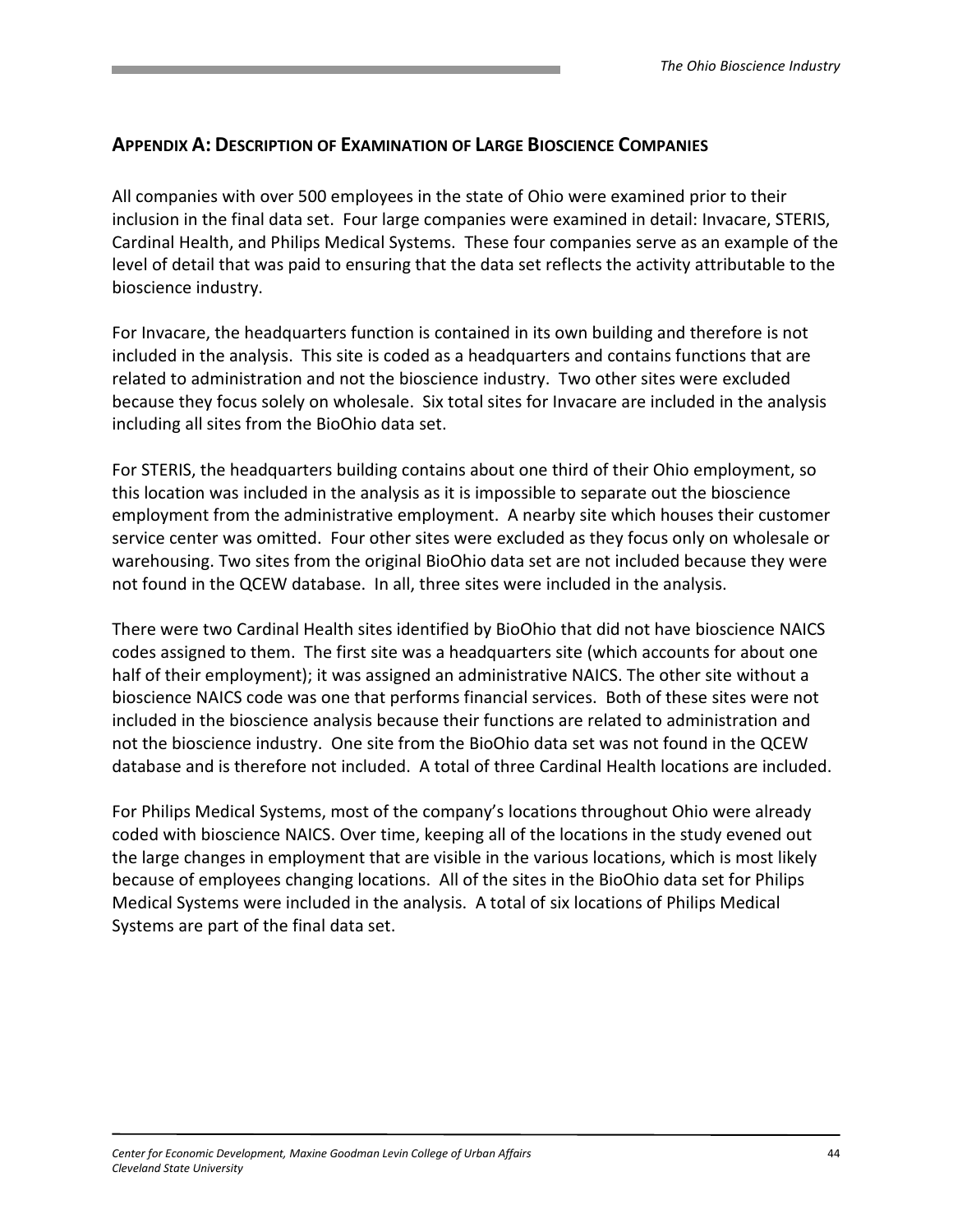# APPENDIX B: ECONOMIC IMPACT OF BIOSCIENCE IN OHIO & SIX REGIONS, 2008

Tables  $B-1 - B-7$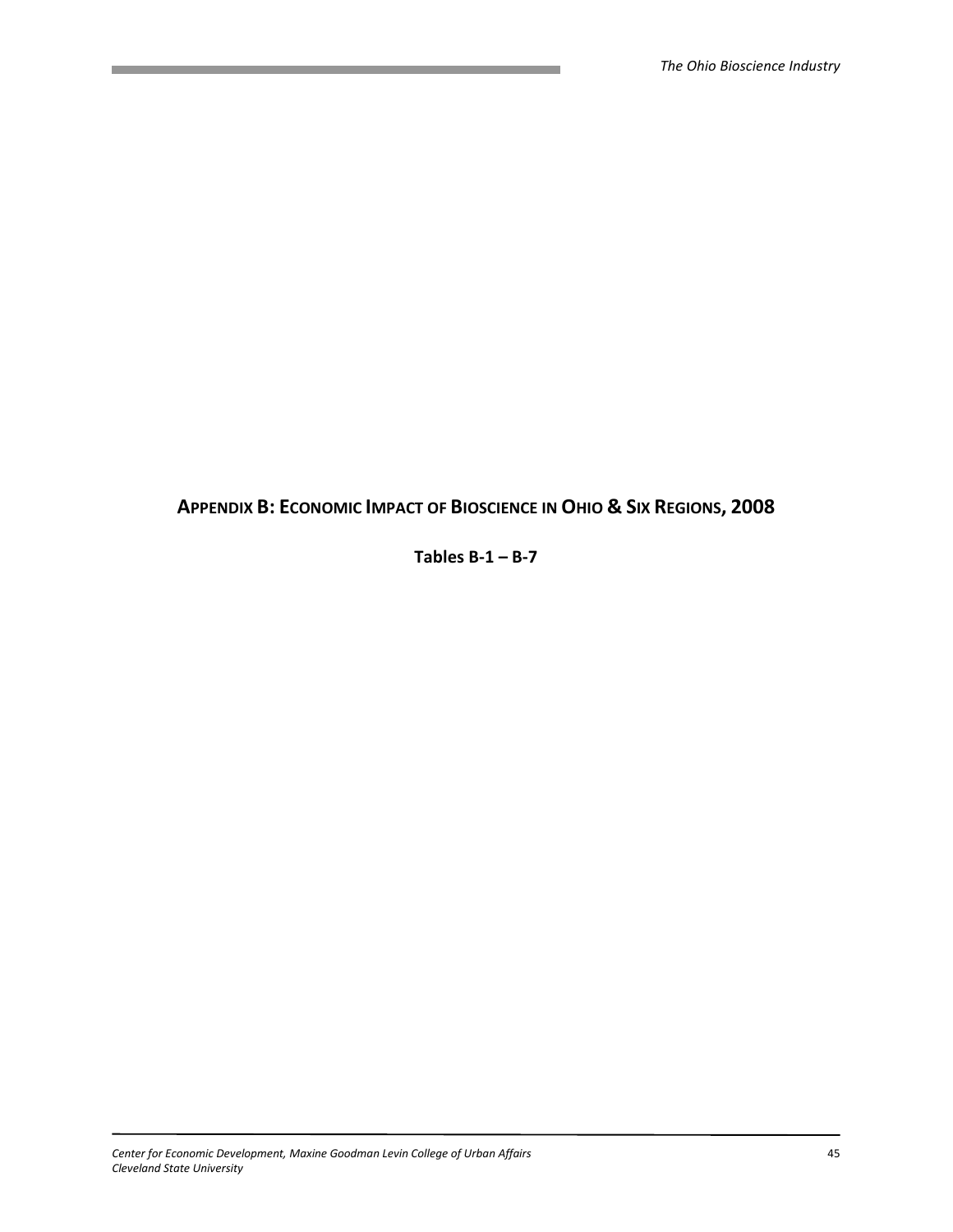#### APPENDIX Table B-1: Economic Impact of Bioscience in Ohio, 2008

|                                           | <b>Value Added</b> |                 |                 |                  | Labor Income    |                 |                 |                 |
|-------------------------------------------|--------------------|-----------------|-----------------|------------------|-----------------|-----------------|-----------------|-----------------|
|                                           | Direct             | Indirect        | Induced         | Total            | Direct          | Indirect        | Induced         | Total           |
| Agricultural Biotechnology                | \$2,178,210,308    | \$3,307,305,084 | \$1,032,115,016 | \$6,517,630,411  | \$1,073,193,545 | \$1,958,769,453 | \$585,413,132   | \$3,617,376,075 |
| Pharmaceuticals & Therapeutics            | \$1,674,758,548    | \$976,241,418   | \$554,070,411   | \$3,205,070,258  | \$943,809,524   | \$707,094,614   | \$314,267,450   | \$1,965,171,505 |
| Medical Device & Equipment Manufacturers  | \$1,672,463,028    | \$925,207,227   | \$622,186,144   | \$3,219,856,406  | \$1,190,355,284 | \$634,811,517   | \$352,902,438   | \$2,178,069,253 |
| <b>Testing Laboratories</b>               | \$192,339,104      | \$45,823,585    | \$74,586,966    | \$312,749,654    | \$189,426,680   | \$30,338,006    | \$42,305,476    | \$262,070,162   |
| Research & Development                    | \$584,402,496      | \$240,870,138   | \$269,616,927   | \$1,094,889,514  | \$639,417,024   | \$158,019,771   | \$152,925,841   | \$950,362,713   |
| Medical Laboratories & Diagnostic Imaging | \$541,801,856      | \$157,147,305   | \$145,543,513   | \$844,492,624    | \$328,302,144   | \$99,472,750    | \$82,551,917    | \$510,326,827   |
| <b>Total Bioscience</b>                   | \$6,843,974,908    | \$5,652,594,737 | \$2,698,118,841 | \$15,194,688,621 | \$4,364,503,833 | \$3,588,506,102 | \$1,530,366,166 | \$9,483,376,098 |

|                                           | Employment    |          |         |         | Output           |                  |                 |                  |
|-------------------------------------------|---------------|----------|---------|---------|------------------|------------------|-----------------|------------------|
|                                           | <b>Direct</b> | Indirect | Induced | Total   | Direct           | Indirect         | Induced         | Total            |
| Agricultural Biotechnology                | 8,595         | 37,260   | 16,952  | 62,807  | \$15,387,706,768 | \$9,102,466,225  | \$1,864,303,061 | \$26,354,475,799 |
| Pharmaceuticals & Therapeutics            | 8,821         | 10,765   | 9,100   | 28,686  | \$4,899,256,512  | \$2,118,501,798  | \$1,000,814,004 | \$8,018,572,055  |
| Medical Device & Equipment Manufacturers  | 16,383        | 11,417   | 10,219  | 38,019  | \$5,248,572,776  | \$1,963,988,917  | \$1,123,851,367 | \$8,336,413,096  |
| <b>Testing Laboratories</b>               | 3,113         | 684      | 1,225   | 5,022   | \$306,514,824    | \$83,294,867     | \$134,725,967   | \$524,535,648    |
| Research & Development                    | 8,332         | 3,802    | 4,428   | 16,562  | \$1,130,147,072  | \$443,389,954    | \$487,007,408   | \$2,060,544,458  |
| Medical Laboratories & Diagnostic Imaging | 7,061         | 2,312    | 2,390   | 11,763  | \$887,132,416    | \$284,571,402    | \$262,894,427   | \$1,434,598,231  |
| <b>Total Bioscience</b>                   | 52,304        | 66,240   | 44,314  | 162,859 | \$27,859,329,568 | \$13,996,213,954 | \$4,873,595,923 | \$46,729,139,789 |

|                                                     | <b>Federal Government</b><br>Non Defense | Tax<br>State/Local<br>Government Non<br>Education | Total           |
|-----------------------------------------------------|------------------------------------------|---------------------------------------------------|-----------------|
| Agricultural Biotechnology                          | \$858,103,088                            | \$689,716,942                                     | \$1,547,820,030 |
| Pharmaceuticals & Therapeutics                      | \$427,728,285                            | \$224,604,385                                     | \$652,332,670   |
| <b>Medical Device &amp; Equipment Manufacturers</b> | \$449,194,188                            | \$232,724,205                                     | \$681,918,393   |
| <b>Testing Laboratories</b>                         | \$46,431,109                             | \$21,031,545                                      | \$67,462,654    |
| Research & Development                              | \$165,565,857                            | \$76,705,901                                      | \$242,271,758   |
| Medical Laboratories & Diagnostic Imaging           | \$113,186,222                            | \$59,192,171                                      | \$172,378,393   |
| <b>Total Bioscience</b>                             | \$2,060,208,661                          | \$1,303,975,120                                   | \$3,364,183,781 |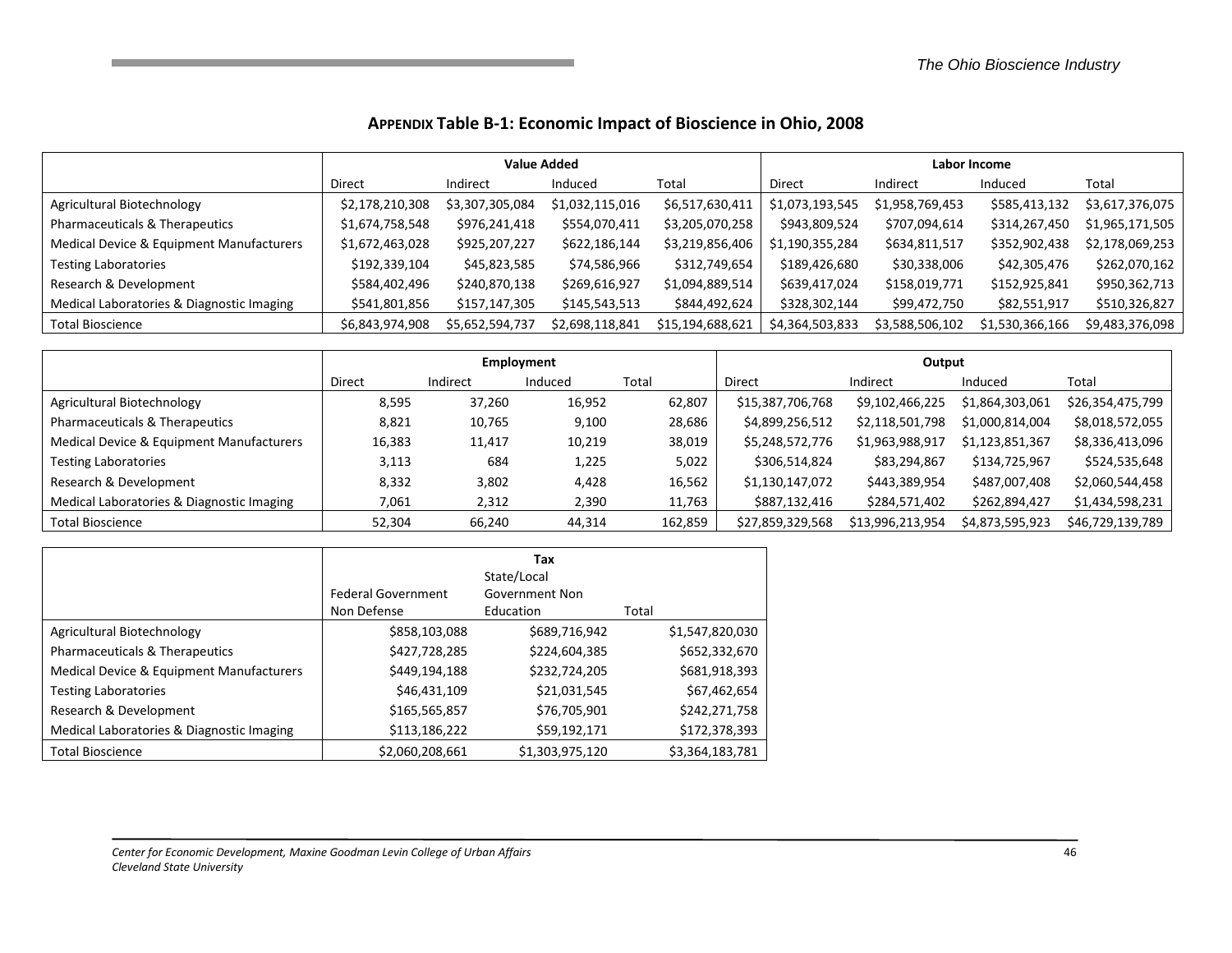#### Appendix Table B-2: Economic Impact of Bioscience in the Northeast Region, 2008

|                                           |                 | <b>Value Added</b> |               |                 |                 | Labor Income    |               |                 |  |
|-------------------------------------------|-----------------|--------------------|---------------|-----------------|-----------------|-----------------|---------------|-----------------|--|
|                                           | Direct          | Indirect           | Induced       | Total           | Direct          | Indirect        | Induced       | Total           |  |
| Agricultural Biotechnology                | \$1,077,776,467 | \$1,237,122,184    | \$411,589,266 | \$2,726,487,967 | \$486,123,474   | \$757,918,233   | \$234,259,104 | \$1,478,300,803 |  |
| Pharmaceuticals & Therapeutics            | \$336,962,853   | \$174,574,758      | \$104,345,652 | \$615,883,261   | \$193,190,778   | \$125,787,294   | \$59,389,104  | \$378,367,172   |  |
| Medical Device & Equipment Manufacturers  | \$825,683,430   | \$457,168,890      | \$299,242,300 | \$1,582,094,599 | \$583,349,993   | \$318,921,624   | \$170,316,003 | \$1,072,587,601 |  |
| <b>Testing Laboratories</b>               | \$110,620,012   | \$27,209,040       | \$42,186,066  | \$180,015,117   | \$109,080,232   | \$18,509,432    | \$24,010,516  | \$151,600,177   |  |
| Research & Development                    | \$68,298,784    | \$27,044,542       | \$30,639,735  | \$125,983,060   | \$74,790,544    | \$18,213,271    | \$17,438,839  | \$110,442,660   |  |
| Medical Laboratories & Diagnostic Imaging | \$133,744,176   | \$38,339,513       | \$34,920,743  | \$207,004,412   | \$81,055,896    | \$24,400,949    | \$19,875,400  | \$125,332,248   |  |
| <b>Total Bioscience</b>                   | \$2,553,085,722 | \$1,961,458,973    | \$922,923,764 | \$5,437,468,527 | \$1,527,590,917 | \$1,263,750,827 | \$525,288,953 | \$3,316,630,736 |  |

|                                           |        |          | Employment |        | Output           |                 |                 |                  |
|-------------------------------------------|--------|----------|------------|--------|------------------|-----------------|-----------------|------------------|
|                                           | Direct | Indirect | Induced    | Total  | Direct           | Indirect        | Induced         | Total            |
| Agricultural Biotechnology                | 3,474  | 14,260   | 6,961      | 24,695 | \$7,057,768,364  | \$3,254,131,731 | \$736,150,929   | \$11,048,050,469 |
| Pharmaceuticals & Therapeutics            | 1,746  | 1,987    | 1,765      | 5.498  | \$985,563,368    | \$372,132,821   | \$186,628,139   | \$1,544,324,313  |
| Medical Device & Equipment Manufacturers  | 8,055  | 5,788    | 5,061      | 18,903 | \$2,765,363,346  | \$1,002,364,142 | \$535,211,940   | \$4,302,939,460  |
| <b>Testing Laboratories</b>               | 1,794  | 430      | 714        | 2,938  | \$177,981,828    | \$50,389,663    | \$75,452,163    | \$303,823,651    |
| Research & Development                    | 988    | 444      | 518        | 1,950  | \$132,937,040    | \$49,999,533    | \$54,800,903    | \$237,737,478    |
| Medical Laboratories & Diagnostic Imaging | 1,809  | 582      | 591        | 2,981  | \$220,122,080    | \$69,150,157    | \$62,457,741    | \$351,729,984    |
| <b>Total Bioscience</b>                   | 17,865 | 23,490   | 15,609     | 56,965 | \$11,339,736,026 | \$4,798,168,235 | \$1,650,701,796 | \$17,788,605,873 |

|                                           | <b>Federal Government</b><br>Non Defense | Tax<br>State/Local<br>Government Non<br>Education | Total           |
|-------------------------------------------|------------------------------------------|---------------------------------------------------|-----------------|
| Agricultural Biotechnology                | \$356,644,285                            | \$294,204,013                                     | \$650,848,298   |
| Pharmaceuticals & Therapeutics            | \$82,024,527                             | \$42,658,280                                      | \$124,682,807   |
| Medical Device & Equipment Manufacturers  | \$221,844,206                            | \$113,351,133                                     | \$335,195,339   |
| <b>Testing Laboratories</b>               | \$26,664,254                             | \$12,013,775                                      | \$38,678,029    |
| Research & Development                    | \$19,099,203                             | \$8,745,983                                       | \$27,845,186    |
| Medical Laboratories & Diagnostic Imaging | \$27,827,291                             | \$14,403,736                                      | \$42,231,027    |
| <b>Total Bioscience</b>                   | \$734,103,777                            | \$485,376,924                                     | \$1,219,480,701 |

**这个人的人,我们也不能在这个人的人,我们也不能在这个人的人,我们也不能在这个人的人,我们也不能在这个人的人,我们也不能在这个人的人,我们也不能在这个人的人**,我们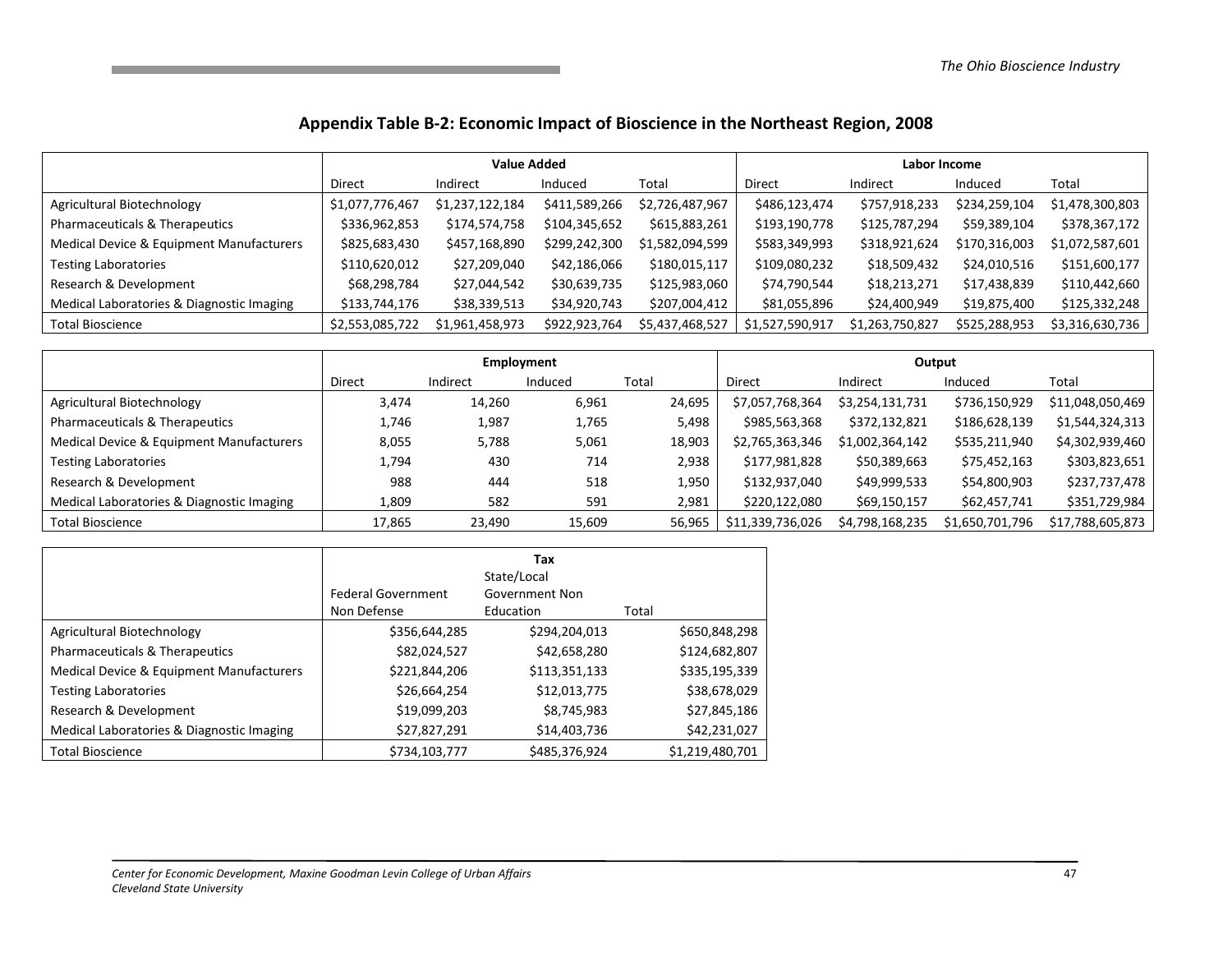#### Appendix Table B-3: Economic Impact of Bioscience in the Central Region, 2008

|                                           |                 | <b>Value Added</b> |               |                 |                 | Labor Income  |               |                 |  |
|-------------------------------------------|-----------------|--------------------|---------------|-----------------|-----------------|---------------|---------------|-----------------|--|
|                                           | <b>Direct</b>   | Indirect           | Induced       | Total           | Direct          | Indirect      | Induced       | Total           |  |
| Agricultural Biotechnology                | \$373,029,640   | \$499,513,095      | \$167,336,676 | \$1,039,879,401 | \$217,369,280   | \$300,867,527 | \$93,857,150  | \$612,093,965   |  |
| Pharmaceuticals & Therapeutics            | \$825,317,674   | \$415,708,413      | \$244,369,368 | \$1,485,395,468 | \$461,944,186   | \$304,589,004 | \$137,063,703 | \$903,596,890   |  |
| Medical Device & Equipment Manufacturers  | \$209,810,531   | \$100,153,340      | \$69,822,827  | \$379,786,701   | \$147,582,418   | \$68,061,104  | \$39,162,712  | \$254,806,243   |  |
| <b>Testing Laboratories</b>               | \$26,440,987    | \$5,809,689        | \$9,584,355   | \$41,835,030    | \$26,016,583    | \$3,847,579   | \$5,375,745   | \$35,239,909    |  |
| Research & Development                    | \$293,968,832   | \$110,672,930      | \$126,392,597 | \$531,034,371   | \$321,807,840   | \$72,941,179  | \$70,891,998  | \$465,641,004   |  |
| Medical Laboratories & Diagnostic Imaging | \$131,892,296   | \$36,938,468       | \$33,264,203  | \$202,094,968   | \$79,997,312    | \$23,173,339  | \$18,657,493  | \$121,828,150   |  |
| <b>Total Bioscience</b>                   | \$1,860,459,959 | \$1,168,795,897    | \$650,770,015 | \$3,680,025,804 | \$1,254,717,619 | \$773,479,701 | \$365,008,799 | \$2,393,206,086 |  |

|                                           |        | Employment |         |        |                 | Output          |                 |                 |  |
|-------------------------------------------|--------|------------|---------|--------|-----------------|-----------------|-----------------|-----------------|--|
|                                           | Direct | Indirect   | Induced | Total  | Direct          | Indirect        | Induced         | Total           |  |
| Agricultural Biotechnology                | 1,691  | 5,195      | 2,622   | 9,508  | \$2,384,407,496 | \$1,141,610,455 | \$288,685,748   | \$3,814,703,686 |  |
| Pharmaceuticals & Therapeutics            | 3,907  | 4,531      | 3,829   | 12,267 | \$2,259,629,278 | \$861,077,464   | \$421,580,878   | \$3,542,287,617 |  |
| Medical Device & Equipment Manufacturers  | 2,118  | 1,256      | 1,094   | 4,468  | \$640,877,892   | \$204,067,806   | \$120,456,847   | \$965,402,517   |  |
| <b>Testing Laboratories</b>               | 432    | 85         | 150     | 667    | \$42,031,638    | \$10,246,551    | \$16,534,726    | \$68,812,915    |  |
| Research & Development                    | 4,026  | 1,731      | 1,981   | 7,737  | \$558,342,336   | \$195,268,671   | \$218,049,813   | \$971,660,760   |  |
| Medical Laboratories & Diagnostic Imaging | 1,665  | 527        | 521     | 2,713  | \$215,023,072   | \$64,657,864    | \$57,386,709    | \$337,067,647   |  |
| <b>Total Bioscience</b>                   | 13,839 | 13,325     | 10,197  | 37,361 | \$6,100,311,712 | \$2,476,928,722 | \$1,122,694,716 | \$9,699,935,169 |  |

|                                                     | <b>Federal Government</b><br>Non Defense | Tax<br>State/Local<br>Government Non<br>Education | Total         |
|-----------------------------------------------------|------------------------------------------|---------------------------------------------------|---------------|
| Agricultural Biotechnology                          | \$137,129,717                            | \$106,800,486                                     | \$243,930,203 |
| Pharmaceuticals & Therapeutics                      | \$192,055,983                            | \$102,575,263                                     | \$294,631,246 |
| <b>Medical Device &amp; Equipment Manufacturers</b> | \$51,150,083                             | \$27,150,424                                      | \$78,300,507  |
| <b>Testing Laboratories</b>                         | \$6,116,853                              | \$2,809,741                                       | \$8,926,594   |
| Research & Development                              | \$78,632,198                             | \$37,068,005                                      | \$115,700,203 |
| Medical Laboratories & Diagnostic Imaging           | \$26,472,448                             | \$14,158,908                                      | \$40,631,356  |
| <b>Total Bioscience</b>                             | \$491,557,273                            | \$290,562,824                                     | \$782,120,097 |

the control of the control of the control of the control of the control of the control of the control of the c

the control of the control of the control of the control of the control of the control of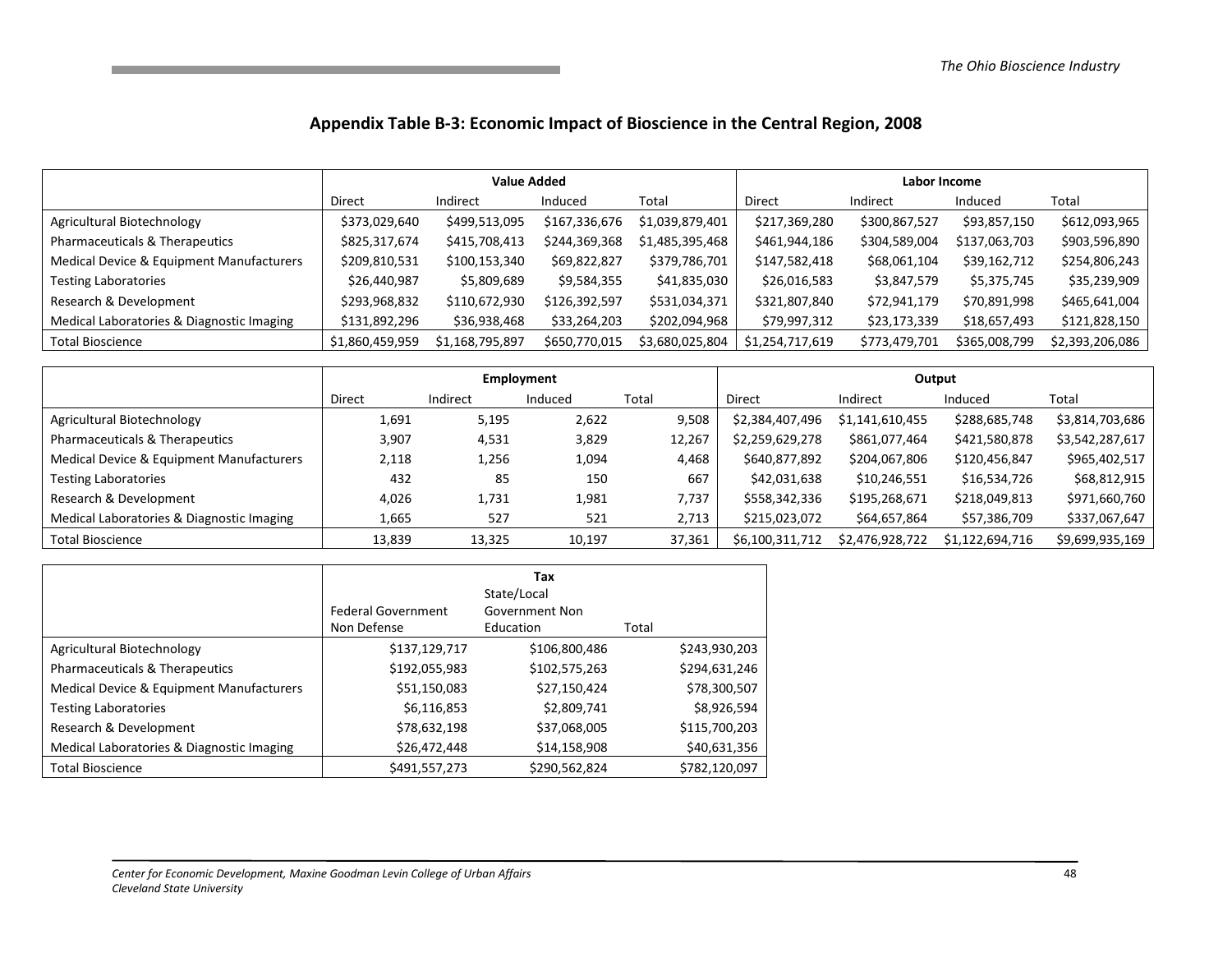### Appendix Table B-4: Economic Impact of Bioscience in the Southwest Region, 2008

|                                           |                 | <b>Value Added</b> |               |                 | Labor Income  |               |               |                 |
|-------------------------------------------|-----------------|--------------------|---------------|-----------------|---------------|---------------|---------------|-----------------|
|                                           | <b>Direct</b>   | Indirect           | Induced       | Total           | Direct        | Indirect      | Induced       | Total           |
| Agricultural Biotechnology                | \$450,260,029   | \$478,902,947      | \$153,311,152 | \$1,082,474,104 | \$196,114,103 | \$301,488,487 | \$87,316,161  | \$584,918,759   |
| Pharmaceuticals & Therapeutics            | \$470,338,508   | \$279,427,048      | \$141,195,975 | \$890,961,563   | \$262,536,117 | \$203,135,088 | \$80,416,064  | \$546,087,247   |
| Medical Device & Equipment Manufacturers  | \$327,841,026   | \$169,209,036      | \$112,664,837 | \$609,714,905   | \$248,121,896 | \$115,708,609 | \$64,166,665  | \$427,997,163   |
| <b>Testing Laboratories</b>               | \$29,824,669    | \$7,124,156        | \$10,549,522  | \$47,498,347    | \$29,446,379  | \$4,738,704   | \$6,008,336   | \$40,193,420    |
| Research & Development                    | \$133,247,944   | \$56,174,574       | \$56,040,368  | \$245,462,891   | \$145,637,744 | \$37,142,226  | \$31,916,990  | \$214,696,967   |
| Medical Laboratories & Diagnostic Imaging | \$124,872,592   | \$35,988,391       | \$30,366,192  | \$191,227,171   | \$75,629,296  | \$22,784,858  | \$17,294,626  | \$115,708,773   |
| <b>Total Bioscience</b>                   | \$1,536,384,768 | \$1,026,826,146    | \$504,128,054 | \$3,067,338,938 | \$957,485,534 | \$684,997,963 | \$287,118,842 | \$1,929,602,363 |

|                                           |        |          | <b>Employment</b> |        | Output          |                 |               |                 |
|-------------------------------------------|--------|----------|-------------------|--------|-----------------|-----------------|---------------|-----------------|
|                                           | Direct | Indirect | Induced           | Total  | <b>Direct</b>   | Indirect        | Induced       | Total           |
| Agricultural Biotechnology                | 1,377  | 5,317    | 2,405             | 9,098  | \$2,897,196,460 | \$1,208,521,947 | \$267,049,487 | \$4,372,767,964 |
| Pharmaceuticals & Therapeutics            | 2,568  | 2,886    | 2,215             | 7,668  | \$1,400,804,870 | \$588,124,853   | \$245,946,435 | \$2,234,876,186 |
| Medical Device & Equipment Manufacturers  | 2,806  | 1,998    | 1,767             | 6,571  | \$954,267,252   | \$343,489,241   | \$196,248,401 | \$1,494,004,914 |
| <b>Testing Laboratories</b>               | 439    | 106      | 166               | 711    | \$47,094,026    | \$12,351,209    | \$18,375,962  | \$77,821,197    |
| Research & Development                    | 1,951  | 871      | 879               | 3,701  | \$260,848,448   | \$100,857,469   | \$97,615,465  | \$459,321,382   |
| Medical Laboratories & Diagnostic Imaging | 1,547  | 512      | 476               | 2,535  | \$203,067,456   | \$63,419,394    | \$52,894,210  | \$319,381,070   |
| <b>Total Bioscience</b>                   | 10,688 | 11,690   | 7,907             | 30,285 | \$5,763,278,512 | \$2,316,763,980 | \$878,129,957 | \$8,958,172,663 |

|                                           | <b>Federal Government</b><br>Non Defense | Tax<br>State/Local<br>Government Non<br>Education | Total         |
|-------------------------------------------|------------------------------------------|---------------------------------------------------|---------------|
| Agricultural Biotechnology                | \$141,545,151                            | \$114,483,741                                     | \$256,028,892 |
| Pharmaceuticals & Therapeutics            | \$119,757,560                            | \$59,952,579                                      | \$179,710,139 |
| Medical Device & Equipment Manufacturers  | \$86,093,086                             | \$42,788,390                                      | \$128,881,476 |
| <b>Testing Laboratories</b>               | \$7,034,272                              | \$3,053,130                                       | \$10,087,402  |
| Research & Development                    | \$37,394,541                             | \$16,401,527                                      | \$53,796,068  |
| Medical Laboratories & Diagnostic Imaging | \$25,670,933                             | \$12,945,324                                      | \$38,616,257  |
| <b>Total Bioscience</b>                   | \$417,495,545                            | \$249,624,687                                     | \$667,120,232 |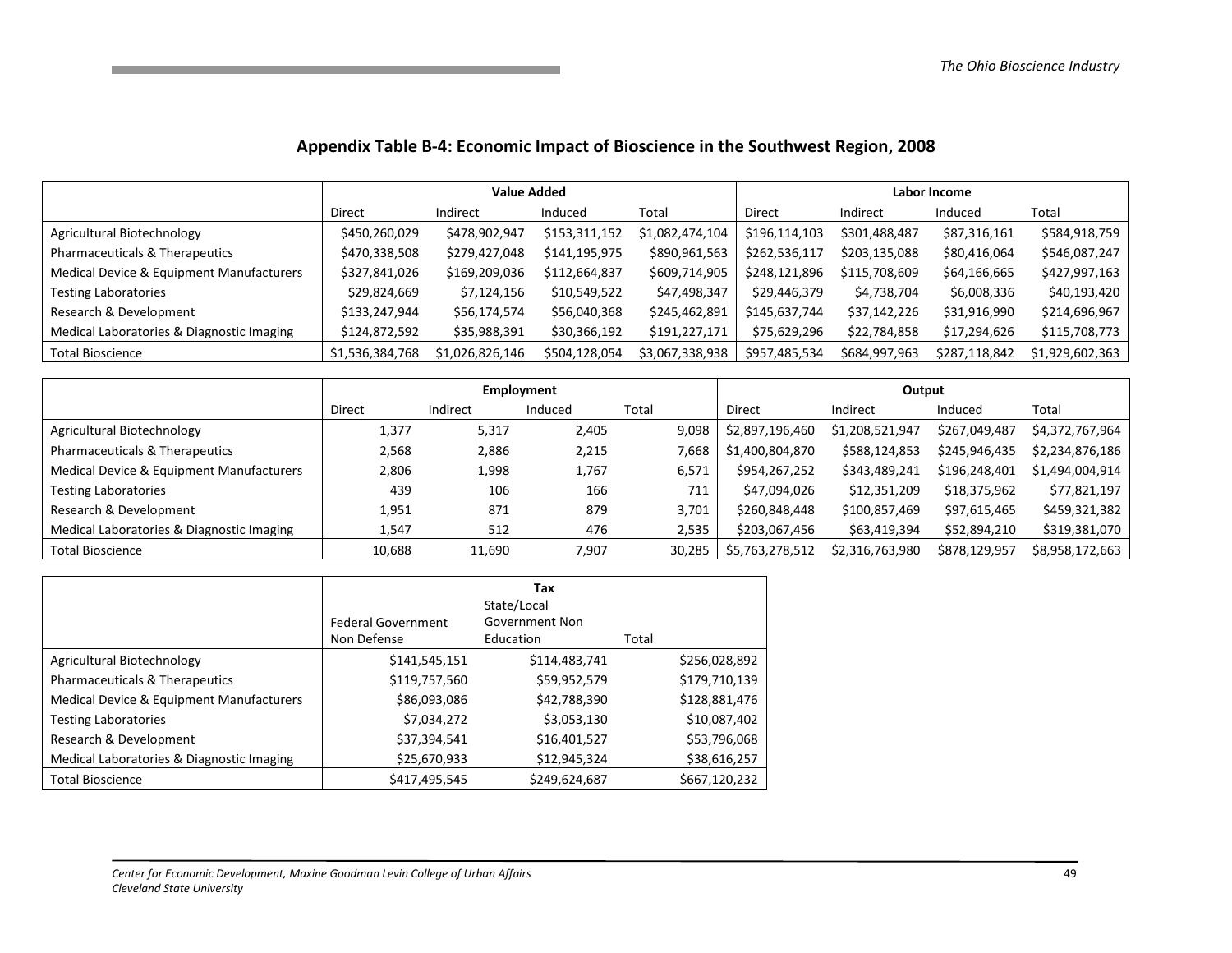#### Appendix Table B-5: Economic Impact of Bioscience in the West Central Region, 2008

|                                           |               | <b>Value Added</b> |               |                 |               | Labor Income  |               |               |  |
|-------------------------------------------|---------------|--------------------|---------------|-----------------|---------------|---------------|---------------|---------------|--|
|                                           | <b>Direct</b> | Indirect           | Induced       | Total           | Direct        | Indirect      | Induced       | Total         |  |
| Agricultural Biotechnology                | \$162,415,671 | \$242,322,191      | \$74,908,689  | \$479,646,553   | \$101,314,297 | \$144,352,638 | \$43,120,745  | \$288,787,669 |  |
| Pharmaceuticals & Therapeutics            | \$24,833,650  | \$13,800,892       | \$7,119,962   | \$45,754,504    | \$13,797,010  | \$10,166,246  | \$4,098,602   | \$28,061,859  |  |
| Medical Device & Equipment Manufacturers  | \$211,785,429 | \$79,370,668       | \$62,216,067  | \$353,372,167   | \$150,871,245 | \$54,783,217  | \$35,814,423  | \$241,468,889 |  |
| <b>Testing Laboratories</b>               | \$9,169,452   | \$1,796,480        | \$3,089,543   | \$14,055,475    | \$8,954,611   | \$1,222,264   | \$1,778,469   | \$11,955,344  |  |
| Research & Development                    | \$52,392,604  | \$17,211,011       | \$20,746,404  | \$90,350,020    | \$57,157,472  | \$12,036,577  | \$11,942,562  | \$81,136,612  |  |
| Medical Laboratories & Diagnostic Imaging | \$82,300,224  | \$19,865,206       | \$19,040,772  | \$121,206,199   | \$49,842,828  | \$12,962,569  | \$10,960,701  | \$73,766,100  |  |
| <b>Total Bioscience</b>                   | \$542,897,030 | \$374,366,457      | \$187,121,441 | \$1,104,384,922 | \$381,937,463 | \$235,523,515 | \$107,715,502 | \$725,176,481 |  |

|                                           |               | Employment |         |        |                 | Output        |               |                 |  |
|-------------------------------------------|---------------|------------|---------|--------|-----------------|---------------|---------------|-----------------|--|
|                                           | <b>Direct</b> | Indirect   | Induced | Total  | Direct          | Indirect      | Induced       | Total           |  |
| Agricultural Biotechnology                | 951           | 3,529      | 1,260   | 5,739  | \$1,378,357,521 | \$532,863,948 | \$132,942,759 | \$2,044,164,267 |  |
| Pharmaceuticals & Therapeutics            | 127           | 152        | 120     | 398    | \$70,889,424    | \$30,618,921  | \$12,636,007  | \$114,144,350   |  |
| Medical Device & Equipment Manufacturers  | 2,098         | 1,041      | 1,046   | 4,185  | \$544,098,994   | \$163,941,550 | \$110,416,665 | \$818,457,190   |  |
| <b>Testing Laboratories</b>               | 179           | 25         | 52      | 256    | \$14,636,165    | \$3,645,693   | \$5,483,102   | \$23,764,959    |  |
| Research & Development                    | 733           | 296        | 349     | 1,378  | \$100,448,048   | \$31,525,311  | \$36,819,242  | \$168,792,602   |  |
| Medical Laboratories & Diagnostic Imaging | 980           | 306        | 320     | 1,607  | \$133,160,800   | \$35,279,934  | \$33,792,207  | \$202,232,940   |  |
| <b>Total Bioscience</b>                   | 5,068         | 5,349      | 3,147   | 13,563 | \$2,241,590,952 | \$797,875,396 | \$332,089,985 | \$3,371,556,311 |  |

|                                           | <b>Federal Government</b><br>Non Defense | Tax<br>State/Local<br>Government Non<br>Education | Total         |
|-------------------------------------------|------------------------------------------|---------------------------------------------------|---------------|
| Agricultural Biotechnology                | \$64,995,277                             | \$48,890,595                                      | \$113,885,872 |
| Pharmaceuticals & Therapeutics            | \$6,217,607                              | \$3,113,334                                       | \$9,330,941   |
| Medical Device & Equipment Manufacturers  | \$49,965,808                             | \$24,631,245                                      | \$74,597,053  |
| <b>Testing Laboratories</b>               | \$2,127,357                              | \$903,753                                         | \$3,031,110   |
| Research & Development                    | \$14,129,389                             | \$6,060,972                                       | \$20,190,361  |
| Medical Laboratories & Diagnostic Imaging | \$16,313,065                             | \$8,218,498                                       | \$24,531,563  |
| <b>Total Bioscience</b>                   | \$153,748,508                            | \$91,818,399                                      | \$245,566,907 |

the control of the control of the control of the control of the control of the control of the control of the c

the control of the control of the control of the control of the control of the control of the control of the c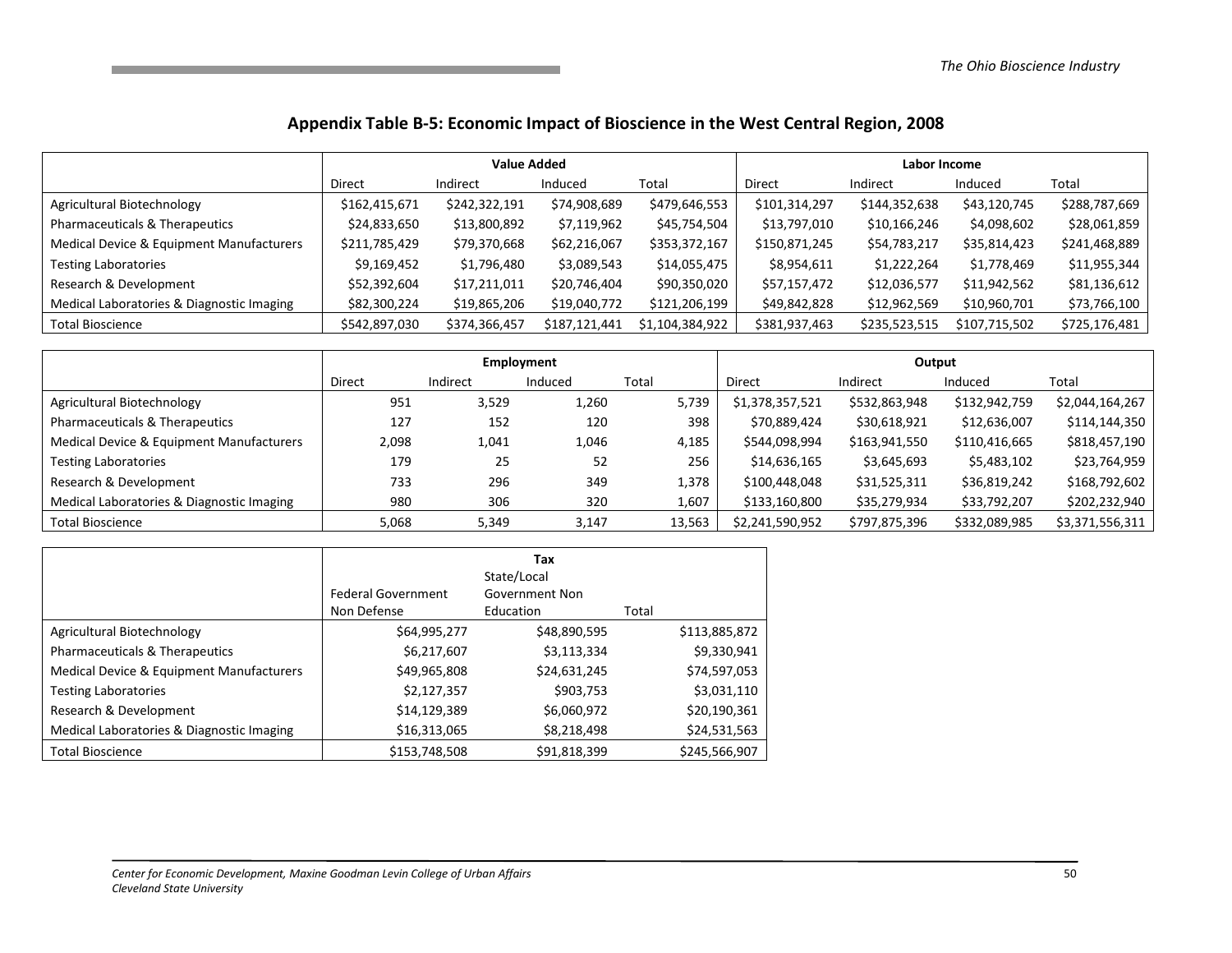#### Appendix Table B-6: Economic Impact of Bioscience in the Northwest Region, 2008

|                                           | <b>Value Added</b> |               |              |               | Labor Income  |               |              |               |
|-------------------------------------------|--------------------|---------------|--------------|---------------|---------------|---------------|--------------|---------------|
|                                           | <b>Direct</b>      | Indirect      | Induced      | Total         | <b>Direct</b> | Indirect      | Induced      | Total         |
| Agricultural Biotechnology                | \$125,370,037      | \$211,814,076 | \$54,784,878 | \$391,968,983 | \$68,777,010  | \$119,446,135 | \$31,139,730 | \$219,362,870 |
| Pharmaceuticals & Therapeutics            | \$6,598,778        | \$3,775,813   | \$1,829,341  | \$12,203,932  | \$3,673,888   | \$2,724,875   | \$1,039,800  | \$7,438,563   |
| Medical Device & Equipment Manufacturers  | \$47,013,659       | \$15,479,474  | \$12,342,655 | \$74,835,783  | \$32,551,010  | \$10,125,898  | \$7,015,603  | \$49,692,511  |
| <b>Testing Laboratories</b>               | \$11,756,421       | \$1,426,884   | \$3,579,236  | \$16,762,542  | \$11,483,766  | \$928,728     | \$2,034,455  | \$14,446,949  |
| Research & Development                    | \$21,936,842       | \$8,377,929   | \$8,584,731  | \$38,899,501  | \$24,054,086  | \$5,522,369   | \$4,879,488  | \$34,455,942  |
| Medical Laboratories & Diagnostic Imaging | \$56,937,624       | \$12,531,331  | \$12,366,604 | \$81,835,558  | \$34,484,964  | \$8,057,350   | \$7,029,160  | \$49,571,474  |
| <b>Total Bioscience</b>                   | \$269,613,360      | \$253,405,501 | \$93,487,446 | \$616,506,306 | \$175,024,723 | \$146,805,353 | \$53,138,236 | \$374,968,304 |

|                                           | Employment    |          |         |       | Output          |               |               |                 |
|-------------------------------------------|---------------|----------|---------|-------|-----------------|---------------|---------------|-----------------|
|                                           | <b>Direct</b> | Indirect | Induced | Total | <b>Direct</b>   | Indirect      | Induced       | Total           |
| Agricultural Biotechnology                | 770           | 2,800    | 996     | 4,566 | \$1,266,474,318 | \$618,209,597 | \$103,921,275 | \$1,988,605,210 |
| Pharmaceuticals & Therapeutics            | 63            | 50       | 33      | 147   | \$28,322,882    | \$8,962,402   | \$3,470,070   | \$40,755,356    |
| Medical Device & Equipment Manufacturers  | 451           | 223      | 224     | 898   | \$120,213,190   | \$32,868,533  | \$23,412,754  | \$176,494,477   |
| <b>Testing Laboratories</b>               | 222           | 22       | 65      | 309   | \$18,467,815    | \$2,694,669   | \$6,789,451   | \$27,951,934    |
| Research & Development                    | 376           | 155      | 156     | 686   | \$46,280,340    | \$16,376,041  | \$16,284,275  | \$78,940,658    |
| Medical Laboratories & Diagnostic Imaging | 735           | 220      | 225     | 1,180 | \$93,111,544    | \$23,694,076  | \$23,458,139  | \$140,263,756   |
| <b>Total Bioscience</b>                   | 2,617         | 3,469    | 1,699   | 7,785 | \$1,572,870,089 | \$702,805,291 | \$177,335,964 | \$2,453,011,344 |

|                                           | <b>Federal Government</b><br>Non Defense | Tax<br>State/Local<br>Government Non<br>Education | Total         |
|-------------------------------------------|------------------------------------------|---------------------------------------------------|---------------|
| Agricultural Biotechnology                | \$52,116,340                             | \$39,836,264                                      | \$91,952,604  |
| Pharmaceuticals & Therapeutics            | \$1,646,232                              | \$869,809                                         | \$2,516,041   |
| Medical Device & Equipment Manufacturers  | \$10,581,700                             | \$5,160,915                                       | \$15,742,615  |
| <b>Testing Laboratories</b>               | \$2,652,470                              | \$1,074,296                                       | \$3,726,766   |
| Research & Development                    | \$5,854,030                              | \$2,661,787                                       | \$8,515,817   |
| Medical Laboratories & Diagnostic Imaging | \$11,020,750                             | \$5,552,806                                       | \$16,573,556  |
| <b>Total Bioscience</b>                   | \$83,871,522                             | \$55,155,876                                      | \$139,027,398 |

the control of the control of the control of the control of the control of the control of the control of the c

the control of the control of the control of the control of the control of the control of